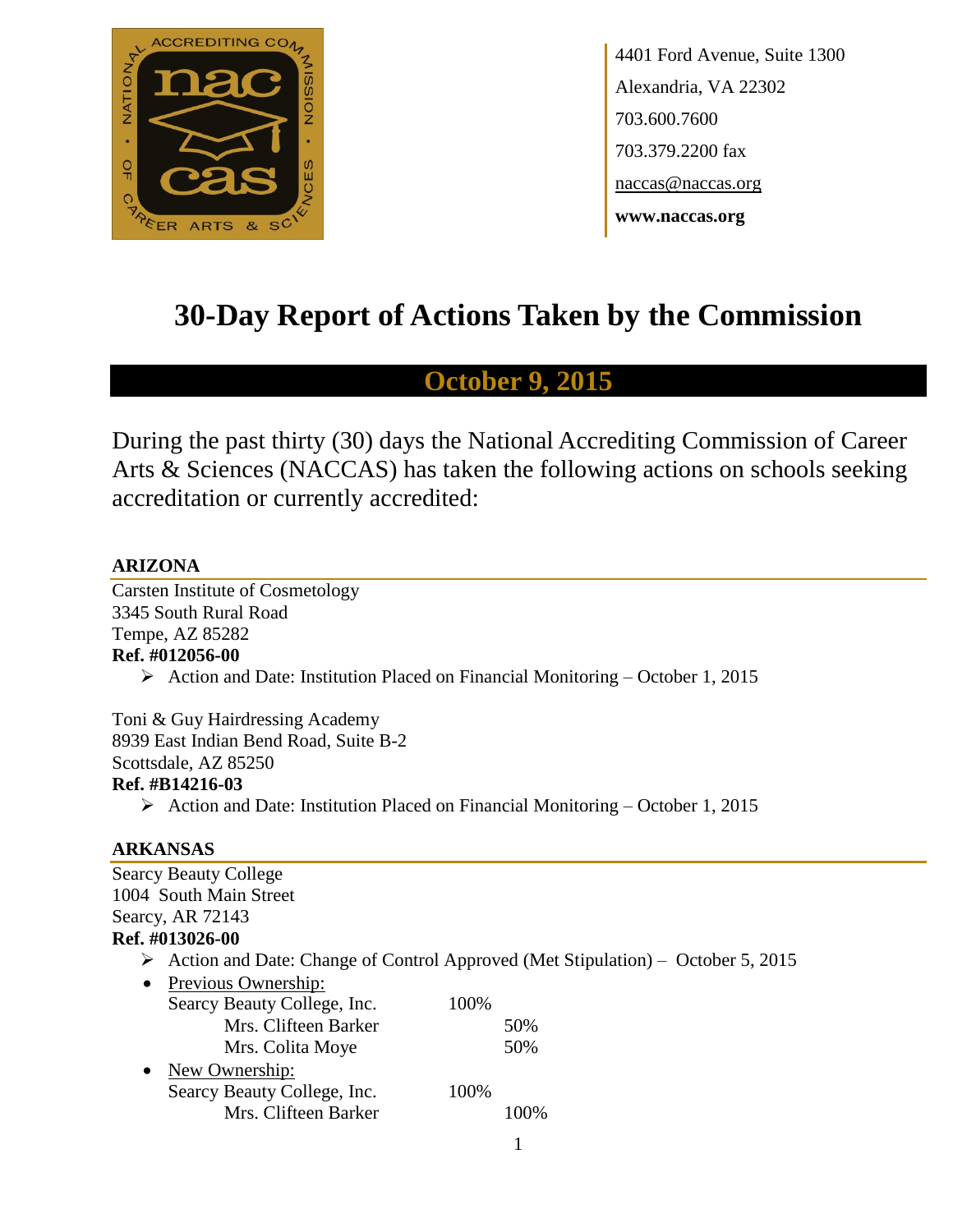Arkansas Beauty School – Little Rock 5108 Baseline Road Little Rock, AR 72209

#### **Ref. #013030-00**

 Action and Date: Change of Control Visit Acknowledged and Institutions Accreditation Continued – October 1, 2015

Credence Institute of Beauty 121 Pine Street Crossett, AR 71635

#### **Ref. #013040-00**

Action and Date: Change of Control Approved – September 14, 2015

| $\bullet$ | Previous Ownership:                  |      |       |
|-----------|--------------------------------------|------|-------|
|           | Crossett School of Cosmetology LLC   | 100% |       |
|           | Lori Freeman                         |      | 100\% |
| $\bullet$ | New Ownership:                       |      |       |
|           | Credence Institute of Beauty, L.L.C. | 100% |       |
|           | Stormie Robinson                     |      | 50%   |
|           | Lisa Strange                         |      | 50%   |

• Previous Institution Name: Crossett School of Cosmetology

• New Institution Name: Credence Institute of Beauty

DeSigner Barber & Stylist School, LLC  $2409$  South  $56<sup>th</sup>$  Street Suite 118 Fort Smith, AR 72903 **Ref. #013043-00**

 $\triangleright$  Action and Date: Teach Out Plan Approved – September 14, 2015

DeSigner Barber & Stylist School, LLC Next Renewal Date: September 2016  $2409$  South  $56<sup>th</sup>$  Street Suite 118 Fort Smith, AR 72903 **Ref. #013043-00**

 $\triangleright$  Action and Date: Renewal of Accreditation and Institution Removed from Probation – September 14, 2015

The Beauty School 1058 Highland Circle, Suite #4 Mountain Home, AR 72653 **Ref. #013071-00**

Action and Date: Institution Placed on Financial Monitoring – October 1, 2015

CC's Cosmetology College Next Renewal Date: May 2016

324 Hickory Street Texarkana, AR 71854 **Ref. #B46046-03**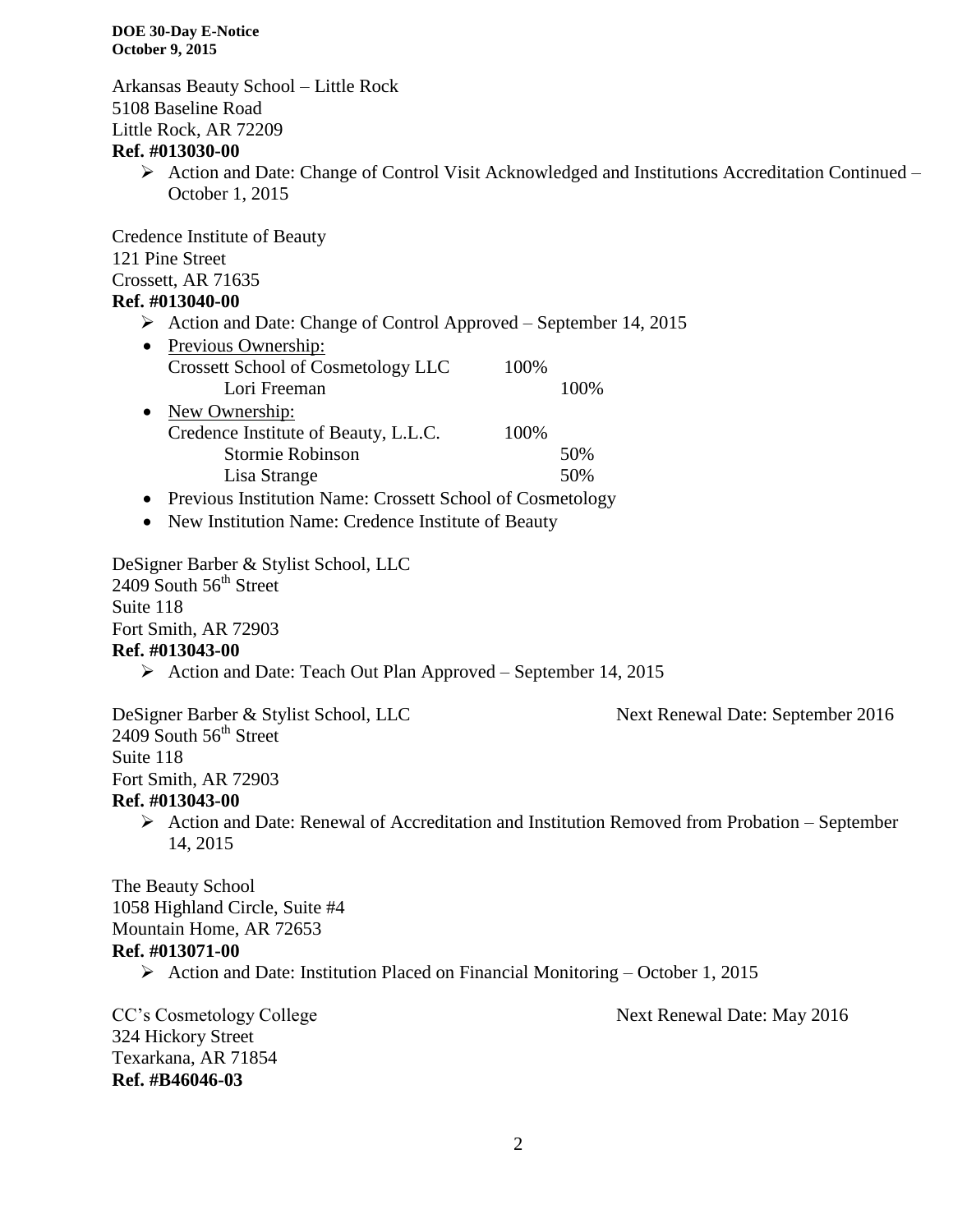$\triangleright$  Action and Date: Renewal of Accreditation and Institution Placed on Monitoring (Following State Regulations, Supervised Instruction and SAP Policy) – September 9, 2015

#### **CALIFORNIA**

Federico Beauty Institute 1515 Sports Drive Sacramento, CA 95834 **Ref. #014007-00** Action and Date: Removal of Program Acknowledged – September 30, 2015 • Program Removed: Barbering for Cosmetologists 400 Clock Hours Marinello School of Beauty Next Renewal Date: September 2020 1837 South La Cienega Boulevard Suite A Los Angeles, CA 90035 **Ref. #B14014-01**  $\triangleright$  Action and Date: Renewal of Accreditation – October 1, 2015 Marinello School of Beauty Next Renewal Date: September 2020 1125 East Los Angeles Avenue Simi Valley, CA 93065 **Ref. #B14014-05** Action and Date: Renewal of Accreditation – October 1, 2015 Marinello School of Beauty Next Renewal Date: September 2020 721 West Second Street Suite E San Bernardino, CA 92410 **Ref. #B14014-07**  $\triangleright$  Action and Date: Renewal of Accreditation – October 1, 2015 Marinello School of Beauty Next Renewal Date: September 2020 14311 Bear Valley Road, Suite 101 Victorville, CA 92392 **Ref. #B14014-13**  $\triangleright$  Action and Date: Renewal of Accreditation – October 1, 2015 Sierra College of Beauty 1340 West  $18^{th}$  Street Merced, CA 95340 **Ref. #014025-00** Action and Date: Institution Placed on Monitoring (Placement) – October 1, 2015 Universal College of Beauty, Inc. Next Renewal Date: January 2019 3419 West 43<sup>rd</sup> Place Los Angeles, CA 90008 **Ref. #B14082-04**  $\triangleright$  Action and Date: Renewal of Accreditation – October 1, 2015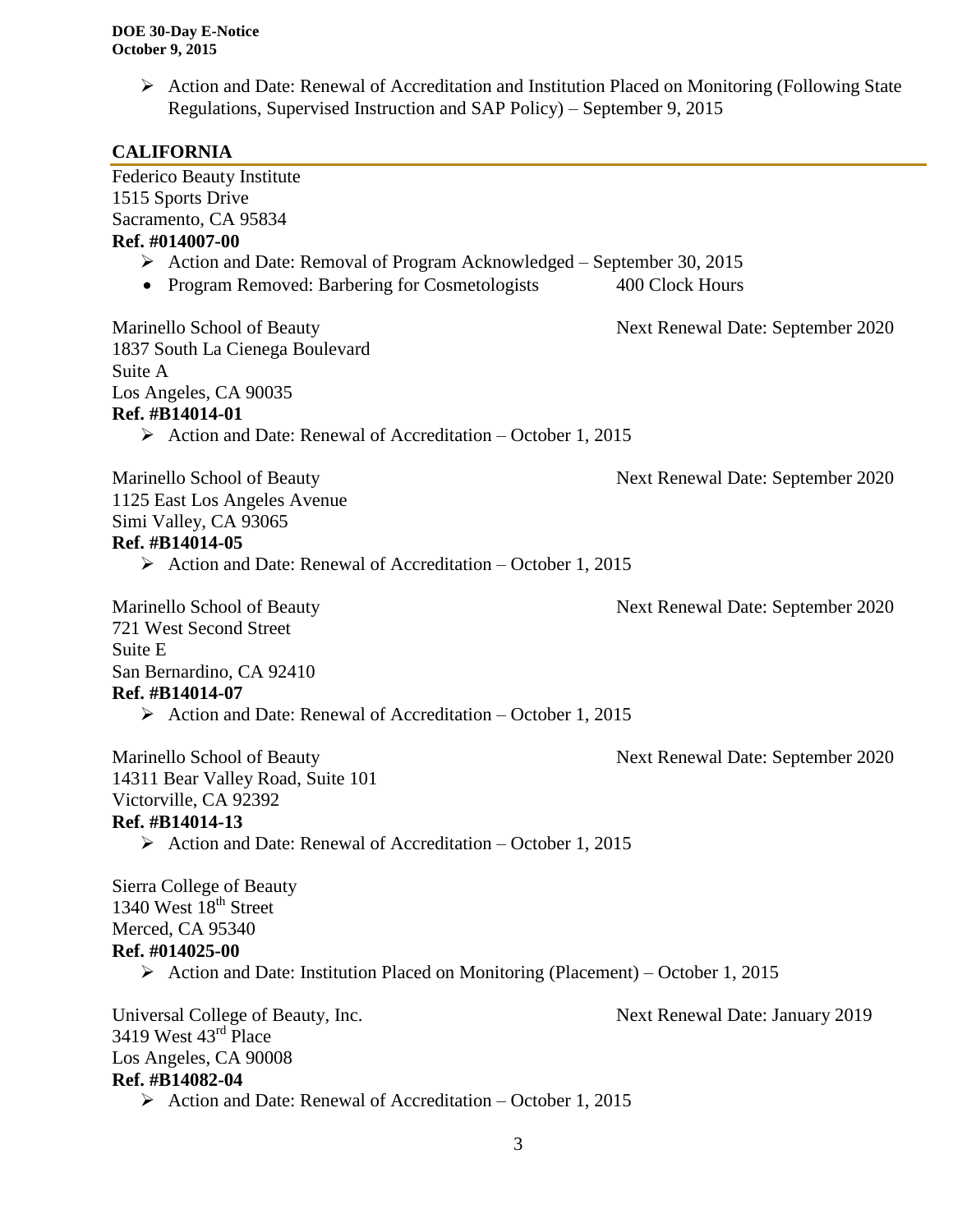Oceanside College of Beauty Next Renewal Date: May 2021

1575 South Coast Highway Oceanside, CA 92054 **Ref. #014117-00**

 $\triangleright$  Action and Date: Renewal of Accreditation – September 23, 2015

Marinello School of Beauty 1760 Fremont Boulevard, Suite #F2 Seaside, CA 93955

#### **Ref. #B14126-01**

- Action and Date: Non-Substantive Addition of Program Acknowledged September 14, 2015
- Approved Change: Barber Crossover 200 Clock Hours

Marinello School of Beauty  $159$   $2^{nd}$  Avenue San Mateo, CA 94401 **Ref. #B14126-02**

Action and Date: Teach Out Plan Approved – October 1, 2015

Marinello School of Beauty 22641 Main Street Hayward, CA 94541

#### **Ref. #B14126-03**

- Action and Date: Non-Substantive Addition of Program Acknowledged September 14, 2015
- Approved Change: Barber Crossover 200 Clock Hours

Marinello School of Beauty 2806 Castro Valley Boulevard Castro Valley, CA 94546

## **Ref. #B14126-04**

- Action and Date: Non-Substantive Addition of Program Acknowledged September 14, 2015
- Approved Change: Barber Crossover 200 Clock Hours
	-

Frederick and Charles Beauty College 831 F Street Eureka, CA 95501

#### **Ref. #014156-00**

- $\triangleright$  Action and Date: Addition of New Program Approved With a Stipulation October 1, 2015
- New Program: Barbering 1500 Clock Hours

Paris Beauty College 1655 Willow Pass Road Concord, CA 94520

# **Ref. #014167-00**

 Action and Date: Withdrawal of Accreditation with the Right to Appeal and Institution Placed on Probation – October 1, 2015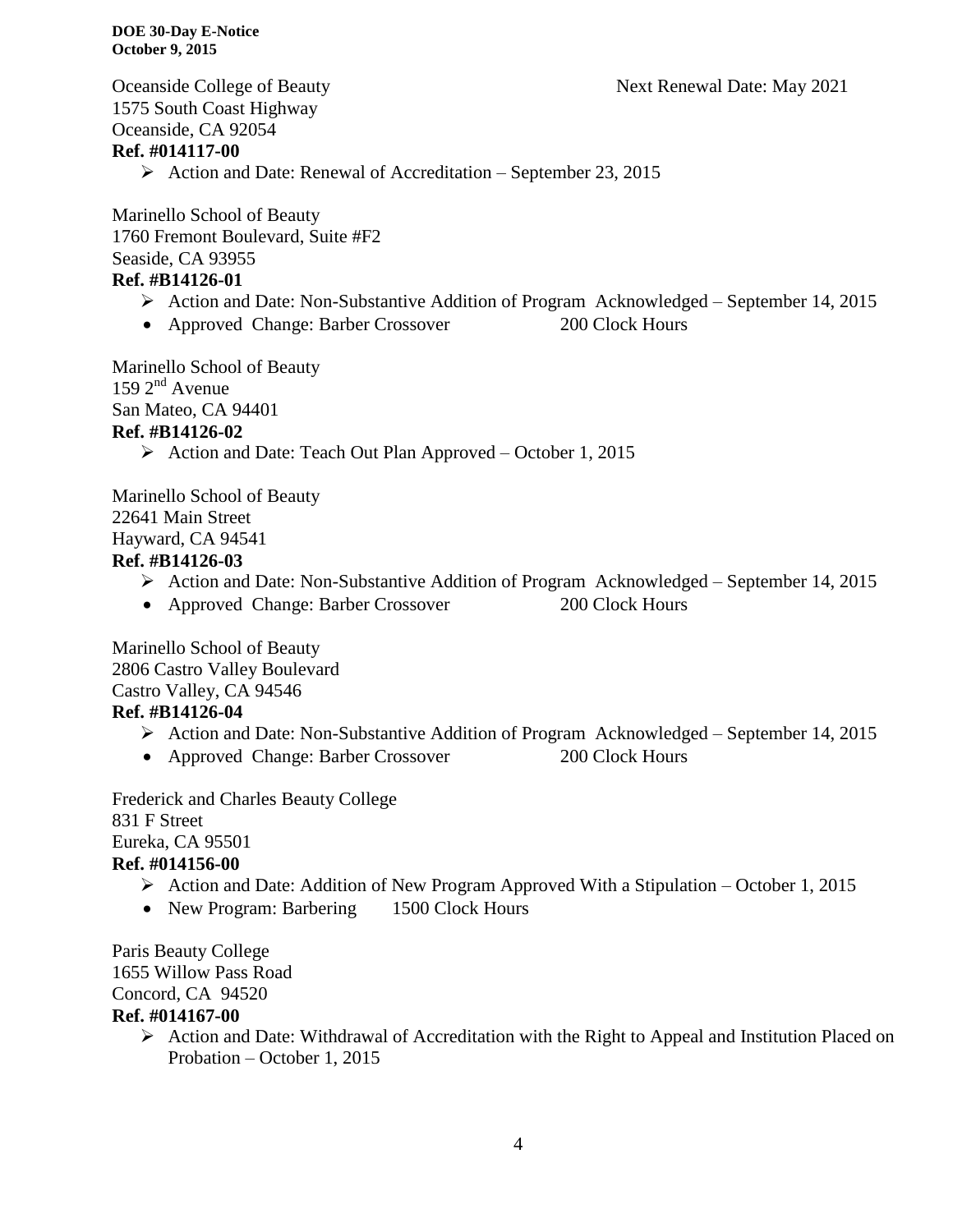CR'U Institute of Cosmetology and Barbering 11889 Valley View Street Suite C Garden Grove, CA 92845 **Ref. #014203-00**

 Action and Date: Change of Control Visit Acknowledged and Institution's Accreditation Continued – October 1, 2015

CR'U Institute of Cosmetology and Barbering 11889 Valley View Street Suite C Garden Grove, CA 92845 **Ref. #014203-00**

Action and Date: Institution Placed on Financial Monitoring – October 1, 2015

TONI & GUY Hairdressing Academy 1358  $5<sup>th</sup>$  Street

Santa Monica, CA 90401

#### **Ref. #014216-00**

Action and Date: Institution Placed on Financial Monitoring – October 1, 2015

Toni & Guy Hairdressing Academy 3400 Bristol Street

Costa Mesa, CA 92626

#### **Ref. #B14216-02**

Action and Date: Institution Placed on Financial Monitoring – October 1, 2015

Bellus Academy 13266 Poway Road Poway, CA 92064 **Ref. #014240-00**

- Action and Date: Addition of New Program Approved With a Stipulation October 1, 2015
- New Program: Luxury Spa Esthetics 900 Clock Hours

Bellus Academy 13266 Poway Road Poway, CA 92064 **Ref. #014240-00**

- $\triangleright$  Action and Date: Addition of New Program Approved With Stipulations October 1, 2015
- New Program: Master Makeup Artistry 602 Clock Hours 602 Clock Hours

Marinello School of Beauty 1035 Market Street San Francisco, CA 94103 **Ref. #014241-00**

- Action and Date: Non-Substantive Addition of Program Acknowledged September 14, 2015
- Approved Change: Barber Crossover 200 Clock Hours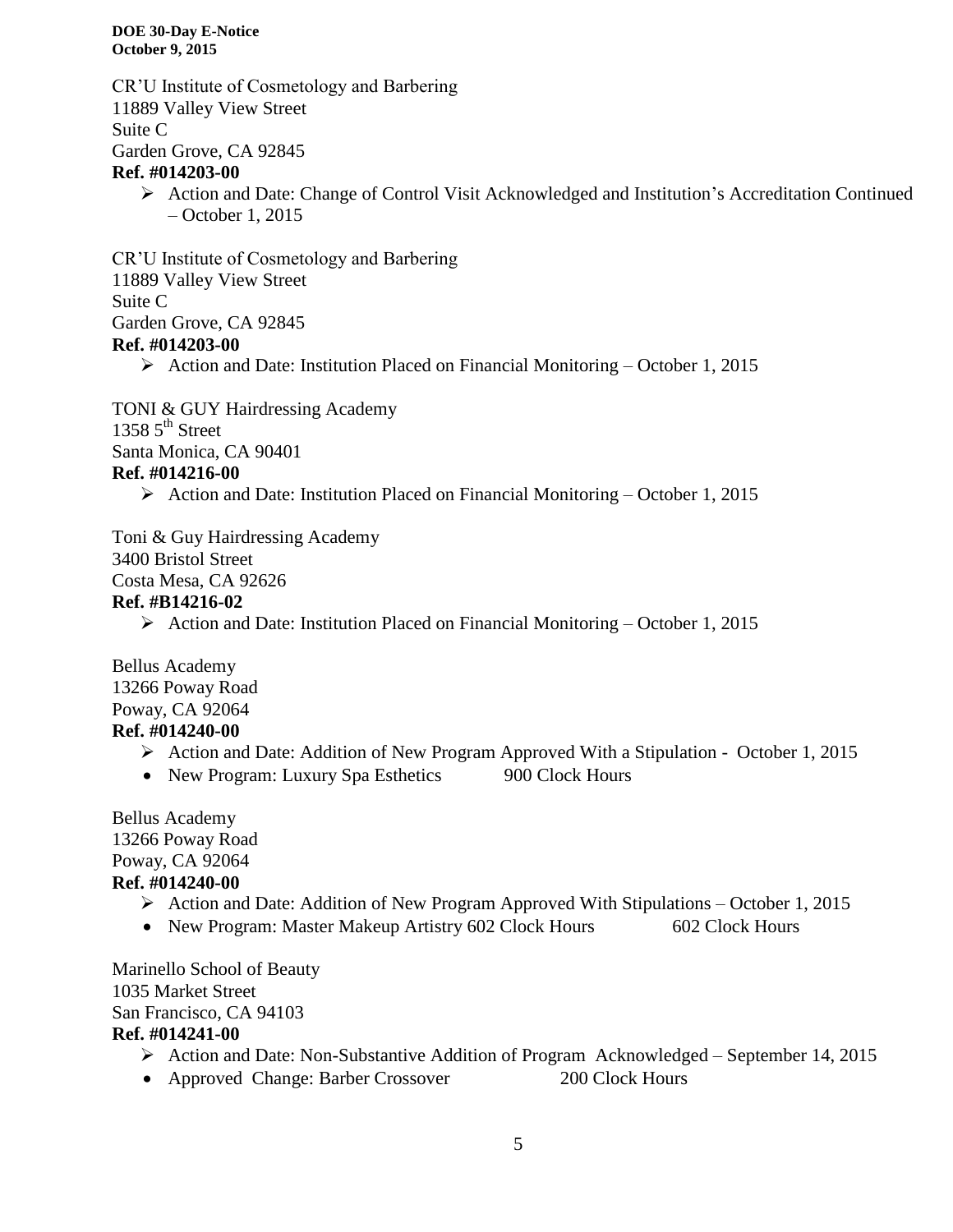Avance Beauty College 750 Beyer Way, Suite B-E San Diego, CA 92154

#### **Ref. #014247-00**

Action and Date: Certification of Annual Report Data(CARD) Initiative Accepted– October 1, 2015

Royale College of Beauty 27485 Commerce Center Drive Temecula, CA 92590

#### **Ref. #014307-00**

- Action and Date: Non-Substantive State Mandated Change Acknowledged September 30, 2015
- Previous Program Length: Cosmo/Barber Crossover 400 Clock Hours
- New Program Length: Cosmo/Barber Crossover 200 Clock Hours

Asian American International Beauty College 7871 Westminster Boulevard Westminster, CA 92683

#### **Ref. #014319-00**

- $\triangleright$  Action and Date: Non-Substantive Expanded Campus Facility Acknowledged (Met Stipulation) September 14, 2015
- Expanded Campus Facility: 8528 Westminster Boulevard, Westminster, CA 92683

International School of Beauty, Inc.

72-261 Highway 111, Suite 121 B

Palm Desert, CA 92260

#### **Ref. #014331-00**

- Action and Date: State Mandated Decrease in Program Length Acknowledged September 30, 2015
- Previous Program Length: Barber Crossover 400 Clock Hours
- New Program Length: Barber Crossover 300 Clock Hours

Coastline Beauty College Next Renewal Date: January 2020

16151 Harbor Boulevard Fountain Valley, CA 92708

#### **Ref. #014340-00**

- Action and Date: Renewal of Accreditation and Addition of New Programs Approved October 1, 2015
- New Programs: Barbering 1500 Clock Hours
	- Manicuring/Nail Care 600 Clock Hours Barber Crossover 400 Clock Hours Cosmetology Crossover 400 Clock Hours

Academy of Esthetics and Cosmetology 1242 San Fernando Road San Fernando, CA 91340 **Ref. #014343-00**

 $\triangleright$  Action and Date: Institution Placed on Financial Monitoring – October 1, 2015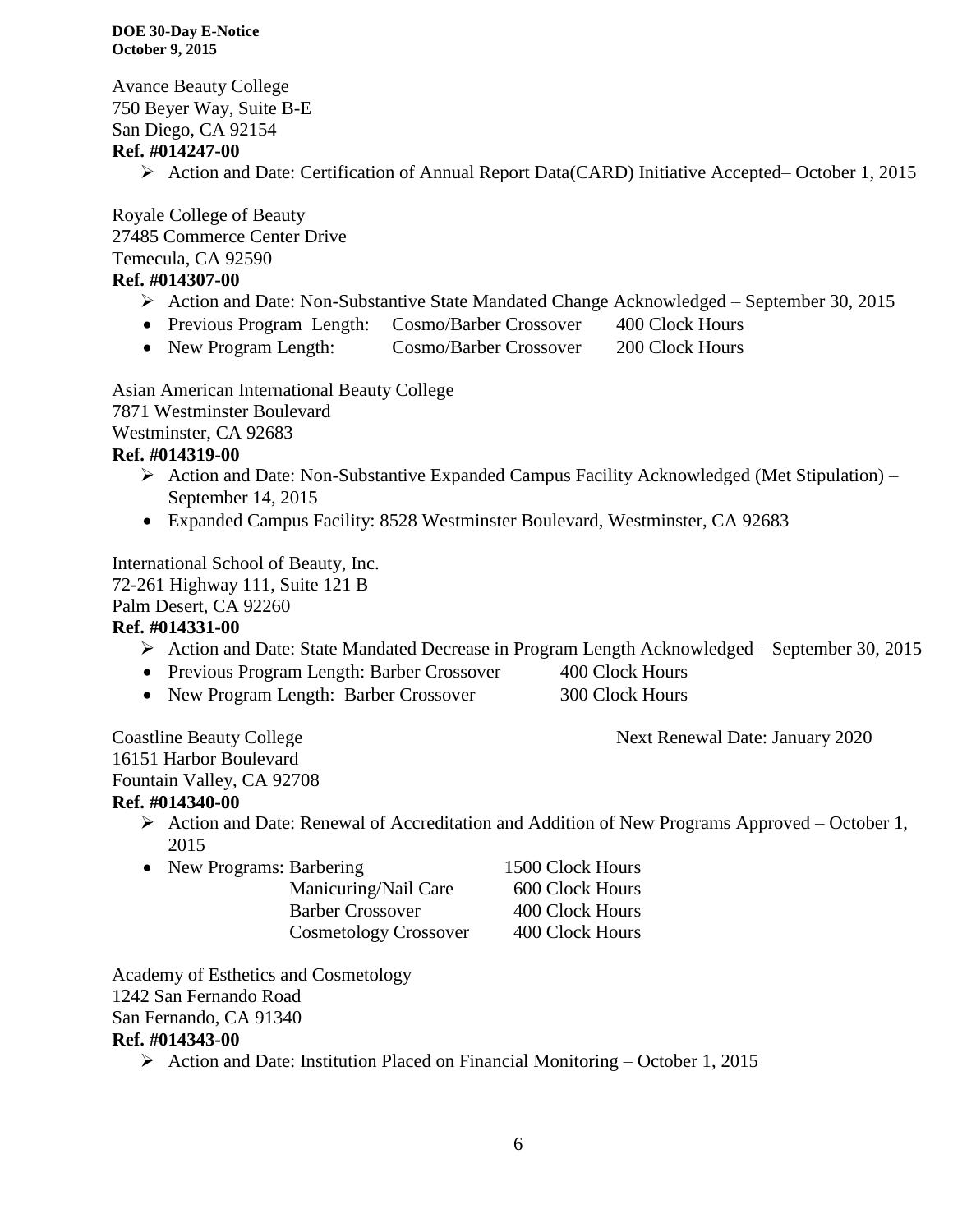Borner's Barber College 8913 South Western Avenue Los Angeles, CA 90047-3856 **Ref. #014344-00**  $\triangleright$  Action and Date: Institution Placed on Financial Monitoring – October 1, 2015 Borner's Barber College 5723 Atlantic Avenue Long Beach, CA 90805 **Ref. #P14344-01**  $\triangleright$  Action and Date: Institution Placed on Financial Monitoring – October 1, 2015 Beyond 21<sup>st</sup> Century Beauty Academy 13640 Imperial Highway Suite 6, 7, & 8 Santa Fe Springs, CA 90670 **Ref. #014350-00** Action and Date: Non-Substantive to Substantive Change of Ownership Approved (Met Stipulation) – September 30, 2015 • Previous Ownership: Guadalupe M. Fernandez 100% • New Ownership: Beyond 21<sup>st</sup> Century Beauty Academy, Inc. 100% Guadalupe M. Fernandez 100% Northern California Institute of Cosmetology, Inc. 601 East  $14<sup>th</sup>$  Street San Leandro, FL 94577 **Ref. #014352-00**  $\triangleright$  Action and Date: Institution Placed on Financial Monitoring – October 1, 2015 Northern California Institute of Cosmetology, Inc. 601 East  $14<sup>th</sup>$  Street San Leandro, FL 94577 **Ref. #014352-00**  $\triangleright$  Action and Date: Withdrawal of Accreditation with the Right to Appeal and Probation Continued – October 1, 2015 International College of Beauty Arts & Sciences 5225 West San Fernando Road Los Angeles, CA 90039 **Ref. #014373-00**  $\triangleright$  Action and Date: Addition of Program Length Approved with a Stipulation – October 1, 2015

- Previous Program Length: Manicuring 400 Clock Hours
- New Program Length: Manicuring 600 Clock Hours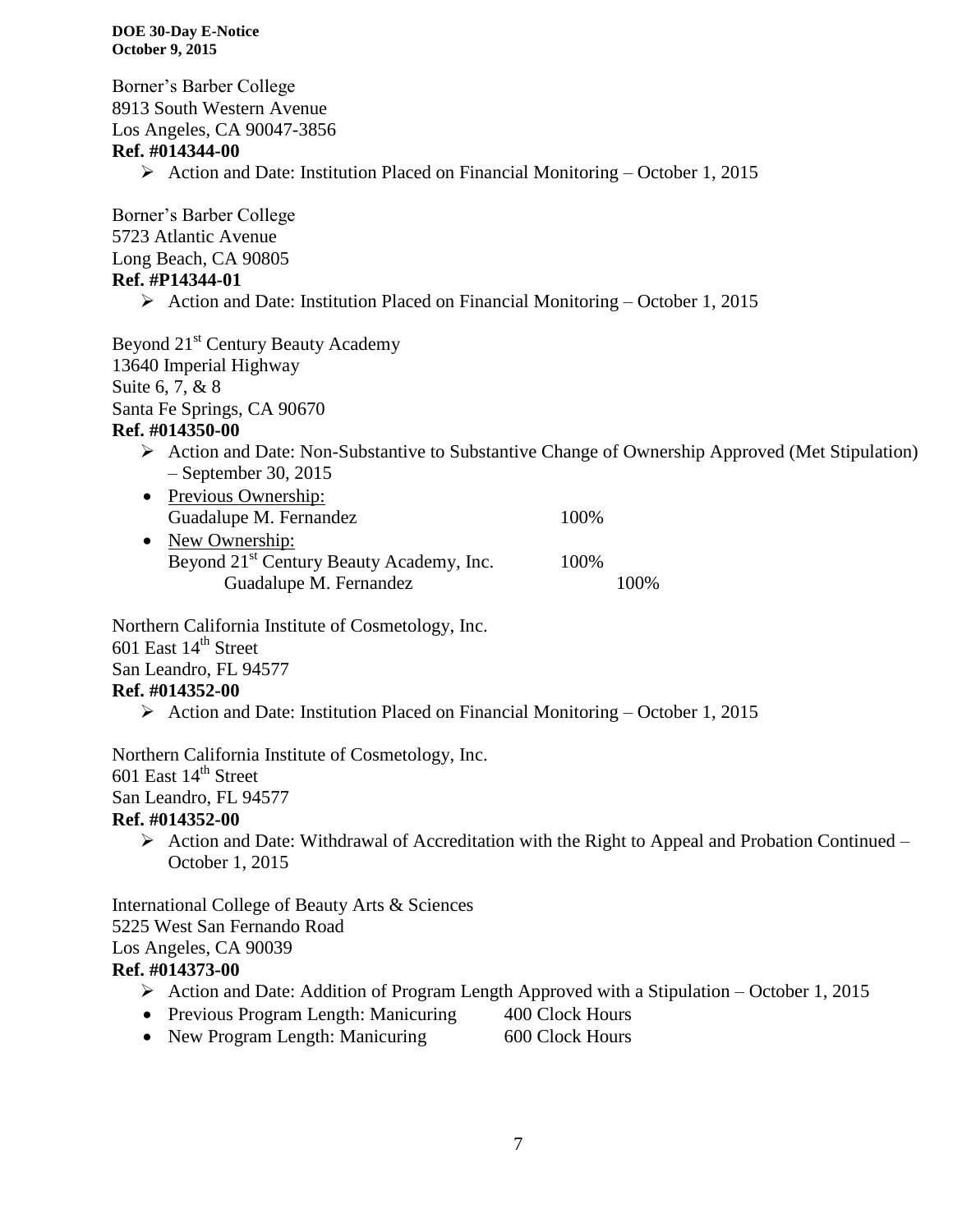Academy for Salon Professionals, The 2238 EL Camino Real Santa Clara, CA 95050

#### **Ref. #014375-00**

 $\triangleright$  Action and Date: Change of Control Approved with a Stipulation – September 14, 2015

| Previous Ownership:           |      |     |
|-------------------------------|------|-----|
| James Craig Academies, L.L.C. | 100% |     |
| <b>James Stanley</b>          |      | 50% |
| Robert Bundy                  |      | 50% |
| New Ownership:                |      |     |
| James Craig Academies, L.L.C. | 100% |     |
| <b>James Stanley</b>          |      |     |

Advance Beauty Techs Academy

2191 Sampson Avenue, Suite 105

Corona, CA 92879

#### **Ref. #014385-00**

 $\triangleright$  Action and Date: Institution Placed on Financial Monitoring – October 1, 2015

| Lawrence & Company College of Cosmetology | Next Renewal Date: January 2021 |
|-------------------------------------------|---------------------------------|
| 2048 Grant Street                         |                                 |
| Selma, CA 93662                           |                                 |
| Ref. #014392-00                           |                                 |

 $\triangleright$  Action and Date: Renewal of Accreditation – October 1, 2015

Redondo Beach Beauty College

2205 West Artesia Boulevard

Redondo Beach, CA 90278

#### **Ref. #014394-00**

- Action and Date: Addition of New Program Approved (Met Stipulation) September 30, 2015
- New Program: Cosmetology in Spanish 1600 Clock Hours

San Bernardino Beauty College, Inc. Next Renewal Date: September 2016 600 North Sierra Way Previous Ref. #I13017-00 San Bernardino, CA 92410 **Ref. #014400-00**

 $\triangleright$  Action and Date: Initial Accreditation Granted – October 1, 2015

Paul Mitchell – The School 3309 Hyland Avenue, Suite J Costa Mesa, CA 92626 **Ref. #B54029-01**

- Action and Date: Removal of Programs Acknowledged September 22, 2015
- Programs Removed: Cosmetology to Barber Crossover 400 Clock Hours Barber to Cosmetology Crossover 400 Clock Hours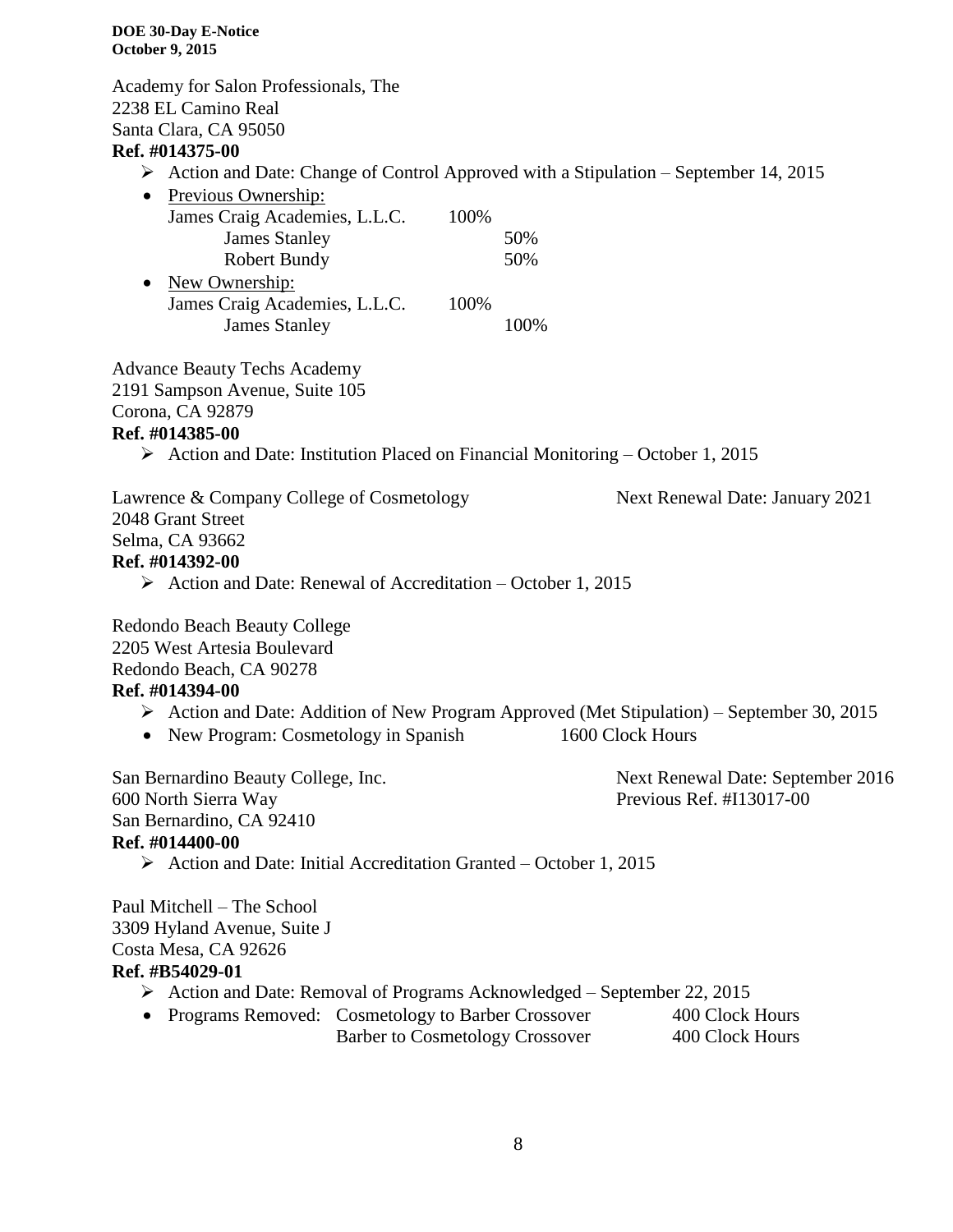Princess Institute of Beauty 1605 East Manning Reedley, CA 93654

#### **Ref. #I12069-00**

- Action and Date: Change of Control Acknowledged September 30, 2015
- Previous Ownership:
- Maria E. Moore 100% • New Ownership: P.I.B. Inc. 100% Maria E. Moore 100%

# **COLORADO**

International Salon and Spa Academy 5707 North Academy Boulevard

Colorado Springs, CO 80918

#### **Ref. #015011-00**

- Action and Date: Non-Substantive State Mandated Change Acknowledged September 15, 2015
- Previous Program Information: Manicuring 20 Credit Hours
- New Program Information: Nail Technology 600 Contact/ Clock Hours
- 

International Salon and Spa Academy 5705 North Academy Boulevard Colorado Springs, CO 80918

#### **Ref. #015011-00**

- Action and Date: Non-Substantive State Mandated Change Acknowledged September 15, 2015
- Previous Program Information: Barbering 50 Credits

|                            | Cosmetology  | 60 Credits                |
|----------------------------|--------------|---------------------------|
|                            | Esthetics    | 21 Credits                |
|                            | Hair Stylist | 40 Credits                |
| • New Program Information: | Barbering    | 1500 Contact/ Clock Hours |
|                            | Cosmetology  | 1800 Contact/ Clock Hours |
|                            | Esthetics    | 630 Contact/ Clock Hours  |
|                            | Hair Stylist | 1200 Contact/ Clock Hours |
|                            |              |                           |

The Salon Professional Academy 432 North Avenue Grand Junction, CO 81501 **Ref. #015023-00**

### Action and Date: Non-Substantive State Mandated Change in Program Length Acknowledged – September 16, 2015

| • Previous Program Length: | Cosmetology      | 60 Credits       |
|----------------------------|------------------|------------------|
|                            | Nail Tech        | 20 Credits       |
|                            | <b>Esthetics</b> | 20 Credits       |
| • New Program Length:      | Cosmetology      | 1800 Clock Hours |
|                            | Nail Tech        | 600 Clock Hours  |
|                            | Esthetics        | 600 Clock Hours  |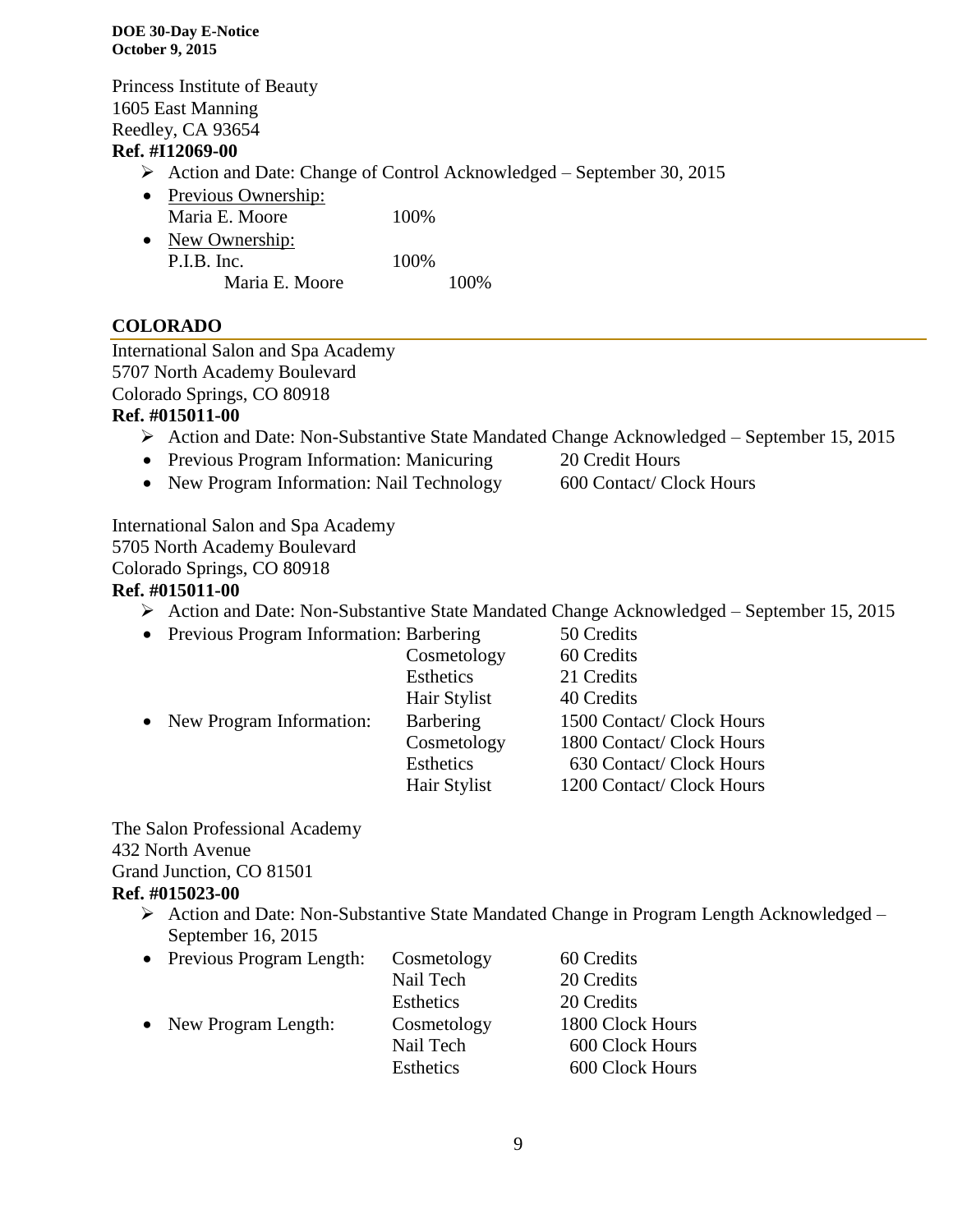College of International Esthetics, Inc. 7330 West 52nd Avenue, Unit T Arvada, CO 80002 **Ref. #015049-00**  $\triangleright$  Action and Date: Institution Placed on Probation – October 1, 2015

National Beauty College 7045 Pecos Street #A Denver, CO 80221 **Ref. #054055-00**

 $\triangleright$  Action and Date: Institution Placed on Financial Monitoring – October 1, 2015

#### **CONNECTICUT**

Ace Cosmetology & Barber Training Center Next Renewal Date: May 2019 534 Wolcott Road, Unit C Wolcott, CT 06716

**Ref. #016043-00**

 $\triangleright$  Action and Date: Renewal of Accreditation – October 1, 2015

#### **FLORIDA**

TONI&GUY Hairdressing Academy 8206 Philips Highway Suite 33 Jacksonville, FL 32256 **Ref. #019009-00**

 $\triangleright$  Action and Date: Institution Placed on Financial Monitoring – October 1, 2015

Manhattan Hairstyling Academy

4315 South Manhattan Avenue

Tampa, FL 33611

#### **Ref. #019041-00**

 $\triangleright$  Action and Date: Withdrawal of Accreditation with the Right to Appeal and Probation Continued – October 1, 2015

GUTI The Premier Beauty and Wellness Academy 1026 East Brandon Boulevard Brandon, FL 33511

#### **Ref. #P19047-02**

- $\triangleright$  Action and Date: Non-Substantive Continuing Education Classes Acknowledged September 16, 2015
- 

• Continuing Education Classes: Advanced Makeup/ Makeup Artistry 20 Clock Hours Business Development 16 Clock Hours Law of Hair Color 8 Clock Hours The Secret Foundations to Cut Hair 8 Clock Hours World Top 5 High-Light Technology 8 Clock Hours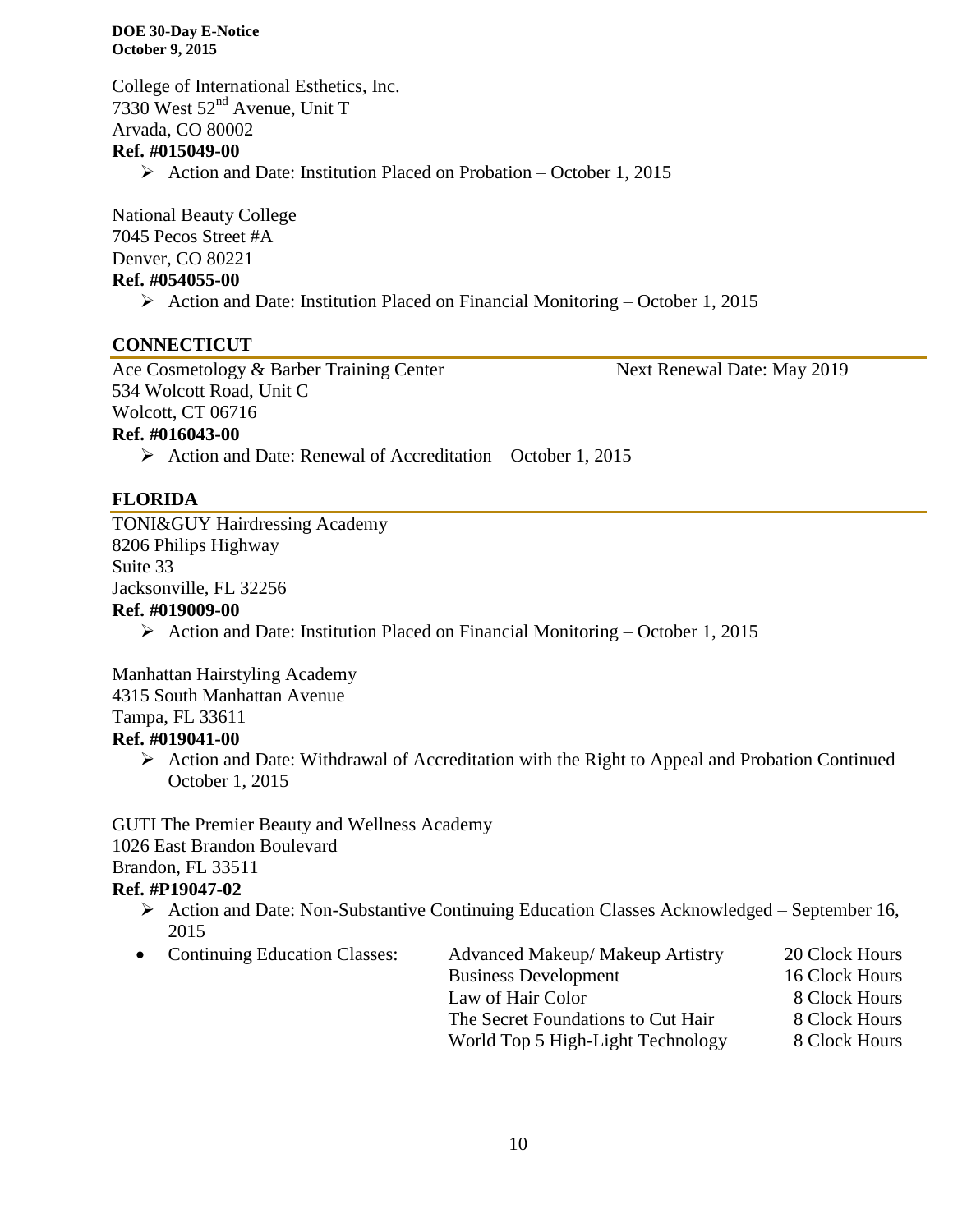Fort Pierce Beauty College 3028 South U.S. 1 Fort Pierce, FL 34982

#### **Ref. #019071-00**

 Action and Date: Institution Placed on Monitoring (Placement, Leave of Absence Policy, Leave of Absence Implementation and SAP Policy) – September 9, 2015

Port St. Lucie Beauty Academy 10036 South U.S. Highway 1

Port St. Lucie, FL 34952

## **Ref. #B19071-01**

 $\triangleright$  Action and Date: Institution Placed on Monitoring (Placement, Leave of Absence Policy, Leave of Absence Implementation and SAP Policy) – September 9, 2015

Beauty and Massage Institute  $719\,17<sup>th</sup>$  Street

Vero Beach, FL 32960

#### **Ref. #B19071-02**

 Action and Date: Institution Placed on Monitoring (Placement, Leave of Absence Policy, Leave of Absence Implementation and SAP Policy) – September 9, 2015

Academy of Cosmetology 2088 North Courtenay Parkway Merritt Island, FL 32953

#### **Ref. #019078-00**

 $\triangleright$  Action and Date: Institution Placed on Monitoring (Placement) and Institution Placed on Probation – September 10, 2015

Academy of Cosmetology – Melbourne 2909 West New Haven Avenue Melbourne, FL 32904 **Ref. #B19078-01**

 Action and Date: Institution Placed on Monitoring (Placement) and Institution Placed on Probation – September 10, 2015

The Salon Professional Academy – Melbourne Next Renewal Date: May 2021 1700 West New Haven Avenue, Suite 540A Melbourne, FL 32904 **Ref. #019084-00**

Action and Date: Renewal of Accreditation – October 1, 2015

Florida Academy of Health & Beauty  $2300$  NW 9<sup>th</sup> Avenue Wilton Manors, FL 33311

#### **Ref. #019104-00**

- $\triangleright$  Action and Date: Change of Location Approved with Stipulations September 9, 2015
- Previous Location:  $2300 \text{ NW } 9^{\text{th}}$  Avenue, Wilton Manors, FL 33311
- New Location: 2901 West Oakland Boulevard B16-18, Oakland Park, FL 33311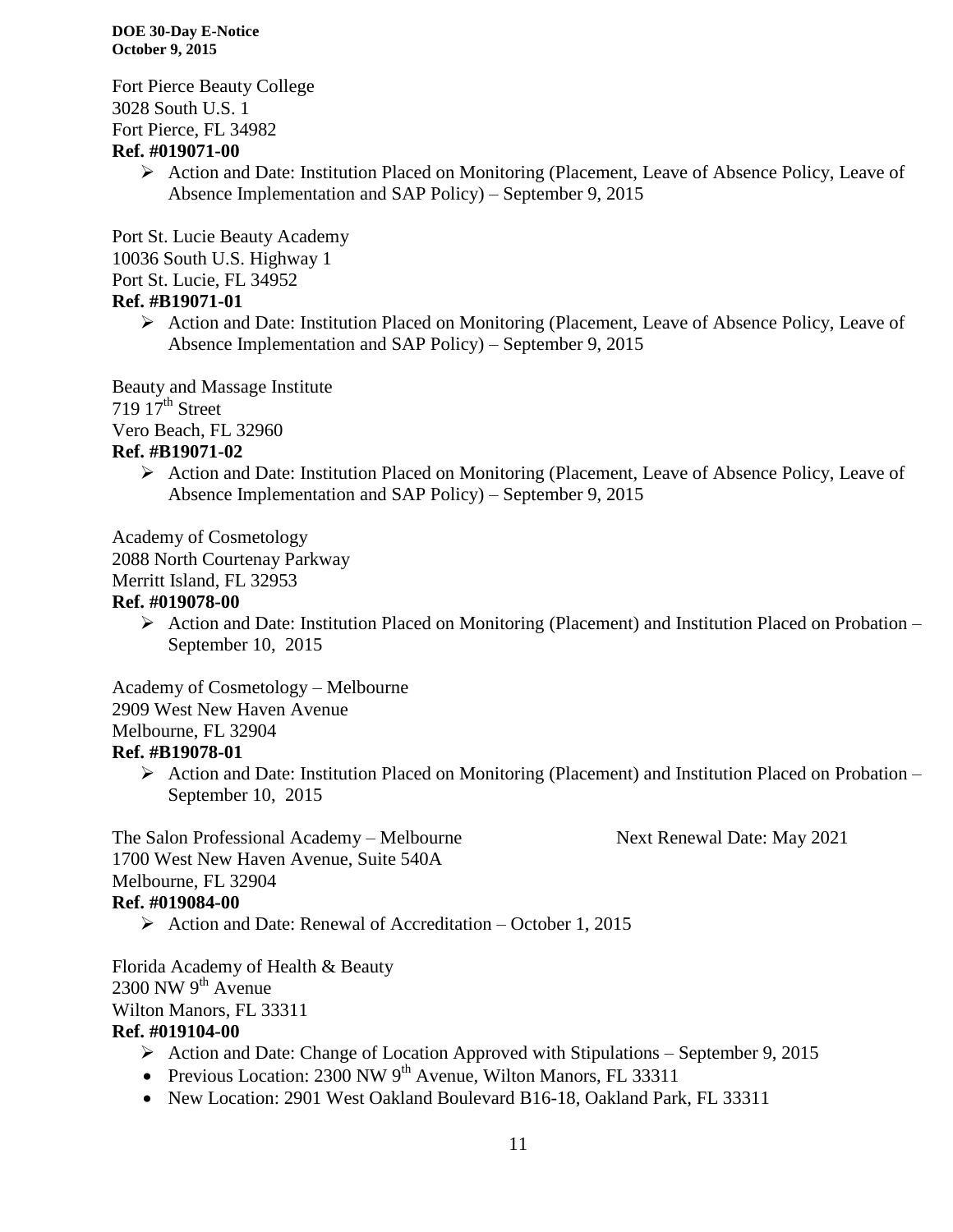The Beauty Institute 2215 North Military Trail #1 West Palm Beach, FL 33409

#### **Ref. #019106-00**

- Action and Date: Additional Contact Person Acknowledged October 7, 2015
- Michelle Baron, Director of Student Affairs

The Beauty Institute 331 South State Road 7 Margate, FL 33068

# **Ref. #B19106-01**

- Action and Date: Additional Contact Person Acknowledged October 7, 2015
- Michelle Baron, Director of Student Affairs

Paul Mitchell The School Miami 8905 Dadeland Boulevard Miami, FL 33156 **Ref. #019110-00**

 $\triangleright$  Action and Date: Change of Control Approved with a Stipulation – September 14, 2015

| $\bullet$ | Previous Ownership:                    |        |        |
|-----------|----------------------------------------|--------|--------|
|           | Hi-Tech The School of Cosmetology Inc. | 100%   |        |
|           | <b>Hector Gonzalez</b>                 | 33.33% |        |
|           | Joseph Licci                           | 33.33% |        |
|           | Abraham Baroukh                        | 33.33% |        |
| $\bullet$ | <u>New Ownership:</u>                  |        |        |
|           | C323, LLC                              | 100%   |        |
|           | <b>Turnage Family Holdings</b>         | 33.34% |        |
|           | John W. Turnage                        |        | 39.50% |
|           | <b>Conor</b> Turnage                   |        | 20.00% |
|           | <b>Janet Turnage</b>                   |        | 39.50% |
|           | Turnage Management Company LLC         |        | 1.00%  |
|           | John W. Turnage                        |        | 50.00% |
|           | <b>Janet Turnage</b>                   |        | 50.00% |
|           | <b>Steve and Lisa Pollack</b>          | 33.3%  |        |
|           | Charles R. Riser Jr. and Sharon Riser  | 33.3%  |        |

Aveda Institute – South Florida 4186 South University Drive Davie, FL 33328 **Ref. #019113-00**

> Action and Date: Non-Substantive Decrease in Program Length Approved (Met Stipulation) – September 14, 2015

| • Previous Program Length: Aveda Cosmetology | 1600 Clock Hours |
|----------------------------------------------|------------------|
| • New Program Length: Aveda Cosmetology      | 1500 Clock Hours |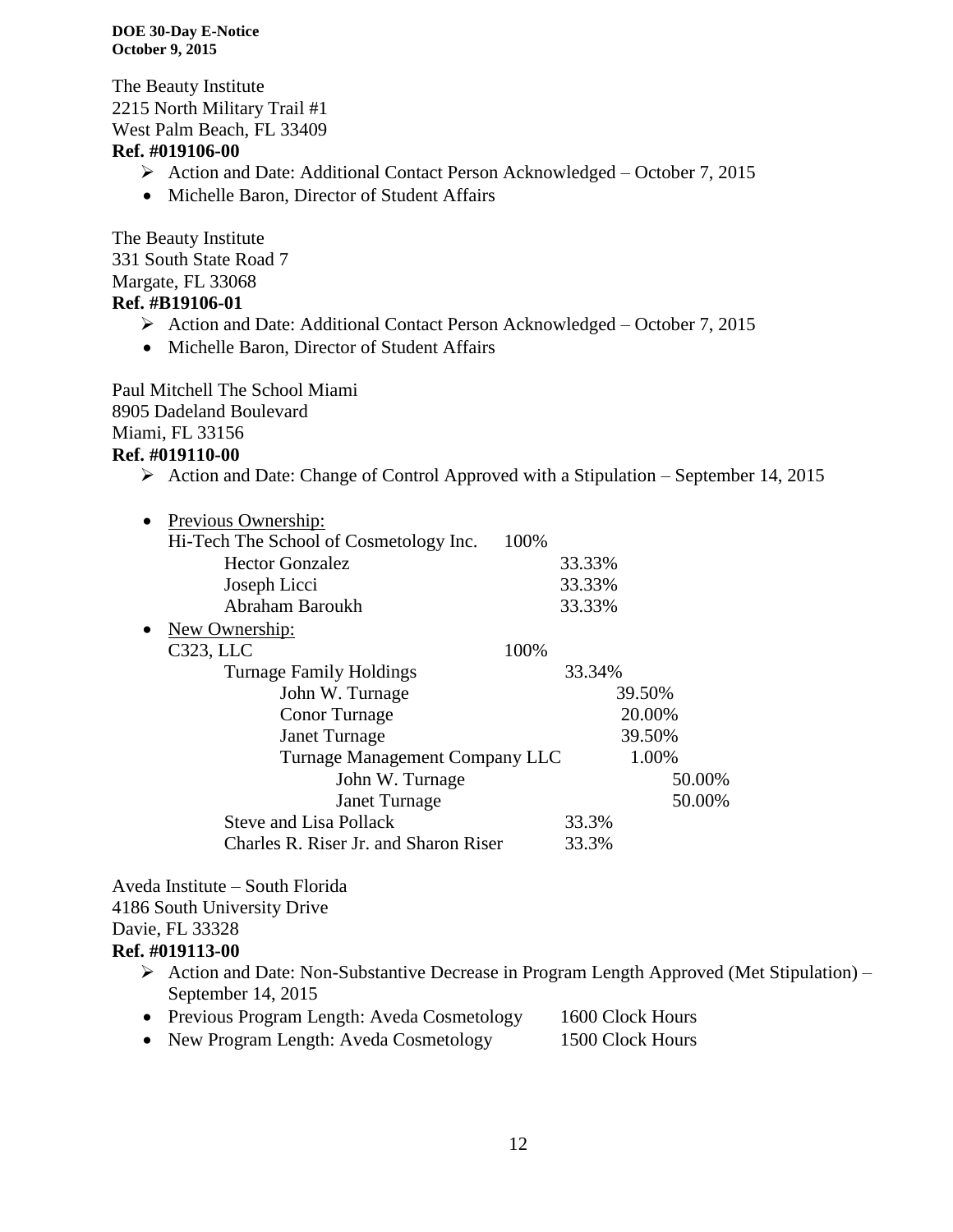Aveda Institute – Orlando 495 North Semoran Boulevard, Suite 6 Winter Park, FL 32792

#### **Ref. #B19113-02**

- Action and Date: Non-Substantive Decrease in Program Length Approved (Met Stipulation) September 14, 2015
- Previous Program Length: Aveda Cosmetology 1600 Clock Hours
- New Program Length: Aveda Cosmetology 1500 Clock Hours

Aveda Institute – Tallahassee 2020 West Pensacola Street Tallahassee, FL 32304

### **Ref. #019116-00**

 $\triangleright$  Action and Date: Non-Substantive Decrease in Program Length Approved (Met Stipulation) – September 14, 2015

|  | • Previous Program Length: Aveda Cosmetology |  |  | 1600 Clock Hours |
|--|----------------------------------------------|--|--|------------------|
|--|----------------------------------------------|--|--|------------------|

• New Program Length: Aveda Cosmetology 1500 Clock Hours

Aveda Institute Jacksonville 10601 San Jose Boulevard, Suite 7 Jacksonville, FL 32257

### **Ref. #B19116-01**

- Action and Date: Non-Substantive Decrease in Program Length Approved (Met Stipulation) September 14, 2015
- Previous Program Length: Aveda Cosmetology 1600 Clock Hours
- New Program Length: Aveda Cosmetology 1500 Clock Hours

Aveda Institute – Tampa Bay 28272 US Highway 19 North Clearwater, FL 33761 **Ref. #B19116-02**

- $\triangleright$  Action and Date: Non-Substantive Decrease in Program Length Approved (Met Stipulation) September 14, 2015
- Previous Program Length: Aveda Cosmetology 1600 Clock Hours
- New Program Length: Aveda Cosmetology 1500 Clock Hours

Aveda Institute – Tampa Bay 28272 US Highway 19 North Clearwater, FL 33761

- **Ref. #B19116-02**
	- Action and Date: Addition of New Program Approved (Met Stipulation) September 30, 2015
	- New Program: Barbering 1200 Clock Hours

The Salon Professional Academy 1388 Colonial Boulevard Fort Myers, FL 33907 **Ref. #019126-00**

 $\triangleright$  Action and Date: Teach Out Plan Approved – October 1, 2015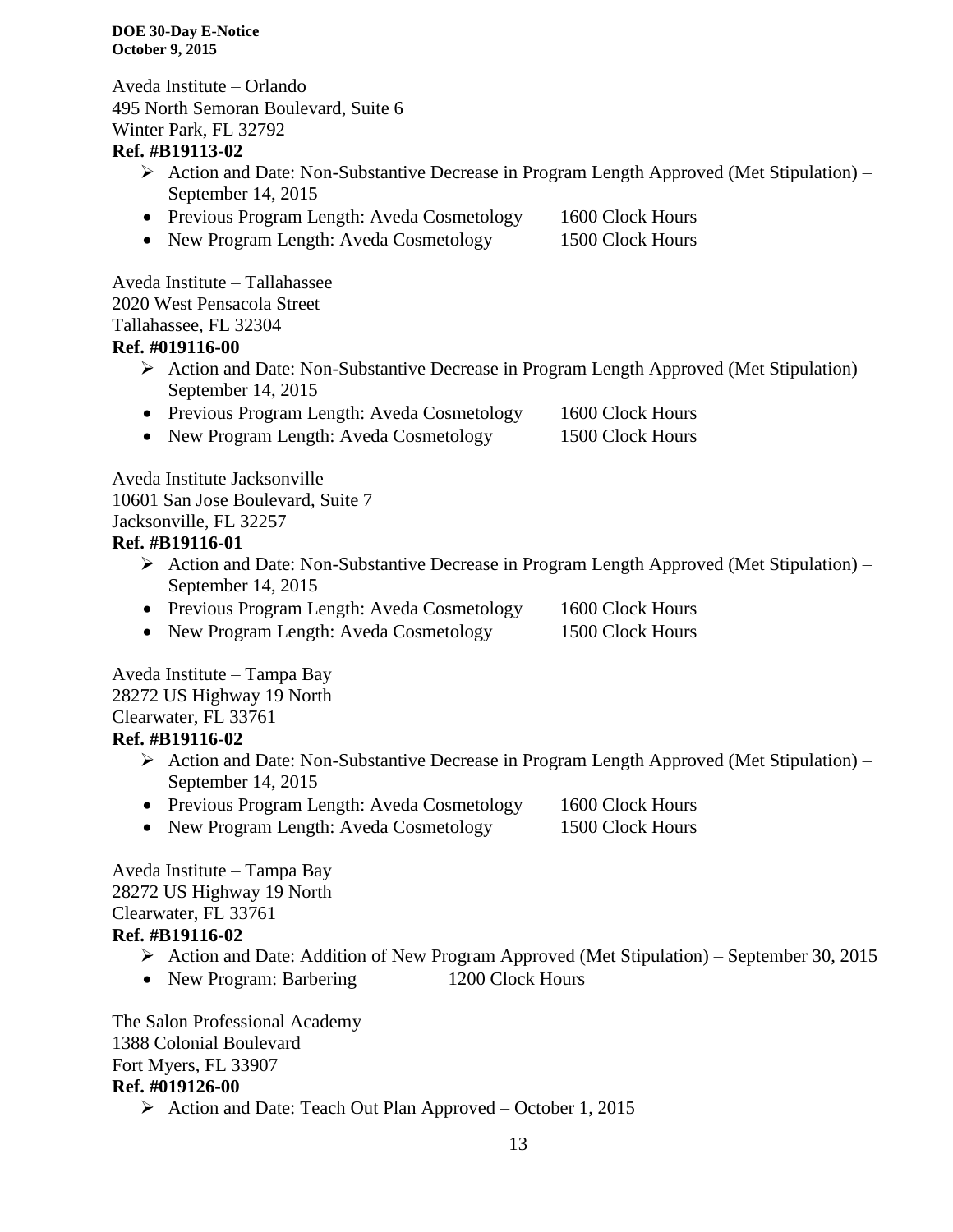Bly's School of Cosmetology 1405 NW 6<sup>th</sup> Street, Suite 110-120 Gainesville, FL 32601-4021

#### **Ref. #019133-00**

 Action and Date: Withdrawal of Accreditation with the Right to Appeal and Institution Placed on Probation – October 1, 2015

Beauty Anatomy Institute of Cosmetology and Wellness 1901 North Federal Highway #201 Pompano Beach, FL 33062

# **Ref. #019137-00**

- Action and Date: Non-Substantive Expanded Campus Facility Acknowledged September 14, 2015
- Expanded Campus Facility: 2001 North Federal Highway, Pompano Beach, FL 33062

Hair Benders Academy 851 East State Road 434 #164 Longwood, FL 32750 **Ref. #B41010-14**

> $\triangleright$  Action and Date: Institution Removed from Monitoring of Accreditation and Standards (Practical Grading) – October 1 2015

### **GEORGIA**

Ritz Beauty Academy, LLC Previous Ref. #A20026-03 717 Davis Road Stockbridge, GA 30281 **Ref. #P20026-03**

Action and Date: Provisional Accreditation for Additional Location Granted – October 1, 2015

Atlanta Beauty & Barber Academy 6088 Buford Highway Doraville, GA 30340 **Ref. #020035-00**

 $\triangleright$  Action and Date: Institution Continued on Probation – October 1, 2015

Atlanta Beauty & Barber Academy 6088 Buford Highway Doraville, GA 30340 **Ref. #020035-00**

 $\triangleright$  Action and Date: Teach Out Plan Approved – October 1, 2015

Cumming, GA 30040 **Ref. #020037-00**

MAK Beauty Institute **Next Renewal Date: September 2016** 570 Lakeland Plaza Previous Ref. #I13062-00

 $\triangleright$  Action and Date: Initial Accreditation Granted – September 9, 2015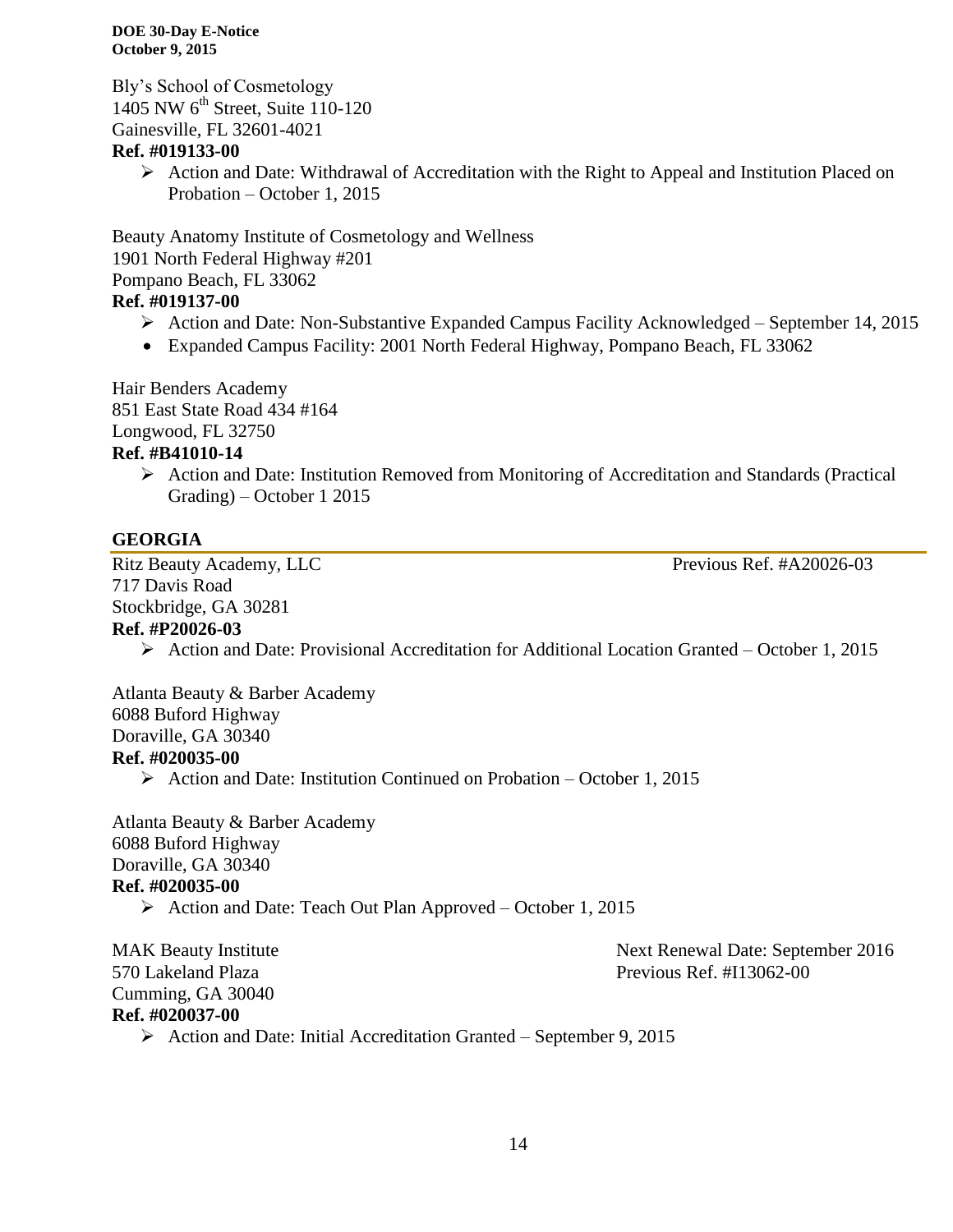Empire Beauty School Town Center Plaza 425 Ernest-Barrett Parkway Suite 1120 Kennesaw, GA 30144

#### **Ref. #B48041-01**

- $\triangleright$  Action and Date: Change of Location Approved October 1, 2015
- Previous Location: Town Center Plaza 425 Ernest-Barrett Parkway, Suite 1120, Kennesaw, GA 30144
- New Location: 2615 George Busbee Parkway, Suite 9, Kennesaw, GA 30144

# **IDAHO**

Paul Mitchell The School Rexburg 557 Mariah Avenue Rexburg, ID 83440 **Ref. #012061-00**

Action and Date: Certification of Annual Report Data(CARD) Initiative Accepted– October 1, 2015

Razzle Dazzle College of Hair Design, Inc.

120 Holly Street

Nampa, ID 83686

#### **Ref. #022018-00**

 $\triangleright$  Action and Date: Institution Placed on Monitoring (Practical Grading) – October 1, 2015

Austin Kade Academy 1646 South Woodruff Avenue Idaho Falls, ID 83404 **Ref. #022034-0**

- $\triangleright$  Action and Date: Change in Program Hours Approved with a Stipulation October 1, 2015
- Previous Program Length: Nail Technology 400 Clock Hours
- New Program Length: Nail Technology 600 Clock Hours

# **ILLINOIS**

| <b>Educators of Beauty College of Cosmetology</b>                                       |      |
|-----------------------------------------------------------------------------------------|------|
| 211 East Third Street                                                                   |      |
| Sterling, IL 61081                                                                      |      |
| <b>Ref.</b> # 023012-00                                                                 |      |
| Action and Date; Change of Control Approved (Met Stipulation) – September 16, 2015<br>➤ |      |
| Previous Ownership:                                                                     |      |
| Sterling School of Beauty Culture, Inc.                                                 | 100% |
| Rhonda Renner Holding Co.                                                               | 100% |
| <b>Rhonda Renner Reese</b>                                                              | 100% |
| New Ownership:                                                                          |      |
| Modern Beauty Companies, Inc.                                                           | 100% |
| Angela Clevenger                                                                        | 51%  |
| Mark Clevenger                                                                          | 49%  |
|                                                                                         |      |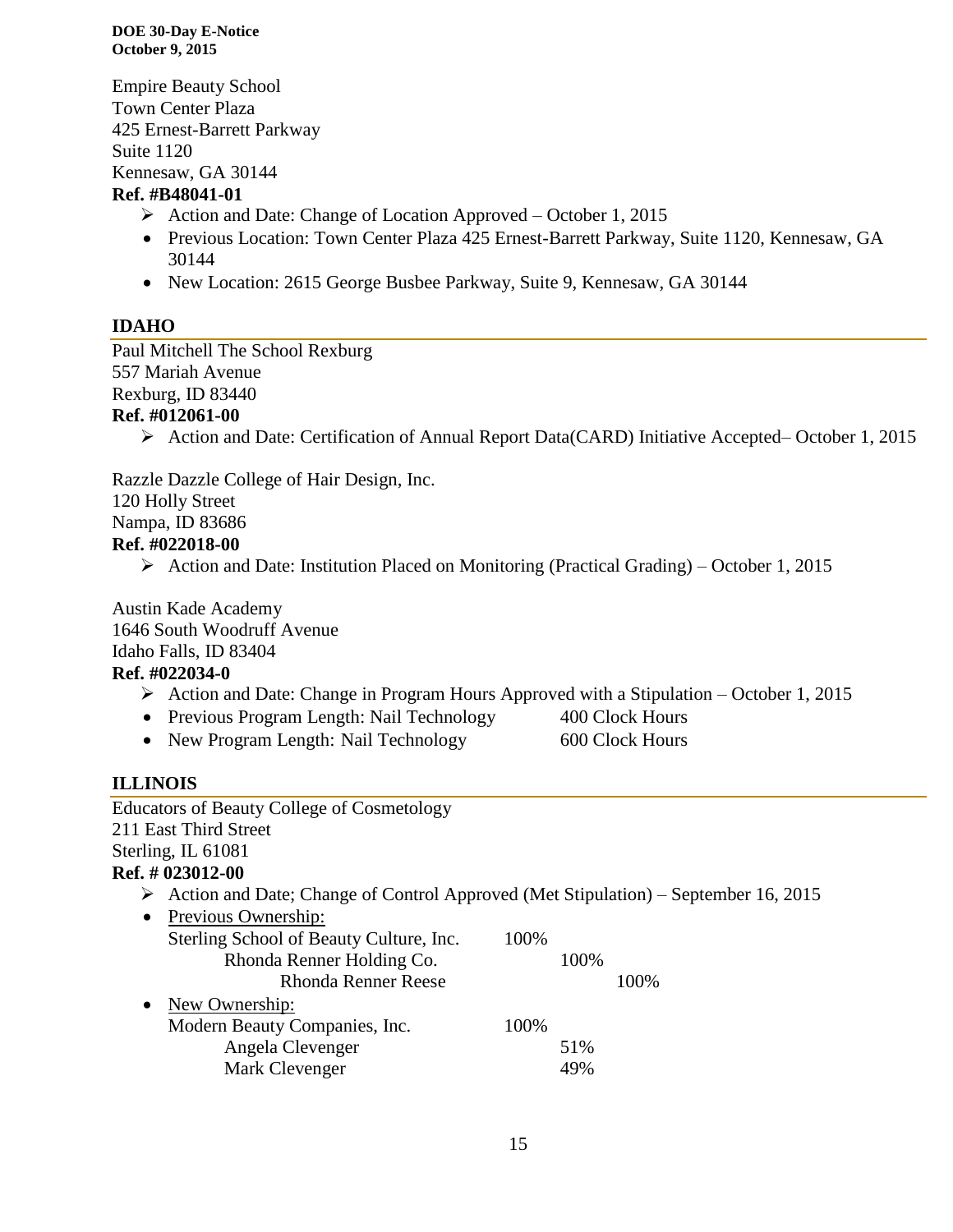Educators of Beauty College of Cosmetology 2601B North Mulford Road Rockford, IL 61114 **Ref. #B23012-01** Action and Date; Change of Control Approved (Met Stipulation) – September 16, 2015 • Previous Ownership: Sterling School of Beauty Culture, Inc. 100% Rhonda Renner Holding Co. 100% Rhonda Renner Reese 100% • New Ownership: Modern Beauty Companies, Inc. 100% Angela Clevenger 51% Mark Clevenger 49% Educators of Beauty College of Cosmetology 122 Wright Street La Salle, IL 61301 **Ref. #023024-00**  $\triangleright$  Action and Date; Change of Control Approved (Met Stipulation) – September 16, 2015 • Previous Ownership: Sterling School of Beauty Culture, Inc. 100% Rhonda Renner Holding Co. 100% Rhonda Renner Reese 100% • New Ownership: Modern Beauty Companies, Inc. 100% Angela Clevenger 51% Mark Clevenger 49% Tri-County Beauty Academy 219 North State Street Litchfield, IL 62056 **Ref. #023027-00**  $\triangleright$  Action and Date: Institution Removed from Monitoring of Accreditation Standards and Criteria (Practical Grading) and Placed on Observation – October 1, 2015

Alvareita's College of Cosmetology, Inc. 5400 West Main Street Belleville, IL 62226 **Ref. #B23109-01**

 Action and Date: Institution Placed on Monitoring for Accreditation Standards and Criteria (Instructional Staff) – October 1, 2015

Alvareita's College of Cosmetology, Inc. Next Renewal Date: May 2020 3048 Godfrey Road Godfrey, IL 60235

#### **Ref. #023128-00**

 $\triangleright$  Action and Date: Renewal of Accreditation – October 1, 2015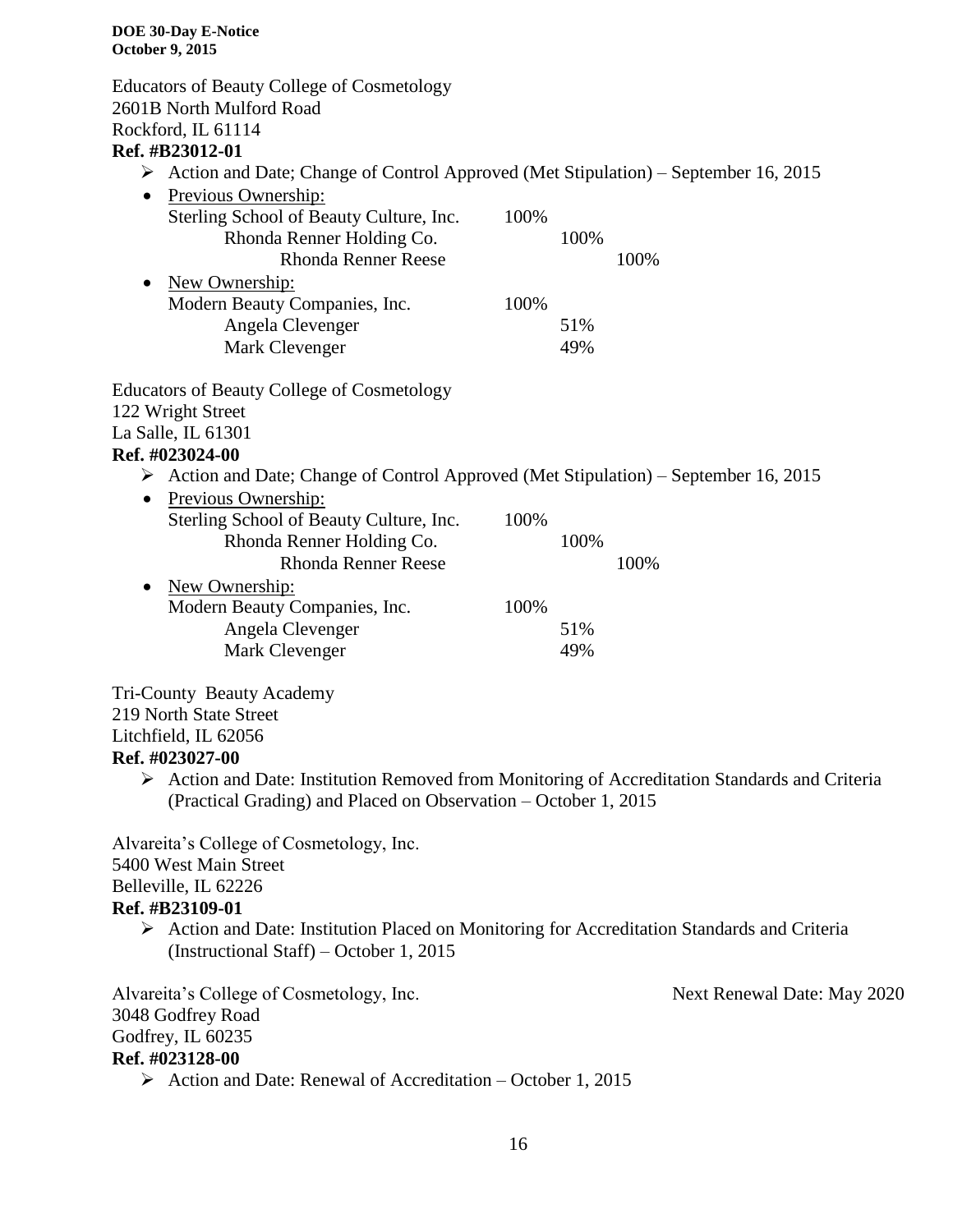G Skin and Beauty Institute 1200 Harger Road, Suite 100 Oak Brook, IL 60523

#### **Ref. #023144-00**

 $\triangleright$  Action and Date: Institution Placed on Monitoring (Placement & Licensure) and Probation – October 1, 2015

Naperville Skin Institute 1100 North Sherman Ave., Suite 111 Naperville, IL 60563

# **Ref. #B23144-01**

Action and Date: Institution Placed on Monitoring (Placement & Licensure) and Probation – October 1, 2015

G Skin & Beauty Institute

17 North State Street

Chicago, IL 60602

#### **Ref. #B23144-02**

Action and Date: Institution Placed on Monitoring (Placement & Licensure) and Probation – October 1, 2015

Hairmasters Institute of Cosmetology, Inc. 506 South McClun Street Bloomington, IL 61701 **Ref. #023150-00**

Action and Date: Institution Continued on Financial Monitoring – October 1, 2015

Tricoci University of Beauty Culture, LLC 264 South Randall Road Elgin, IL 60123 **Ref. #P23170-01**

Action and Date: Provisional Additional Location Accreditation Continued – October 1, 2015

Innovations Design Academy 125 East Locust Street Canton, IL 61520 **Ref. #023173-00**

- Action and Date: Non-Substantive Change of Control, Category 1 Acknowledged September 16, 2015
- Previous Ownership: Ms. Kerrie Wells 100%
- New Ownership: Innovations Design Academy, Inc. 100% Ms. Kerrie Wells 100%

Innovations Design Academy 214 East Washington Street MaComb, IL 61455 **Ref. #B23173-01**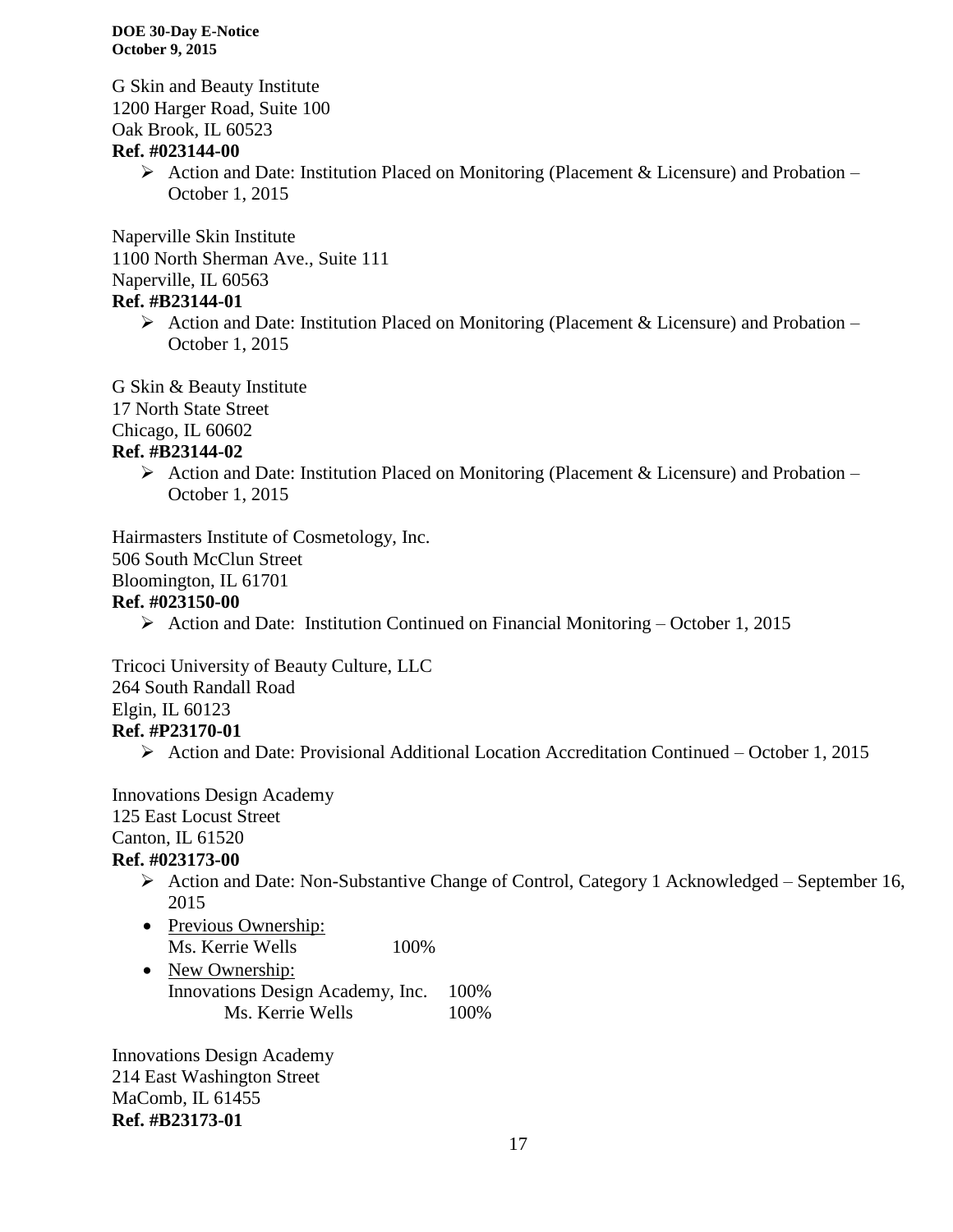- Action and Date: Non-Substantive Change of Control, Category 1 Acknowledged September 16, 2015
- Previous Ownership: Ms. Kerrie Wells 100%
- New Ownership: Innovations Design Academy, Inc. 100% Ms. Kerrie Wells 100%

### **INDIANA**

Merrillville Beauty College 48 West  $67<sup>th</sup>$  Place Merrillville, IN 46410 **Ref. #024009-00**

 $\triangleright$  Action and Date: Stipulation Waived – October 1, 2015

Roger's Academy of Hair Design 2903 Mount Vernon Avenue Evansville, IN 47712 **Ref. #024041-00**

- $\triangleright$  Action and Date: Addition of New Program Approved with Stipulations September 22, 2015
- New Program: Barber 1500 Clock Hours

Roger's Academy of Hair Design

105 North Greenriver Road

Evansville, IN 47715

#### **Ref. #B24041-01**

- $\triangleright$  Action and Date: Addition of New Program Approved with Stipulations September 22, 2015
- New Program: Barber 1500 Clock Hours

Tricoci University of Beauty Culture, L.L.C. 833 Ferry Street Lafayette, IN 47901 **Ref. #B24080-01**

 Action and Date: Institution Placed on Monitoring (Placement, Graduation, Licensure, and SAP Policy) – October 1, 2015

The Salon Professional Academy 1012 South Reed Road Kokomo, IN 46901 **Ref. #024086-00**

- Action and Date: Change of Control Approved September 14, 2015
- Previous Ownership:

| Academy Alliance, LLC | 100%     |
|-----------------------|----------|
| Jane Gibson           | 26.4200% |
| Susan Harding         | 19.4100% |
| <b>Steve Hearn</b>    | 17.7800% |
| Joe Brooke            | 15.5800% |
| <b>Brooke Jones</b>   | 9.0700%  |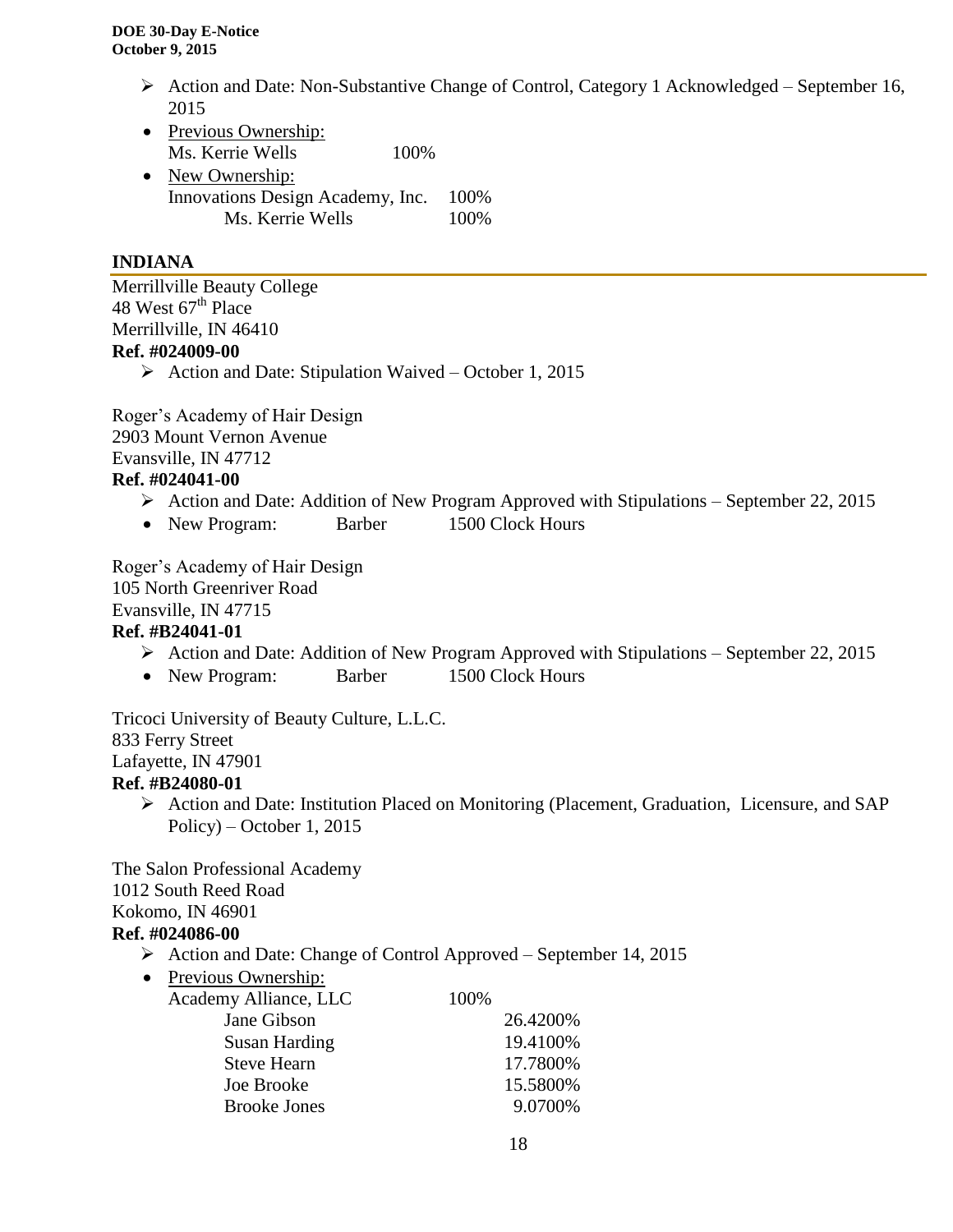|           | Annie Bedwell         |      | 5.8700% |
|-----------|-----------------------|------|---------|
|           | Arlene Earlywine      |      | 5.8700% |
| $\bullet$ | New Ownership:        |      |         |
|           | Academy Alliance, LLC | 100% |         |
|           | <b>Susan Harding</b>  |      | 51.22%  |
|           | Jane Gibson           |      | 36.28%  |
|           | <b>Brooke Jones</b>   |      | 12.50%  |

#### **IOWA**

La'James College of Hairstyling 24 Second Street NE Mason City, IA 50401 **Ref. #025014-00**

 $\triangleright$  Action and Date: Institution Placed on Monitoring (Placement) – October 1, 2015

La'James International College 5205 N. Brady Street Davenport, IA 52807 **Ref. #025025-00**

Action and Date: Certification of Annual Report Data(CARD) Initiative Accepted– October 1, 2015

American Hair Academy 910 Avenue G Fort Madison, IA 52627

### **Ref. #025032-00**

- $\triangleright$  Action and Date: Change of Location Approved with Stipulations October 1, 2015
- Previous Location: 910 Avenue G, Fort Madison, IA 52627
- New Location: 304 South Iris Street, Mt. Pleasant, IA 52641

Total Look School of Cosmetology and Massage Therapy 806 West Third Street Cresco, IA 52136 **Ref. #025040-00**

Action and Date: Institution Placed on Financial Monitoring – October 1, 2015

#### **KANSAS**

Bellus Academy 1130 Westloop Place Manhattan, KS 66502 **Ref. #B14240-01**

- Action and Date: Addition of New Program Approved October 1, 2015
- New Program: Barbering 1500 Clock Hours

Paul Mitchell The School Wichita 3242 N. Rock Road, Suite 106 Wichita, KS 67226 **Ref. #026002-00**

Action and Date: Addition of New Program Approved – October 1, 2015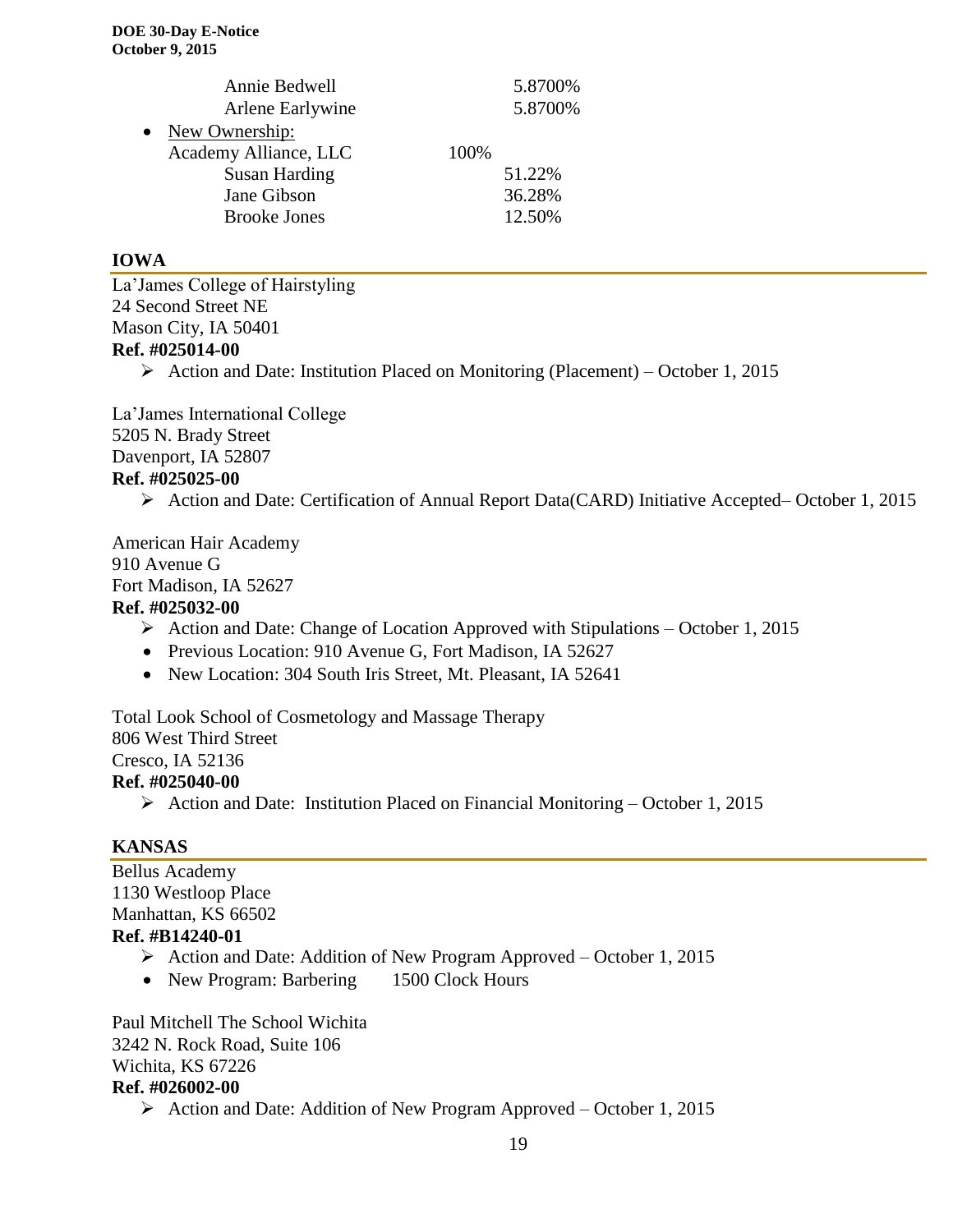• New Program: Nail Technology 350 Clock Hours

#### **KENTUCKY**

Collins School of Cosmetology

111 West Chester Avenue

Middlesboro, KY 40965

#### **Ref. #027008-00**

 $\triangleright$  Action and Date: Withdrawal of Accreditation with the Right to Appeal and Institution Placed on Probation – October 1, 2015

Southeast School of Cosmetology 356 Manchester Square Center, Suite 15 Manchester, KY 40962 **Ref. #027037-00**

Action and Date: Institution Placed on Financial Monitoring – October 1, 2015

Bellefonte Academy of Beauty 420 Belfont Street Russell, KY 41169 **Ref. #027045-00**

Action and Date: Certification of Annual Report Data(CARD) Initiative Accepted– October 1, 2015

Bellefonte Academy of Beauty

111 West Second Street

Maysville, KY 41056

# **Ref. #B27045-01**

Action and Date: Certification of Annual Report Data(CARD) Initiative Accepted– October 1, 2015

Bellefonte Academy of Beauty 1220 Greenup Avenue Ashland, KY 41101 **Ref. #B27045-02**

Action and Date: Certification of Annual Report Data(CARD) Initiative Accepted– October 1, 2015

#### **LOUISIANA**

Pat Goins Ruston Beauty School 213 West Alabama Ruston, LA 71270

#### **Ref. #028008-00**

 $\triangleright$  Action and Date: Institution Continued on Financial Monitoring and Placed on Probation – October 1, 2015

Pat Goins Benton Road Beauty School 1701 Old Minden Road, Suite 36A Bossier City, LA 71111 **Ref. #028015-00**

Action and Date: Institution Placed on Financial Monitoring – October 1, 2015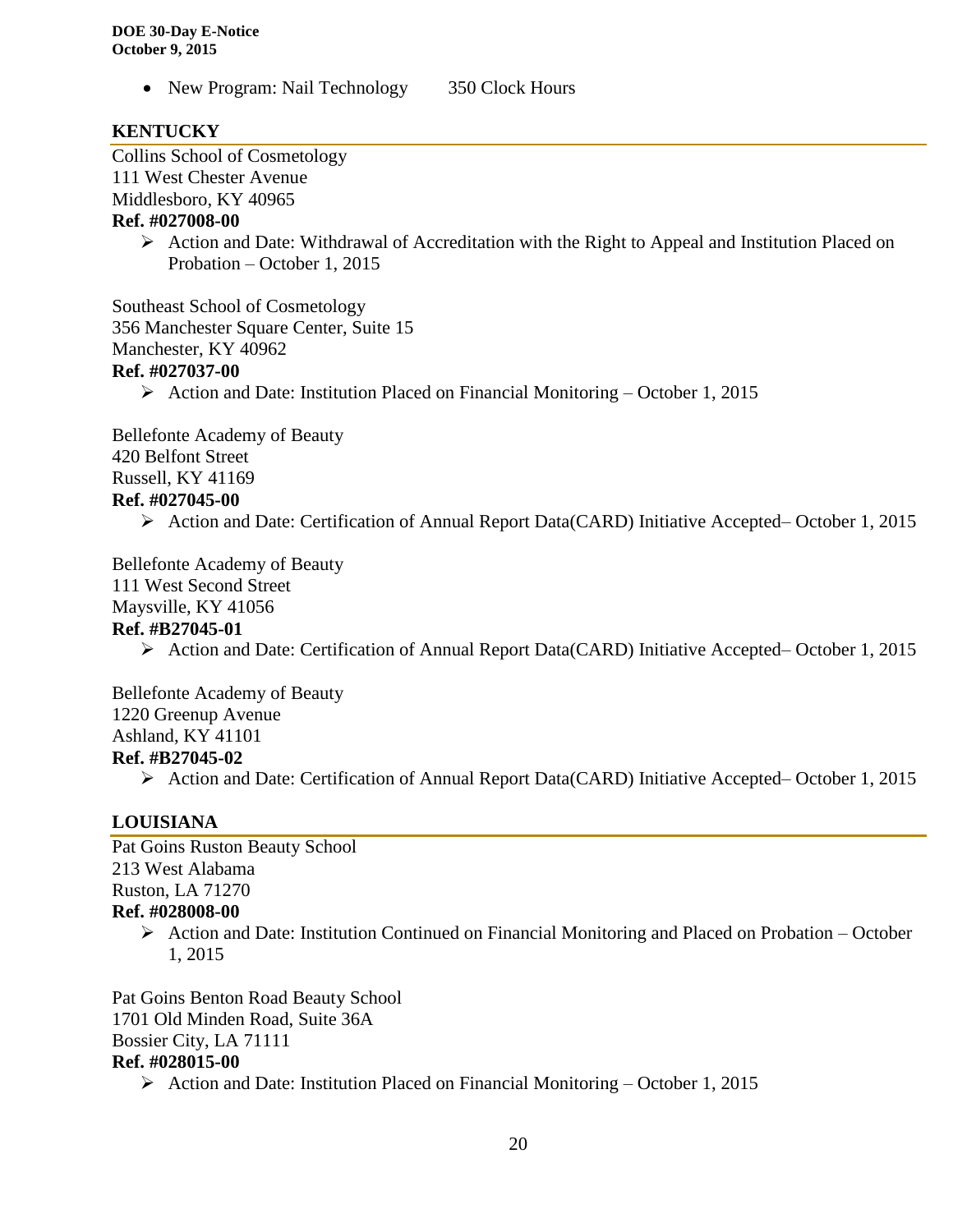Blalock's Professional Beauty College 8101 Kingston Road, Suites 103 & 102B Shreveport, LA 71108

#### **Ref. #028086-00**

 Action and Date: Institution Placed on Accreditation Standards Monitoring (Practical Grading and Leaves of Absence) – October 1, 2015

#### **MAINE**

Cosmotech School of Cosmetology 39 Mechanic Street, Suite 500 Westbrook, ME 04092 **Ref. #029015-00**  $\triangleright$  Action and Date: Institution Placed on Probation – October 1, 2015

**MARYLAND**

Aaron's Academy of Beauty 11690 Doolittle Drive Waldorf, MD 20602 **Ref. #030031-00**

Action and Date: Institution Placed on Financial Monitoring – October 1, 2015

3705 Branch Avenue, Lower Level, Unit 1010 Hillcrest Heights, MD 20748 **Ref. #030035-00** Action and Date: Renewal of Accreditation – September 9, 2015

Hair Academy II, Inc. Next Renewal Date: September 2016

**MASSACHUSETTS** 

Lowell Academy Hairstyling Institute 136 Central Street Lowell, MA 01852

- **Ref. #031002-00**
	- Action and Date: Institution Removed from Financial Monitoring October 1, 2015

#### **MICHIGAN**

6666 Lovers Lane Portage, MI 49002 **Ref. #032016-00**

 $\triangleright$  Action and Date: Renewal of Accreditation – October 1, 2015

Michigan College of Beauty-Troy, Inc. 3498 Rochester Road Troy, MI 48083 **Ref. #032055-00**

Action and Date: Teach Out Plan Approved – October 1, 2015

Wright Beauty Academy Next Renewal Date: May 2021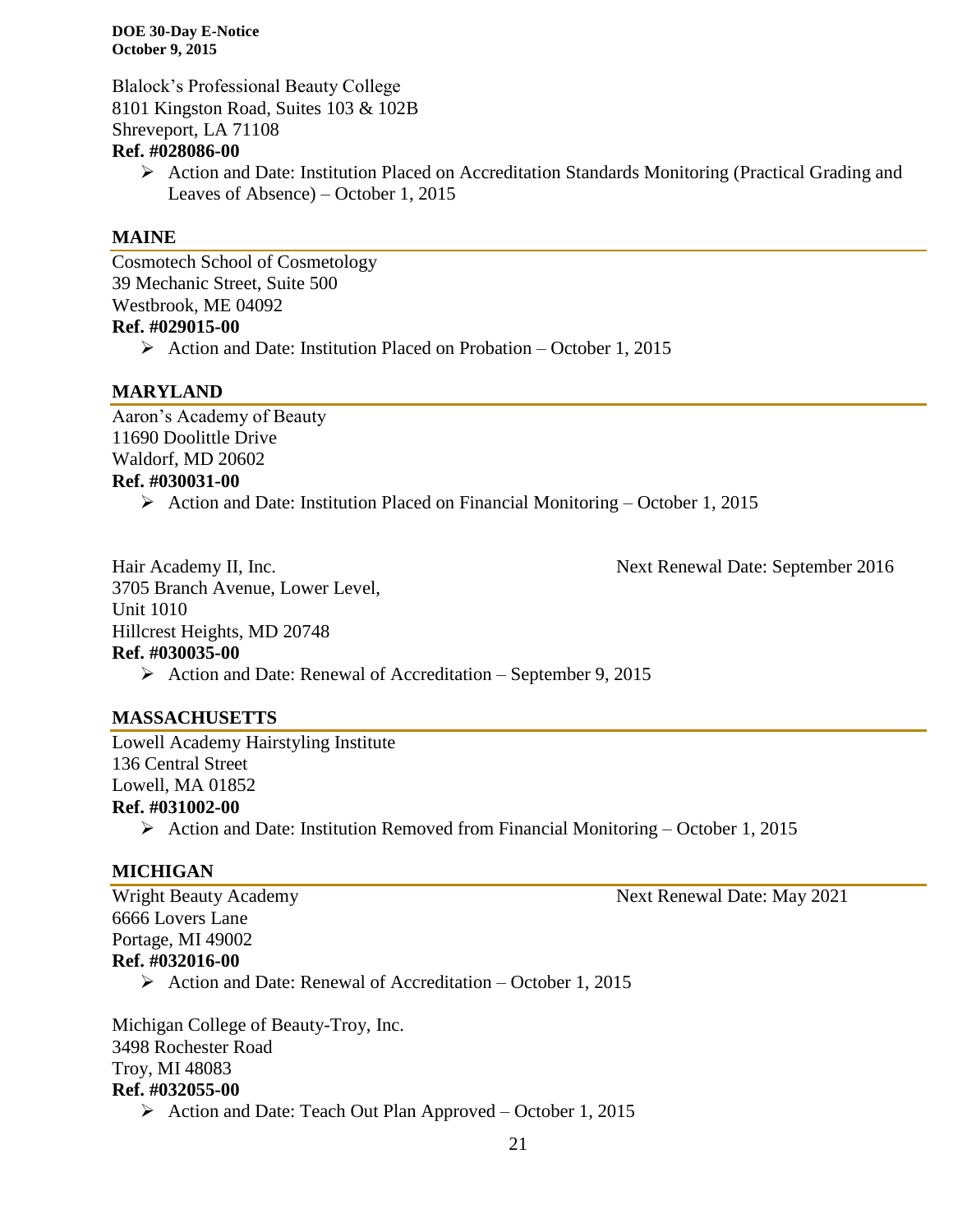Nuvo College of Cosmetology 919 West Norton Avenue Norton Shores, MI 49441

#### **Ref. #032114-00**

 $\triangleright$  Action and Date: Change of Location Visit Acknowledged and Institution's Accreditation Continued – October 1, 2015

The Salon Spa Academy 1416 W. Columbia Avenue Battle Creek, MI 49015 **Ref. #032117-00**

Action and Date: Certification of Annual Report Data(CARD) Initiative Accepted– October 1, 2015

Protege Academy 4884 Pickard/M20 Mt. Pleasant, MI 48858 **Ref. #P32125-01**

 $\triangleright$  Action and Date: Provisional Additional Location Accreditation Continued – October 1, 2015

#### **MINNESOTA**

Empire Beauty School 1905 Suburban Avenue St. Paul, MN 55119

#### **Ref. #B29005-16**

 $\triangleright$  Action and Date: Teach Out Plan Approved – October 1, 2015

#### **MISSISSIPPI**

Mississippi College of Beauty Culture Next Renewal Date: May 2021 732 Sawmill Road Laurel, MS 39440 **Ref. #034005-00**

Action and Date: Renewal of Accreditation – October 1, 2015

#### **MISSOURI**

eClips School of Cosmetology and Barbering 9140 Page Avenue Overland, MO 63114

#### **Ref. #035096-00**

- $\triangleright$  Action and Date: Non-Substantive Change of Institution Name Acknowledged September 16, 2015
- Previous Institution Name: eClips School of Barbering
- New Institution Name: eClips School of Cosmetology and Barbering

Transformed Barber & Cosmetology Academy LLC 1229 East 63<sup>rd</sup> Street Kansas City, MO 64110 **Ref. #035102-00**

 $\triangleright$  Action and Date: Institution Placed on Financial Monitoring – October 1, 2015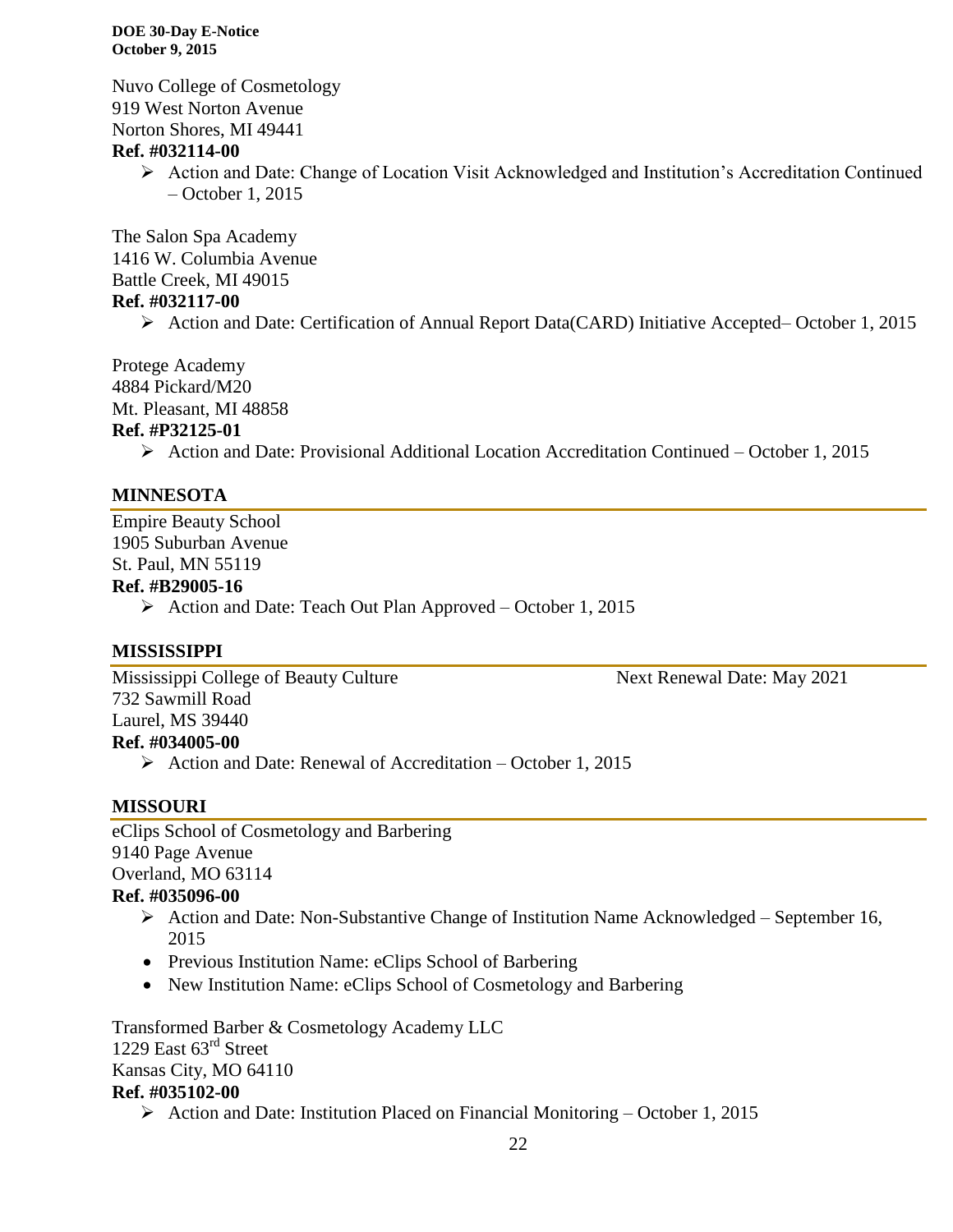Transformed Barber & Cosmetology Academy LLC 1229 East 63<sup>rd</sup> Street Kansas City, MO 64110 **Ref. #035102-00**

 $\triangleright$  Action and Date: Teach Out Plan Approved – October 1, 2015

Missouri School of Barbering & Hairstyling 1125 North Highway 67 Florissant, MO 63031 **Ref. #035106-00**

 $\triangleright$  Action and Date: Institution Placed on Financial Monitoring – October 1, 2015

Donna's Academy of Hair Design 14454 N. US 169 Highway

Smithville, MO 64089

#### **Ref. #035110-00**

 $\triangleright$  Action and Date: Institution Placed on Monitoring (SAP Policy) – October 1, 2015

#### **MONTANA**

133 West Mendenhall Bozeman, MT 59715

Academy of Cosmetology, Inc. Next Renewal Date: September 2017

#### **Ref. #036015-00**

 $\triangleright$  Action and Date: Renewal of Accreditation – October 1, 2015

#### **NEW HAMPSHIRE**

Paul Mitchell The School Portsmouth 140 Congress Street Portsmouth, NH 03801 **Ref. #039002-00**

Action and Date: Certification of Annual Report Data(CARD) Initiative Accepted– October 1, 2015

Paul Mitchell The School Portsmouth 140 Congress Street Portsmouth, NH 03801 **Ref. #039002-00**

 $\triangleright$  Action and Date: Institution Removed from Financial Monitoring and Probation – October 1, 2015

Continental Academie of Hair Design 102 Derry Street Hudson, NH 03051 **Ref. #039003-00**

Action and Date: Certification of Annual Report Data(CARD) Initiative Accepted– October 1, 2015

#### **NEW JERSEY**

Jolie Health and Beauty Academy 801 Tilton Road Northfield, NJ 08225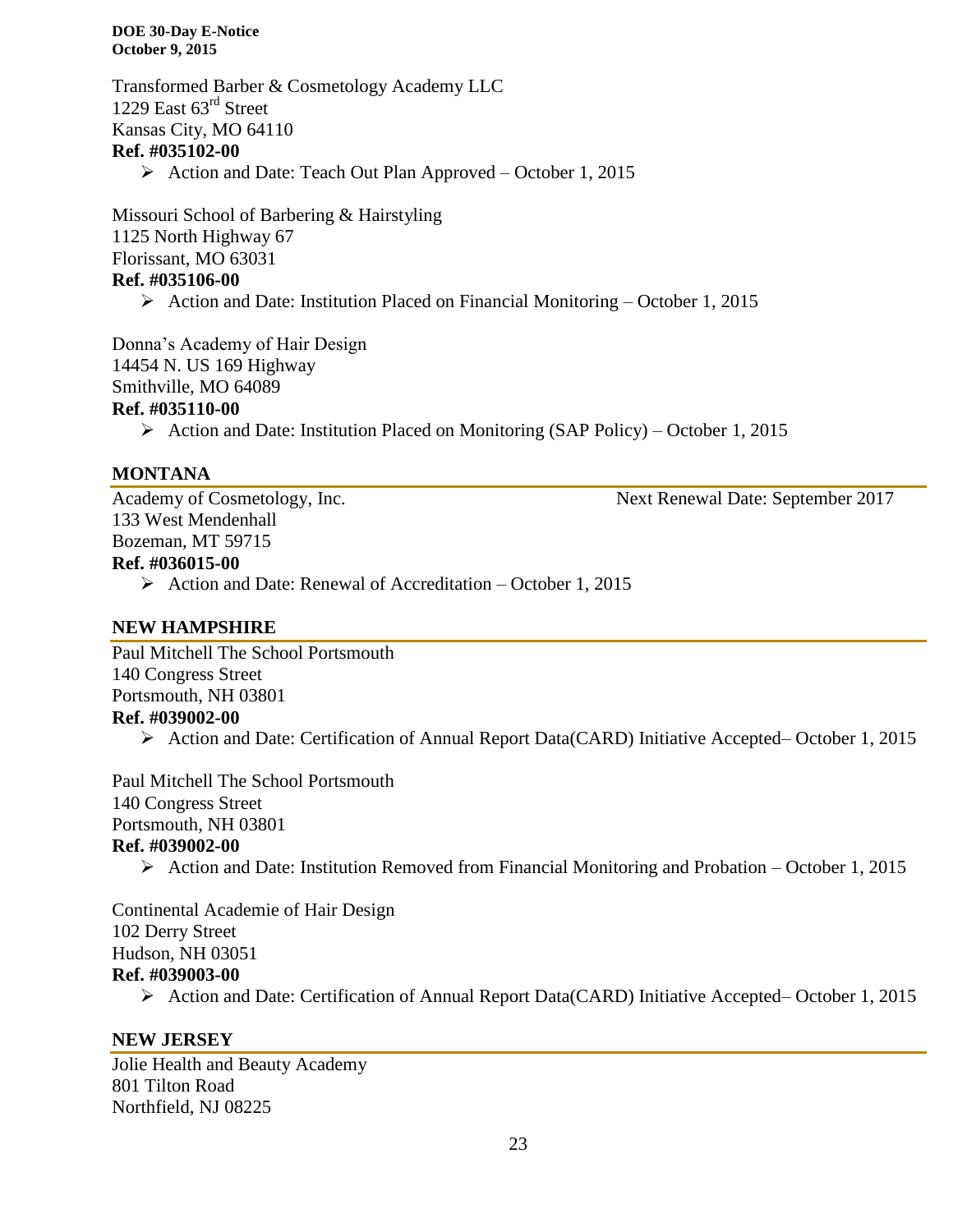#### **Ref. #B48071-01**

- Action and Date: Addition of New Program Approved (Met Stipulation) October 1, 2015
- New Program: Manicuring 300 Clock Hours

#### **NEW MEXICO**

Olympian Academy of Cosmetology 1011 E  $10^{th}$  Street Suite B Alamogordo, NM 88310 **Ref. #041010-00**

> $\triangleright$  Action and Date: Institution Removed from Monitoring of Accreditation and Standards (Practical Grading) – October 1, 2015

Olympian Academy of Cosmetology

1460 Missouri Avenue Suite 5

Las Cruces, NM 88001-5330

#### **Ref. #B41010-01**

 $\triangleright$  Action and Date: Institution Removed from Monitoring of Accreditation and Standards (Practical Grading) – October 1, 2015

Olympian Academy of Cosmetology 4501 North Main Street, Suite 13 Roswell, NM 88201

#### **Ref. #B41010-02**

 Action and Date: Institution Removed from Monitoring of Accreditation and Standards (Practical Grading) – October 1, 2015

Olympian Academy of Cosmetology 6300 San Mateo Blvd. Suite J Albuquerque, NM 87109

#### **Ref. #B41010-03**

 Action and Date: Institution Removed from Monitoring of Accreditation and Standards (Practical Grading) – October 1, 2015

#### **NEW YORK**

Carsten Institute of Cosmetology 22 East  $17<sup>th</sup>$  Street,  $2<sup>nd</sup>$  Floor New York, NY 10003 **Ref. #B12056-01**

Action and Date: Institution Placed on Financial Monitoring – October 1, 2015

Carsten Institute of Cosmetology 22 East  $17<sup>th</sup>$  Street,  $2<sup>nd</sup>$  Floor New York, NY 10003

# **Ref. #B12056-01**

- $\triangleright$  Action and Date: Change of Location Approved With a Stipulation October 1, 2015
- Previous Location: 22 East  $17<sup>th</sup>$  Street,  $2<sup>nd</sup>$  Floor, New York, NY 10003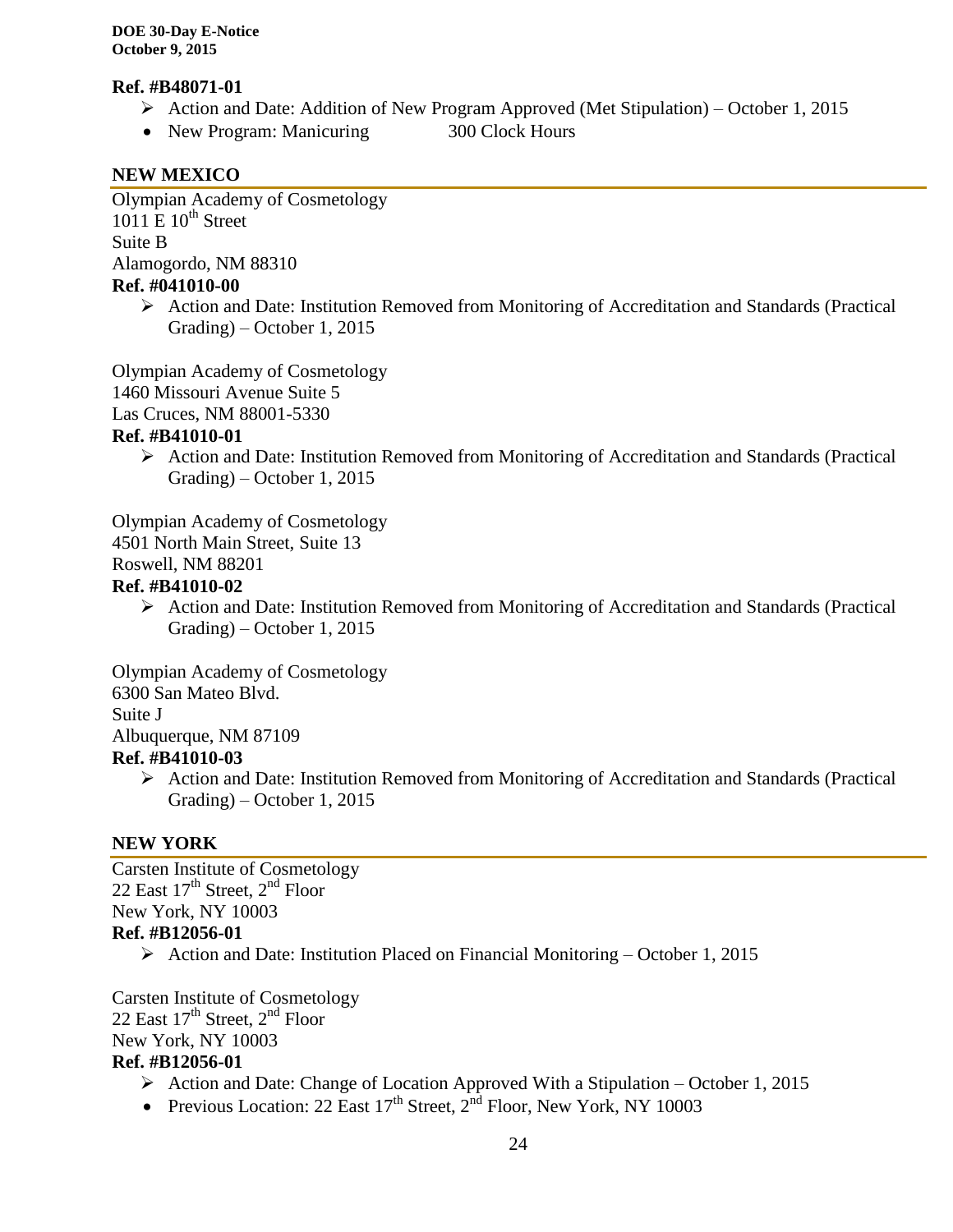• New Location: 290 Madison Avenue, New York, NY 10017

Adirondack Beauty School 108 Dix Avenue Glen Falls, NY 12801

#### **Ref. #042095-00**

Action and Date: Institution Placed on Financial Monitoring – October 1, 2015

Long Island Nail and Skin Care Institute 3709 Hempstead Turnpike Levittown, NY 11756 **Ref. #042126-00**

Action and Date: Certification of Annual Report Data(CARD) Initiative Accepted– October 1, 2015

Dermologica Academy  $140$  West  $22<sup>nd</sup>$  Street New York, NY 10011 **Ref. #42136-00** Action and Date: Change of Control Approved – September 14, 2015 • Previous Ownership: Dermalogica Academy, LLC 100% Raymond Wurwand 2012 IRREV DE Trust 47.50% Jane Wurwand 2012 IRREV DE Trust 47.50% Raymond and Jane Wurwand Family Trust 5.00% • New Ownership: Dermalogica Academy, LLC 100% Dante Opco Holdings, Inc. 100% Raymond Wurwand 2012 IRREV DE Trust 47.50% Jane Wurwand 2012 IRREV DE Trust 47.50% Raymond and Jane Wurwand Family Trust 5.00% Dermologica Academy  $140$  West  $22<sup>nd</sup>$  Street New York, NY 10011 **Ref. #42136-00**  $\triangleright$  Action and Date: Change of Control Category 2 Approved with Stipulations – October 1, 2015 • Previous Ownership: Dermalogica Academy, LLC 100% Dante Opco Holdings, Inc. 100% Raymond Wurwand 2012 IRREV DE Trust 47.50% Jane Wurwand 2012 IRREV DE Trust 47.50% Raymond and Jane Wurwand Family Trust 5.00% • New Ownership: Dermalogica Academy, LLC 100% Conopco, Inc. 100% Unilever N.V. 55% Unilever PLC 45%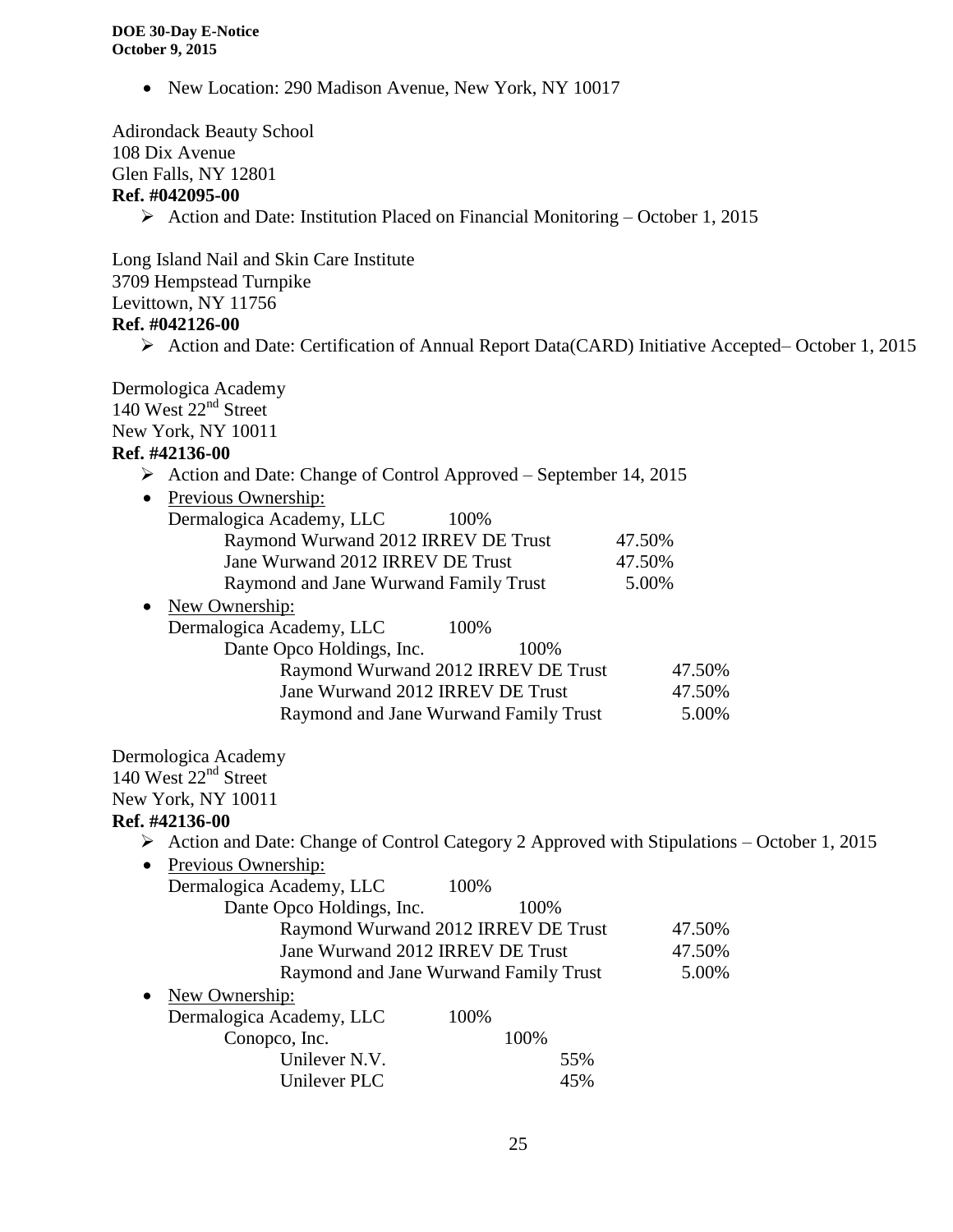#### **OHIO**

New Directions Beauty Institute Next Renewal Date: May 2021 2013 East Dublin Granville Road Columbus, OH 43229 **Ref. #B38012-02**

### $\triangleright$  Action and Date: Renewal of Accreditation – September 9, 2015

The Spa School 5050 North High Street Columbus, OH 43214 **Ref. #045004-00**

- Action and Date: Addition of New Program Approved September 9, 2015
- New Program: Hair Designer 1200 Clock Hours

Nationwide Beauty Academy 5300 West Pointe Plaza Drive Columbus, OH 43228 **Ref. #045014-00**

# $\triangleright$  Action and Date: Addition of New Program Approved – September 9, 2015

• New Program: Hair Designer 1200 Clock Hours

Ohio State School of Cosmetology 6077 Gender Road Canal Winchester, OH 43110

#### **Ref. # 045045-00**

- $\triangleright$  Action and Date: Addition of New Program Approved September 9, 2015
- New Program: Hair Designer 1200 Clock Hours

Ohio State School of Cosmetology 5970 Westerville Road Westerville, OH 43081

### **Ref. #045066-00**

- Action and Date: Addition of New Program Approved September 9, 2015
- New Program: Hair Designer 1200 Clock Hours

Ohio State School of Cosmetology 5970 Westerville Road Westerville, OH 43081

### **Ref. #045066-00**

- Action and Date: Elimination of Expanded Campus Facility Acknowledged September 16, 2015
- Elimination of Expanded Campus Facility: 5900 Westerville Road, Westerville, OH 43081

Ohio State School of Cosmetology 789 Hebron Road, Suite J Heath, OH 43056

#### **Ref. #B45066-01**

- $\triangleright$  Action and Date: Addition of New Program Approved September 9, 2015
- New Program: Hair Designer 1200 Clock Hours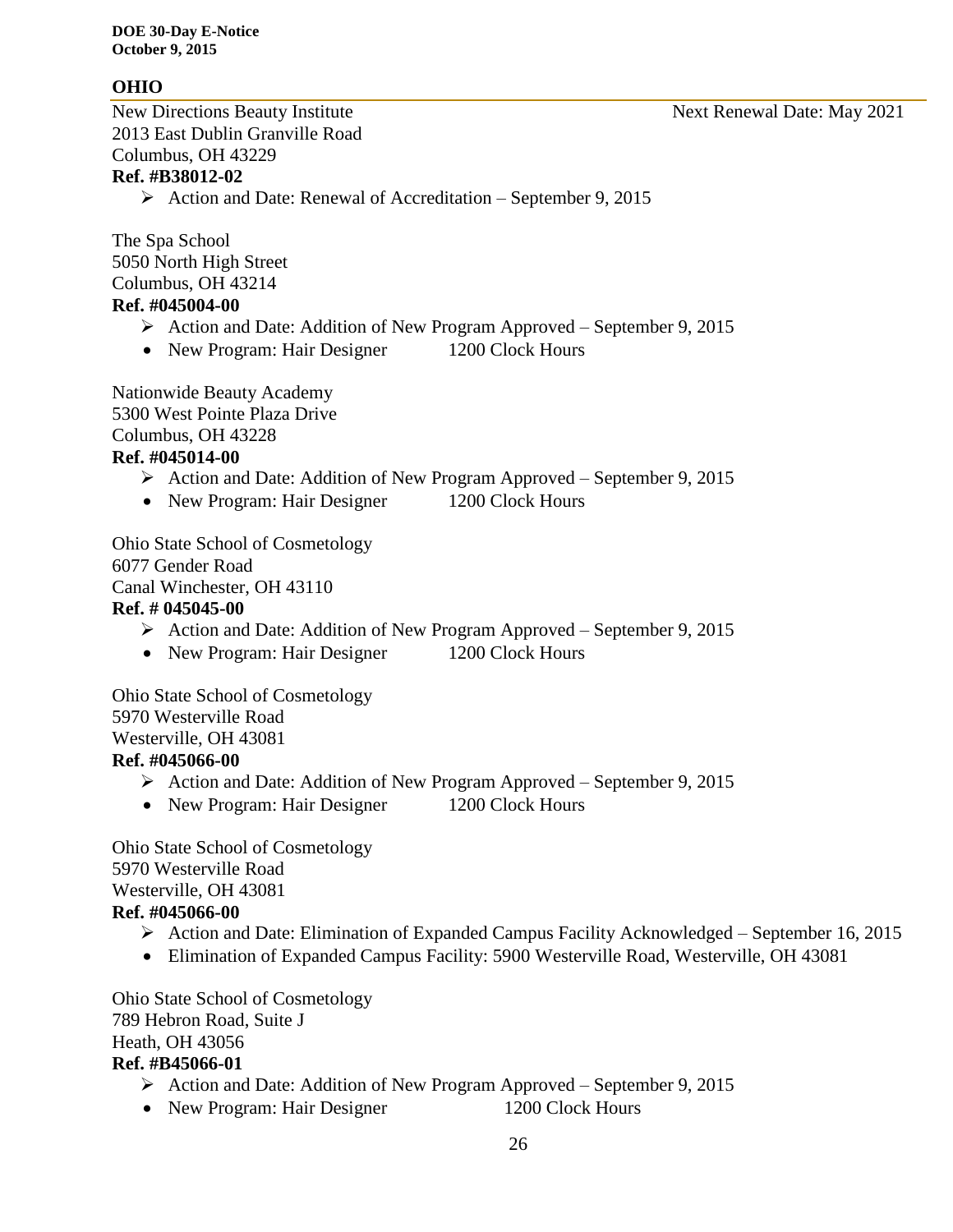Empire Beauty School 8419 Colerain Avenue Cincinnati, OH 45239

#### **Ref. #045074-00**

Action and Date: Certification of Annual Report Data(CARD) Initiative Accepted– October 1, 2015

Casal Aveda Institute 6000 Mahoning Avenue Austintown, OH 44515 **Ref. #045085-00**

- Action and Date: Removal of Program Acknowledged September 30, 2015
- Program Removed: Teacher Training 1000 Clock Hours

Brown Aveda Institute Next Renewal Date: September 2021 8816 Mentor Avenue Mentor, OH 44060 **Ref. #045103-00**

 $\triangleright$  Action and Date: Renewal of Accreditation – October 1, 2015

Brown Aveda Institute Next Renewal Date: September 2021 19336 Detroit Road Suite B102 Rocky River, OH 44116 **Ref. #B45103-01**  $\triangleright$  Action and Date: Renewal of Accreditation – October 1, 2015

Vanity School of Cosmetology Next Renewal Date: January 2020

5236 Detroit Road Sheffield Village, OH 44035 **Ref. #045119-00**

 $\triangleright$  Action and Date: Renewal of Accreditation – October 1, 2015

Vanity School of Cosmetology Next Renewal Date: January 2020 13377 Smith Road Middleburgh Heights, OH 44130 **Ref. #B45119-01**

Action and Date: Renewal of Accreditation – October 1, 2015

New Direction Beauty Institute<br>
2013 Fast Dublin Granville Road<br>
2013 Fast Dublin Granville Road<br>
2013 Fast Dublin Granville Road 2013 East Dublin Granville Road Columbus, OH 43229 **Ref. #045125-00**

 Action and Date: Additional Location to Main Campus Re-Designation Approved – September 9, 2015

## **OKLAHOMA**

I.T.S. Academy of Beauty 200 Southwest C Avenue, Suite 108 Lawton, OK 73501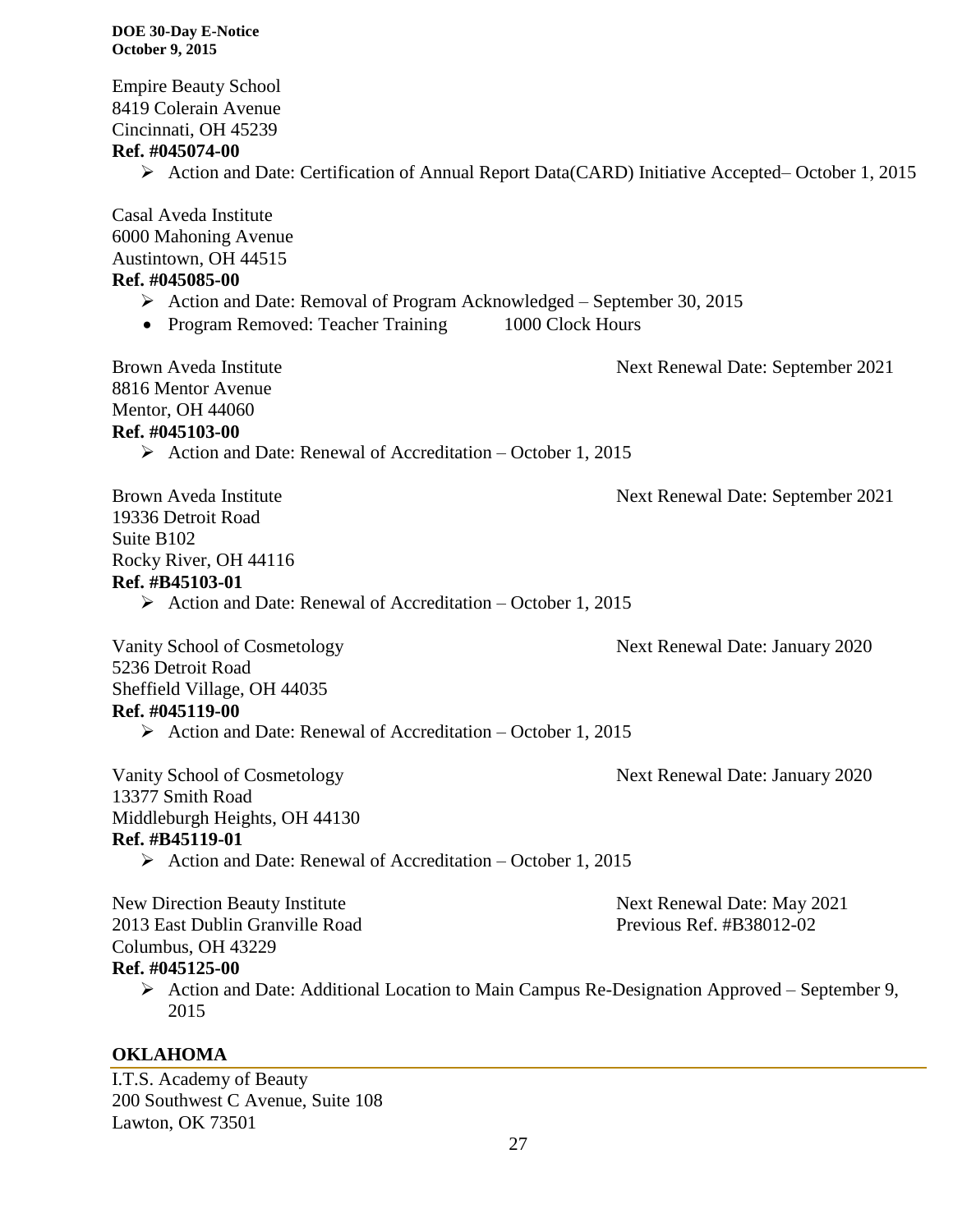#### **Ref. #B41010-05**

 Action and Date: Institution Removed from Monitoring of Accreditation and Standards (Practical Grading) – October 1, 2015

CC's Cosmetology College Next Renewal Date: May 2016

8138 East 21<sup>st</sup> Street

Tulsa, OK 74129

# **Ref. #046046-00**

 Action and Date: Renewal of Accreditation and Institution Placed on Monitoring (SAP Policy and SAP Policy Implementation) – September 9, 2015

CC's Cosmetology College  $\sim$  Next Renewal Date: May 2016 4439 NW  $50<sup>th</sup>$  Street Oklahoma, OK 73112 **Ref. #B46046-01**

 $\triangleright$  Action and Date: Renewal of Accreditation, Institution Placed on Monitoring (Annual Report, SAP) Policy and Implementation) and Institution Placed on Probation – September 22, 2015

CC's Cosmetology College Next Renewal Date: May 2016

502 South Main Street

Sapulpa, OK 74066

### **Ref. #B46046-02**

 Action and Date: Renewal of Accreditation, Institution Placed on Monitoring (Annual Report, SAP Policy and Implementation) and Institution Placed on Probation – September 22, 2015

CC's Cosmetology College Next Renewal Date: May 2016

1421 SE Washington Street

#### Idabel, OK 74745 **Ref. #B46046-05**

 Action and Date: Renewal of Accreditation and Institution Placed on Monitoring (SAP Policy and SAP Policy Implementation) – September 9, 2015

Technical Institute of Cosmetology Arts & Sciences

822 East  $6<sup>th</sup>$  Street

Tulsa, OK 74120

# **Ref. #046055-00**

 $\triangleright$  Action and Date: Institution Removed from Probation – October 1, 2015

The Academy of Hair Design 11920 North May Avenue Oklahoma City, OK 73120

# **Ref. #046068-00**

- Action and Date: Non-Substantive Change of Official Contact Acknowledged September 22, 2015
- Previous Contact Information: Jean Ann Duncan, 11920 North May Avenue, Oklahoma City, OK 73120
- New Contact Information: Mr. Hunter Wurth, 11920 North may Avenue, Oklahoma City, OK 73120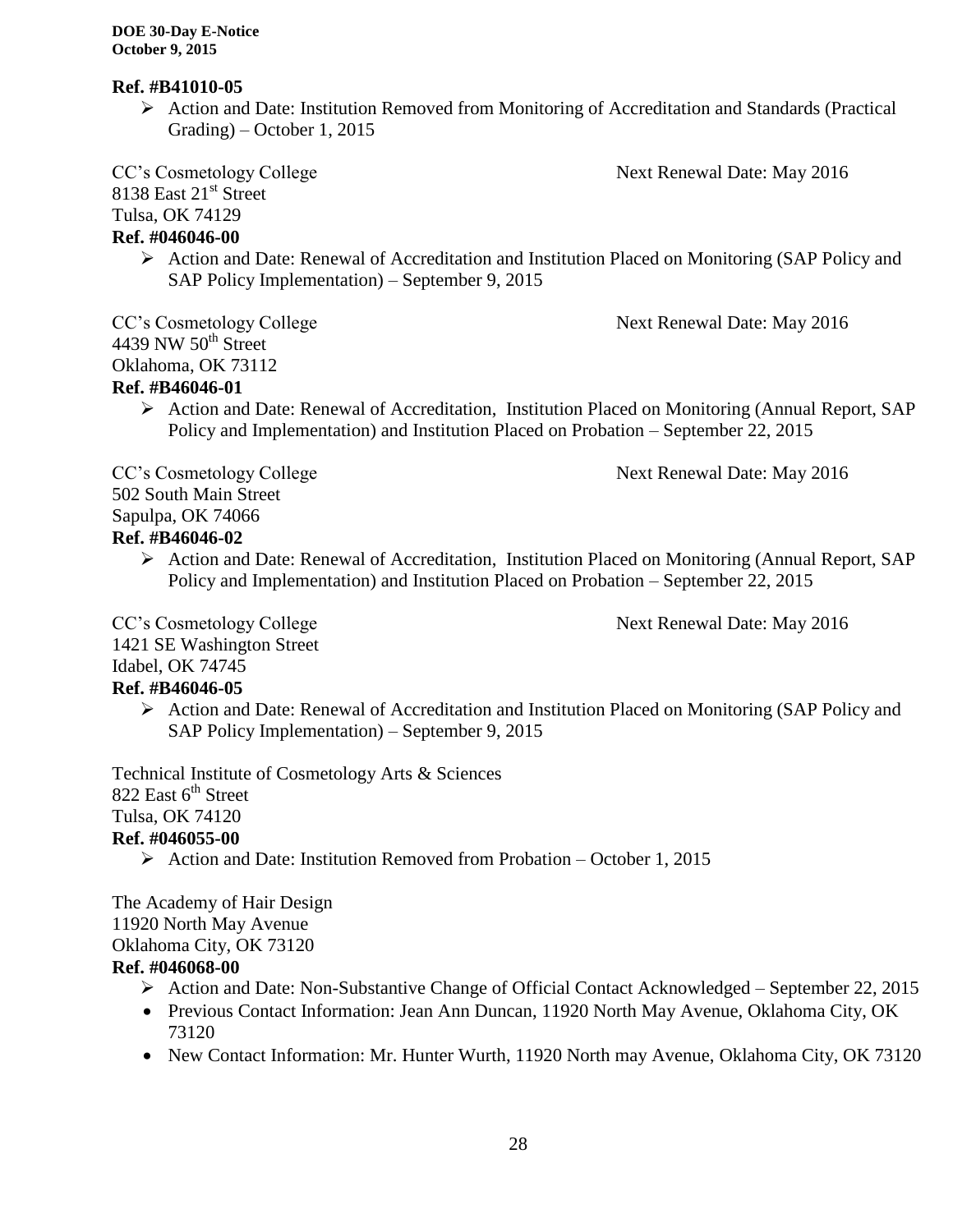JB's Hair Design and Barber College, LLC 6008 South Western Avenue Oklahoma City, OK 73139

#### **Ref. #046071-00**

 $\triangleright$  Action and Date: Institution Removed from Financial Monitoring – October 1, 2015

#### **OREGON**

Northwest College School of Beauty 8307 Southeast Monterey Avenue Clackamas, OR 97086

#### **Ref. #047009-00**

- Action and Date: Non-Substantive Change of Name Acknowledged September 14, 2015
- Previous Institution Name: Northwest College
- New Institution Name: Northwest College School of Beauty
- New Alternate Names: NW College School of Beauty

NW College

Northwest College School of Beauty 1049 Southwest Baseline Road Suite E Hillsboro, OR 97123 **Ref. #B47009-01**

- Action and Date: Non-Substantive Change of Name Acknowledged September 14, 2015
- Previous Institution Name: Northwest College
- New Institution Name: Northwest College School of Beauty
- New Alternate Names: NW College School of Beauty

NW College

Northwest College School of Beauty 4200 Southwest Watson Beaverton, OR 97005

#### **Ref. #B47009-02**

- $\triangleright$  Action and Date: Non-Substantive Change of Name Acknowledged September 14, 2015
- Previous Institution Name: Northwest College
- New Institution Name: Northwest College School of Beauty
- New Alternate Names: NW College School of Beauty

NW College

Northwest College School of Beauty 2241 Tower East Medford, OR 97504 **Ref. #B47009-05**

- $\triangleright$  Action and Date: Non-Substantive Change of Name Acknowledged September 14, 2015
- Previous Institution Name: Northwest College
- New Institution Name: Northwest College School of Beauty
- New Alternate Names: NW College School of Beauty

NW College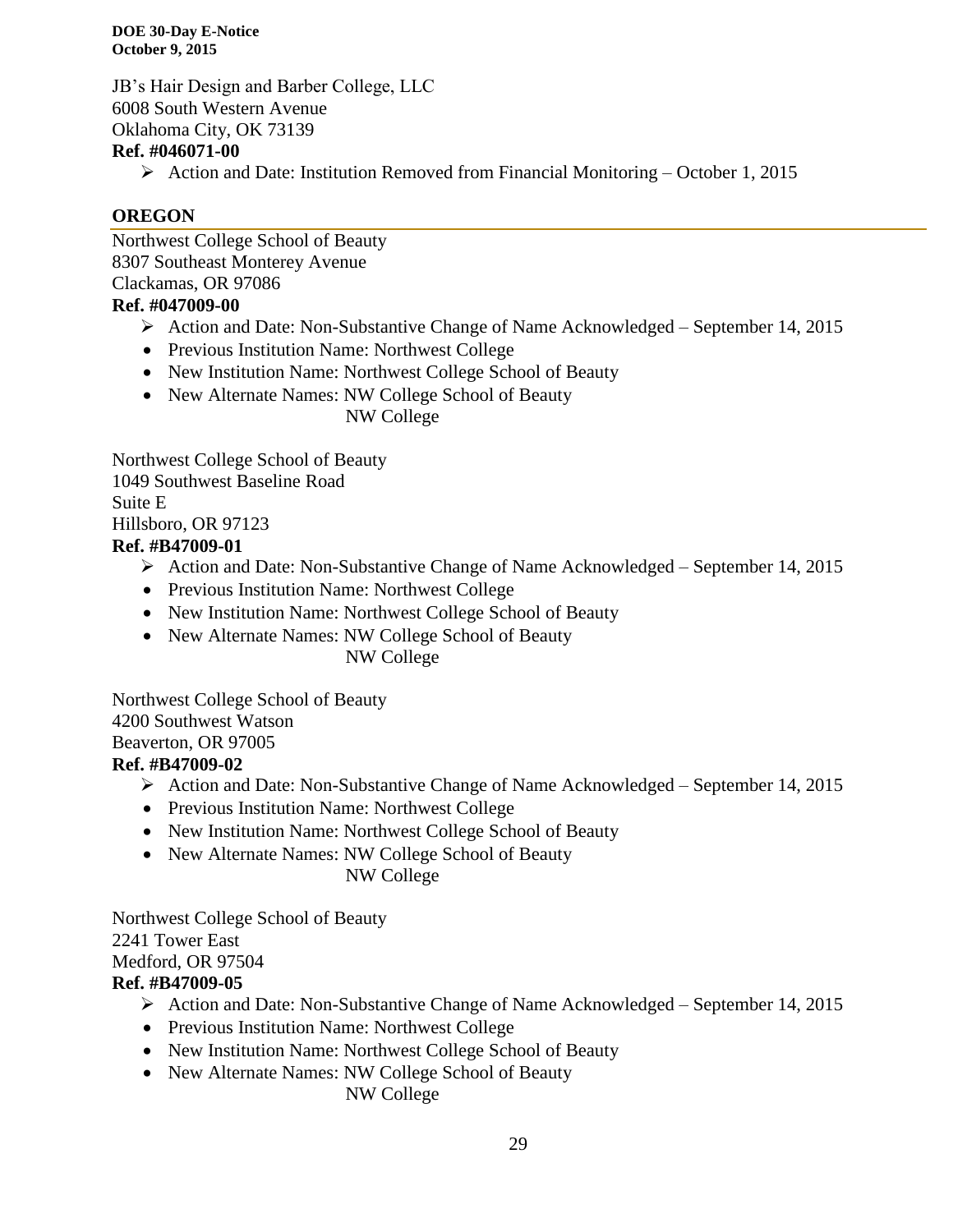Beau Monde Academy of Cosmetology Next Renewal Date: September 2017 2201 Lloyd Center, Suite C304 Previous Ref. #P47025-01 Portland, OR 97232

#### **Ref. # B47025-01**

Action and Date: Full Additional Location Accreditation Granted – September 9, 2015

Beau Monde Academy of Cosmetology Next Renewal Date: September 2017 2201 Lloyd Center, Suite C304 Previous Ref. #B47025-01 Portland, OR 97232

#### **Ref. #047025-00**

 Action and Date: Additional Location to Main Campus Re-Designation Approved – September 9, 2015

Beau Monde College of Hair Design Next Renewal Date: September 2017 1221 Southwest  $12^{th}$  Avenue Previous Ref. #047025-00 Portland, OR 97205 **Ref. #B47025-01**

 Action and Date: Main Campus to Additional Location Re-Designation Approved – September 9, 2015

#### **PENNSYLVANIA**

1000 Easton Road Wyncote, PA 19095

Empire Beauty School Next Renewal Date: September 2020 Cedarbrook Plaza **Previous Ref. #P48017-14** 

#### **Ref. #B48017-14**

Action and Date: Full Accreditation for Additional Location Granted – October 1, 2015

Levittown Beauty Academy LLC Next Renewal Date: September 2021 8919 New Falls Road Suite 8A Levittown, PA 19054 **Ref. #048061-00**

Action and Date: Renewal of Accreditation – October 1, 2015

Toni & Guy Hairdressing Academy 1921 Union Boulevard Allentown, PA 18109 **Ref. #048063-00**

- Action and Date: Change of Fiscal Year Acknowledged September 16, 2015
- Previous Fiscal Year End: June  $30<sup>th</sup>$
- New Fiscal Year End: December  $31<sup>st</sup>$

Stroudsburg School of Cosmetology 100 North Eighth Street Stroudsburg, PA 18360 **Ref. #048074-00**

Action and Date: Change of Fiscal Year Acknowledged – September 16, 2015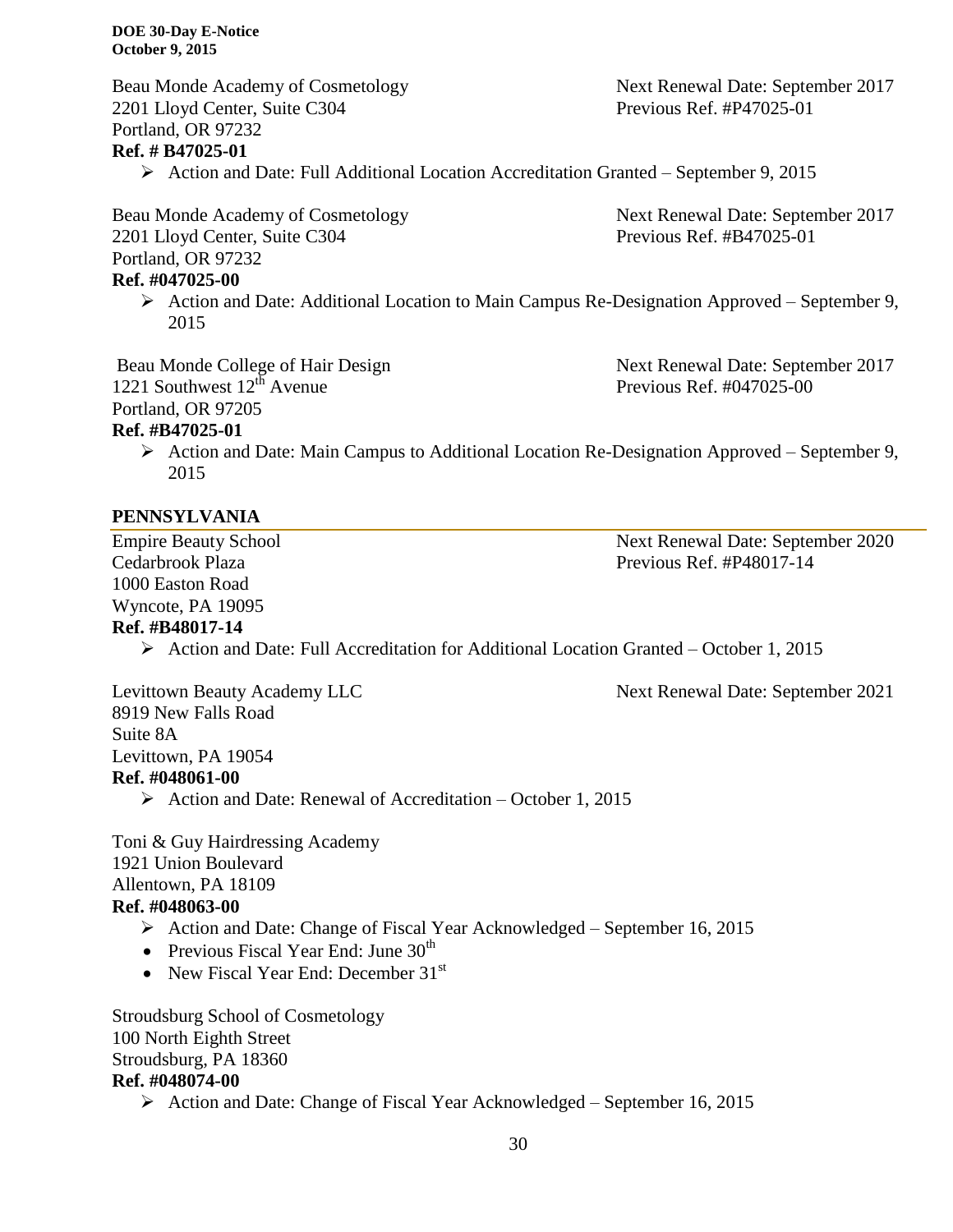- Previous Fiscal Year End: June  $30<sup>th</sup>$
- New Fiscal Year End: December  $31<sup>st</sup>$

Lansdale School of Cosmetology, Inc. Next Renewal Date: September 2021

215 West Main Street Lansdale, PA 19446

#### **Ref. #048084-00**

Action and Date: Renewal of Accreditation – October 1, 2015

## **PUERTO RICO**

Modern Hairstyling Institute Carretera 887 Km 0.9 Barrio Martin Gonzalez Victoria Industrial Park Carolina, PR 00985 **Ref. #062013-00**

- $\triangleright$  Action and Date: Change of Location Approved October 1, 2015
- Previous Location: Avenue Fernandez Juncos #60, (Edif. Extension Plaza Centro),  $2<sup>nd</sup>$  Floor (Entire Floor – Salons 5, 6, 7), Carolina, PR 00985
- New Location: Carretera 887 Km 0.9, Barrio Martin Gonzalez Victoria Industrial Park, Carolina, PR 00985

Emma's Beauty Academy

# 101 Carretera 592

Juana Diaz, PR 00795

#### **Ref. #062044-00**

Action and Date: Institution Placed on Financial Monitoring – October 1, 2015

#### **RHODE ISLAND**

MKG Beauty & Business, LLC DBA Aveda Institute Rhode Island 379 Atwood Avenue Cranston, RI 02920 **Ref. #049011-00**

- Action and Date: Addition of New Program Approved October 1, 2015
- New Program: Barbering 1500 Clock Hours

MKG Beauty & Business, LLC DBA Aveda Institute Rhode Island 379 Atwood Avenue Cranston, RI 02920

#### **Ref. #049011-00**

- Action and Date: Addition of New Program Approved October 1, 2015
- New Program: Esthetics/Nail Care Combo 900 Clock Hours

#### **SOUTH CAROLINA**

Styletrends Barber & Hairstyling Academy, Inc. 239 Hampton Street Rock Hill, SC 29730 **Ref. #050033-00**

Action and Date: Teach Out Plan Approved – October 1, 2015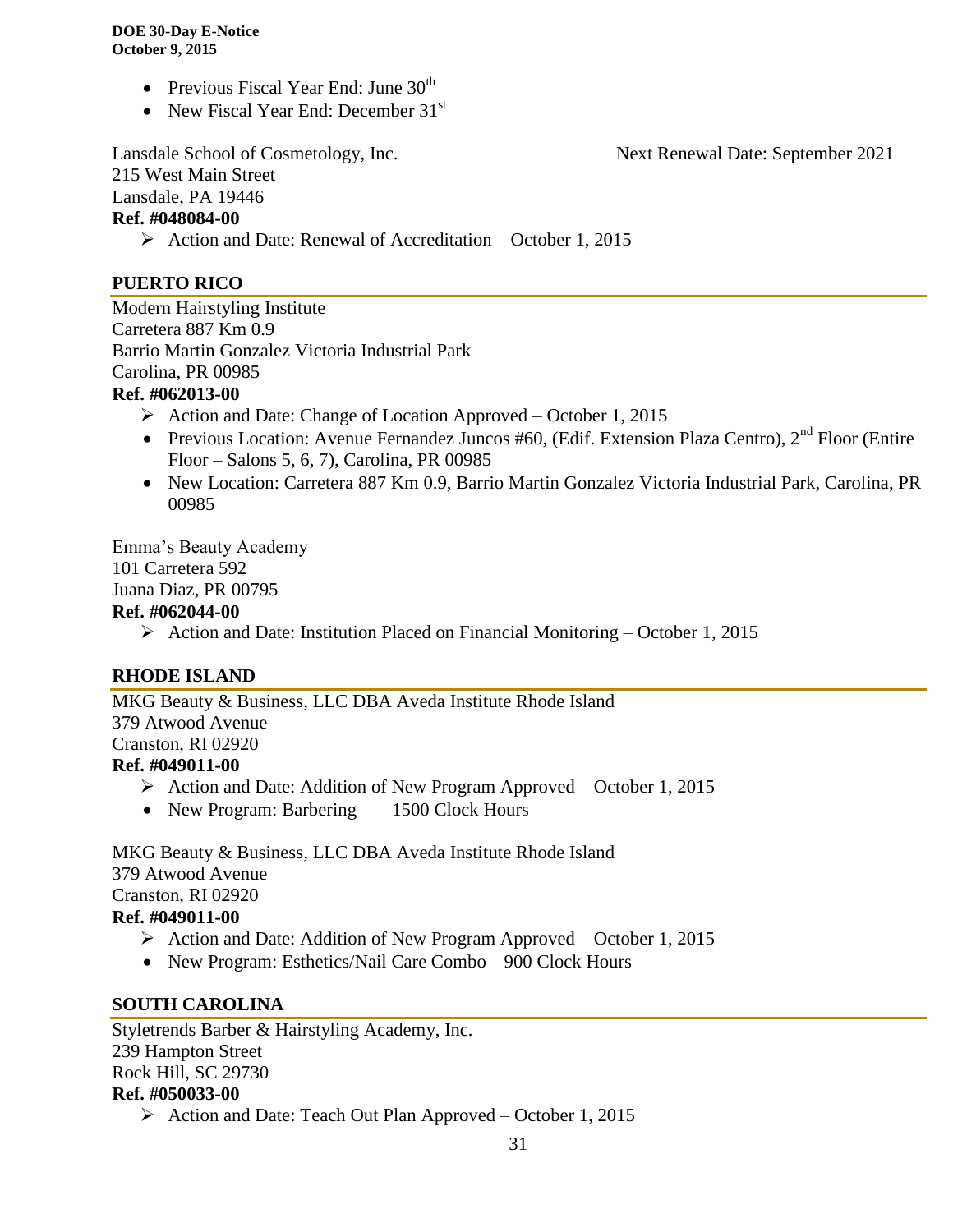#### **TENNESSEE**

Career Beauty College 113 South Military Street Lawrenceburg, TN 38464

#### **Ref. #052059-00**

Action and Date: Certification of Annual Report Data(CARD) Initiative Accepted– October 1, 2015

New Concepts School of Cosmetology 1412 South Lee Highway Cleveland, TN 37311 **Ref. #052060-00**

 Action and Date: Institution Continued on Financial Monitoring and Placed on Probation – October 1, 2015

Buchanan Beauty College 925 Sevier Street Shelbyville, TN 37160

#### **Ref. #052061-00**

 $\triangleright$  Action and Date: Institution Removed from Financial Monitoring – October 1, 2015

Buchanan Beauty College of Tullahoma 211 West Coffee Street Tullahoma, TN 37388 **Ref. #B52061-01**

Action and Date: Institution Removed from Financial Monitoring – October 1, 2015

Buchanan Beauty College of Pleasant View 2008 Highway 49 East Pleasant View, TN 37146 **Ref. #B52061-02**

 $\triangleright$  Action and Date: Institution Removed from Financial Monitoring – October 1, 2015

Last Minute Cuts School of Barbering & Cosmetology 2195 South Third Street Memphis, TN 38109 **Ref. #052065-00**

 $\triangleright$  Action and Date: Withdrawal of Accreditation with the Right to Appeal and Institution Placed on Probation – October 1, 2015

Knoxville Institute of Hair Design 1221 North Central Street Knoxville, TN 37917 **Ref. #052069-00**

> Action and Date: Institution Placed on Monitoring for Accreditation Standards and Criteria (SAP Policy) – October 1, 2015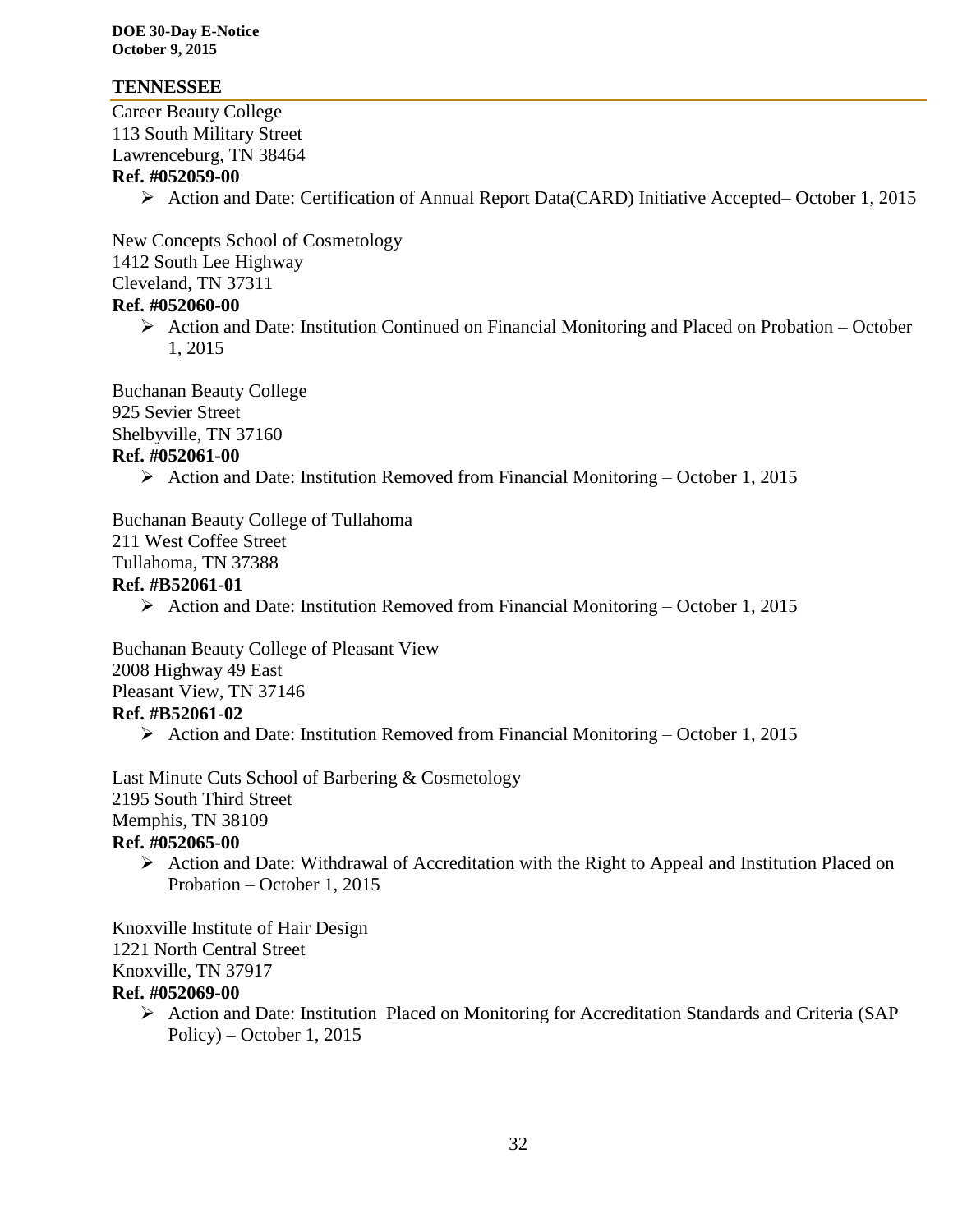Austin's Beauty College, Inc. 585 A South Riverside Drive Clarksville, TN 37040

#### **Ref. #052070-00**

 $\triangleright$  Action and Date: Institution Removed from Financial Monitoring and Probation Continued – October 1, 2015

Master's Barber & Styling College, Inc. Next Renewal Date: September 2018 14665 – D Lebanon Road Previous Ref. #I11013-00 Old Hickory, TN 37138 **Ref. #052079-00**

### $\triangleright$  Action and Date: Initial Accreditation Granted – October 1, 2015

#### **TEXAS**

I.T.S. Academy of Beauty 2215 South Loop 288, Suite 418 Denton, TX 76205

#### **Ref. #B41010-06**

Action and Date: Institution Removed from Monitoring of Accreditation and Standards (Practical Grading) – October 1, 2015

I.T.S. Academy of Beauty

1717 East Spring Creek Parkway

Suite B2-142

Plano, TX 75074-3081

#### **Ref. #B41010-08**

 Action and Date: Institution Removed from Monitoring of Accreditation and Standards (Practical Grading) – October 1, 2015

I.T.S. Academy of Beauty 1802 Green Oaks Road Suite N-11 Fort Worth, TX 76116-1702 **Ref. #B41010-09**

- - Action and Date: Institution Removed from Monitoring of Accreditation and Standards (Practical Grading) – October 1, 2015

I.T.S. Academy of Beauty

1900 Oats Drive, Suite 175

Mesquite, TX 75150-4728

#### **Ref. #B41010-10**

 Action and Date: Institution Removed from Monitoring of Accreditation and Standards (Practical Grading) – October 1, 2015

I.T.S. Academy of Beauty 793 East Park Row Drive Arlington, TX 76010-4408 **Ref. #B41010-11**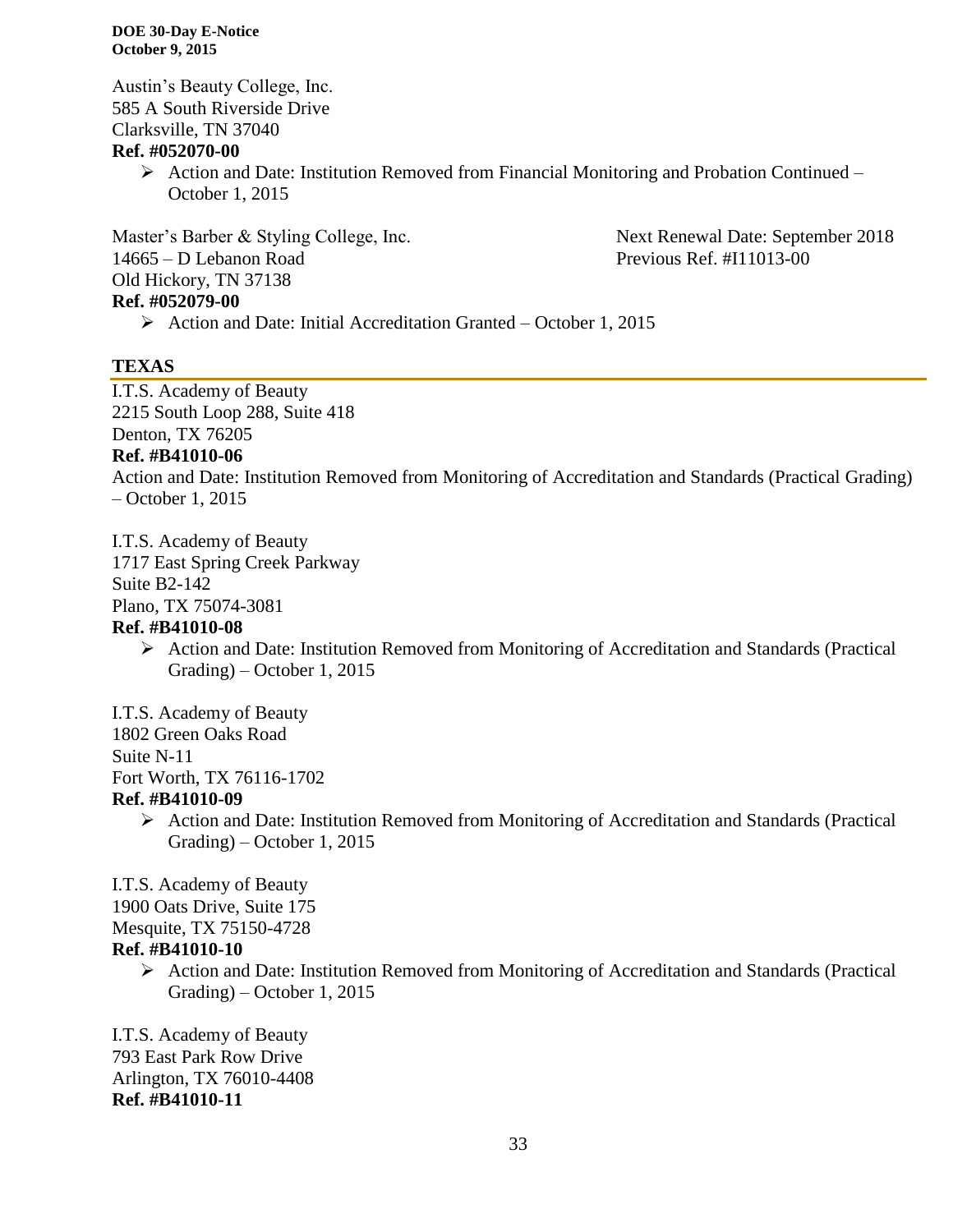Action and Date: Institution Removed from Monitoring of Accreditation and Standards (Practical Grading) – October 1, 2015

I.T.S. Academy of Beauty

1101 Melbourne, Suite B5A

Hurst, TX 76053-6204

#### **Ref. #B41010-12**

 $\triangleright$  Action and Date: Institution Removed from Monitoring of Accreditation and Standards (Practical Grading) – October 1, 2015

I.T.S. Academy of Beauty

750 Sun Land Park Drive, Suite E08B

El Paso, TX 79912-6709

#### **Ref. #B41010-13**

 Action and Date: Institution Removed from Monitoring of Accreditation and Standards (Practical Grading) – October 1, 2015

I.T.S. Academy of Beauty

2426 Irving Mall Dr.

STE B-05C

Irving, TX 75062

#### **Ref. #B41010-15**

 $\triangleright$  Action and Date: Institution Removed from Monitoring of Accreditation and Standards (Practical Grading) – October 1, 2015

I.T.S. Academy of Beauty

3111 Midwestern Parkway, Ste. #110

Wichita Falls, TX 76308

# **Ref. #B41010-17**

 Action and Date: Institution Removed from Monitoring of Accreditation and Standards (Practical Grading) – October 1, 2015

CC's Cosmetology College Next Renewal Date: May 2016

2729 New Boston Road, Suite 34

Texarkana, TX 75501

# **Ref. #B46046-04**

 $\triangleright$  Action and Date: Renewal of Accreditation and Institution Placed on Monitoring (Institutional Refunds, SAP Policy and SAP Implementation) – September 9, 2015

3005 South Lamar Suite 103 Austin, TX 78704 **Ref. #053017-00**

 $\triangleright$  Action and Date: Renewal of Accreditation – October 1, 2015

Baldwin Beauty Schools Next Renewal Date: May 2021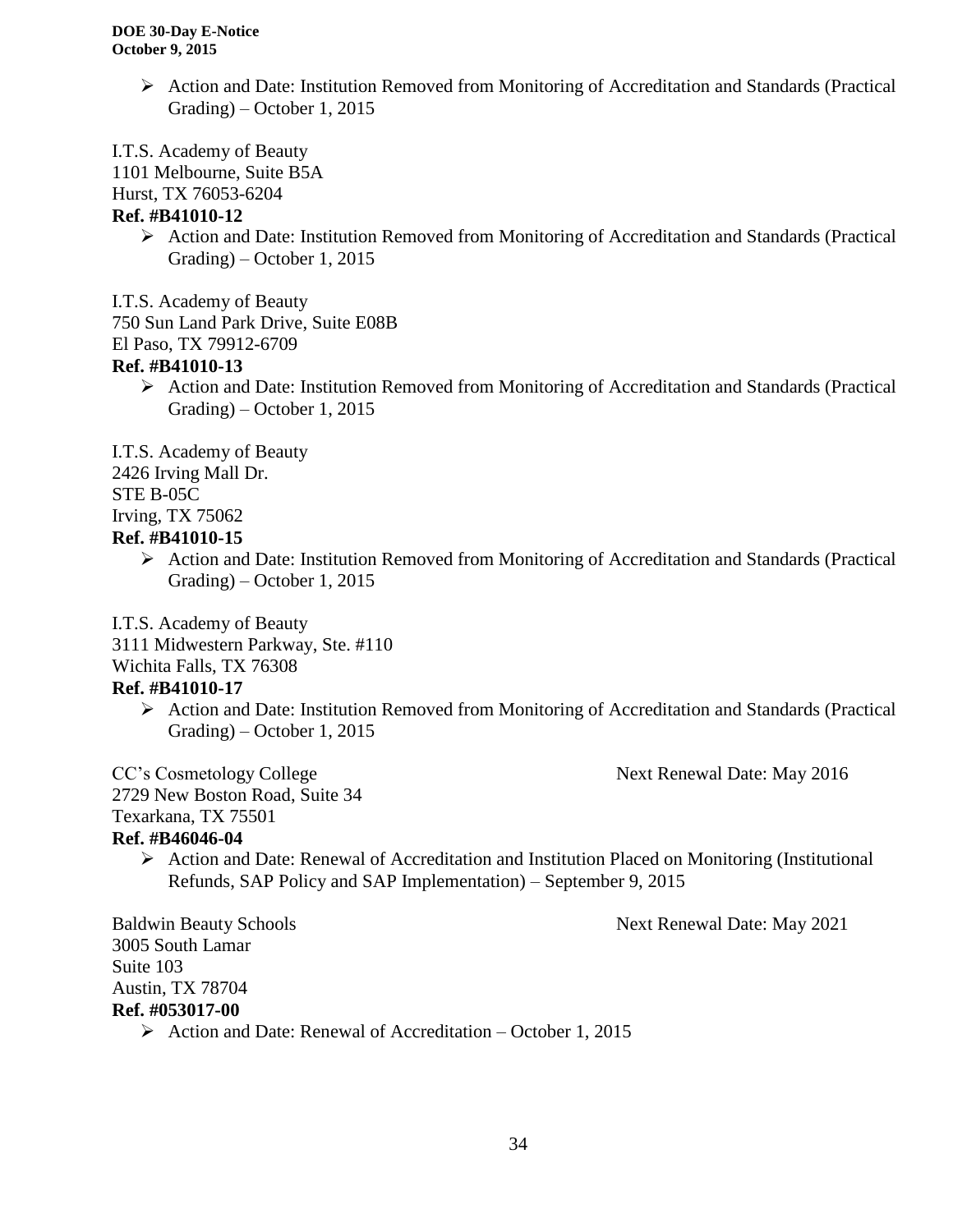| <b>Baldwin Beauty Schools</b><br>8440 Burnet Road, Suite 140<br><b>Austin, TX 78757</b>                                                                                                                            | Next Renewal Date: May 2021                                                                                 |
|--------------------------------------------------------------------------------------------------------------------------------------------------------------------------------------------------------------------|-------------------------------------------------------------------------------------------------------------|
| Ref. #B53017-01                                                                                                                                                                                                    |                                                                                                             |
| $\triangleright$ Action and Date: Renewal of Accreditation – October 1, 2015                                                                                                                                       |                                                                                                             |
| Conlee's College of Barbering<br>88 Coronado Drive, Suite 6<br>Kerrville, TX 78028<br>Ref. #B53079-01                                                                                                              | Next Renewal Date May 2019<br>Previous Ref. #P53079-01                                                      |
| $\triangleright$ Action and Date: Full Additional Location Accreditation Granted – October 1, 2015                                                                                                                 |                                                                                                             |
| University of Cosmetology Arts & Sciences<br>8401 North 10 <sup>th</sup> Street<br>McAllen, TX 78504<br>Ref. #053094-00                                                                                            | Next Renewal Date: May 2021                                                                                 |
| $\triangleright$ Action and Date: Renewal of Accreditation – October 1, 2015                                                                                                                                       |                                                                                                             |
| University of Cosmetology Arts & Sciences<br>913 North 13 <sup>th</sup> Street<br>Harlington, TX 78550<br>Ref. #B53094-01                                                                                          | Next Renewal Date: May 2021                                                                                 |
| $\triangleright$ Action and Date: Renewal of Accreditation – October 1, 2015                                                                                                                                       |                                                                                                             |
| University of Cosmetology Arts & Sciences<br>724 East Expressway 83<br>La Joya, TX 78560<br>Ref. #B53094-02                                                                                                        | Next Renewal Date: May 2021                                                                                 |
| $\triangleright$ Action and Date: Renewal of Accreditation – October 1, 2015                                                                                                                                       |                                                                                                             |
| <b>Central Texas Beauty College 2</b><br>1400 North Mays Street<br>Round Rock, TX 78664<br>Ref. #053098-00<br>$\triangleright$ Action and Date: Institution Placed on Financial Monitoring – October 1, 2015       |                                                                                                             |
| <b>Central Texas Beauty College</b><br>2010 South 57 <sup>th</sup> Street<br>Temple, TX 76504<br>Ref. #B53098-01<br>$\triangleright$ Action and Date: Institution Placed on Financial Monitoring – October 1, 2015 |                                                                                                             |
|                                                                                                                                                                                                                    |                                                                                                             |
| Fort Worth Beauty School - Lake Worth Campus<br>4601 Boat Club Road, Suite 113<br>Fort Worth, TX 76135<br>Ref. #053104-00                                                                                          | Next Renewal Date: May 2016<br>Previous Ref. #B53104-02                                                     |
| 2015                                                                                                                                                                                                               | $\triangleright$ Action and Date: Additional Location to Main Campus Re-Designation Approved – September 9, |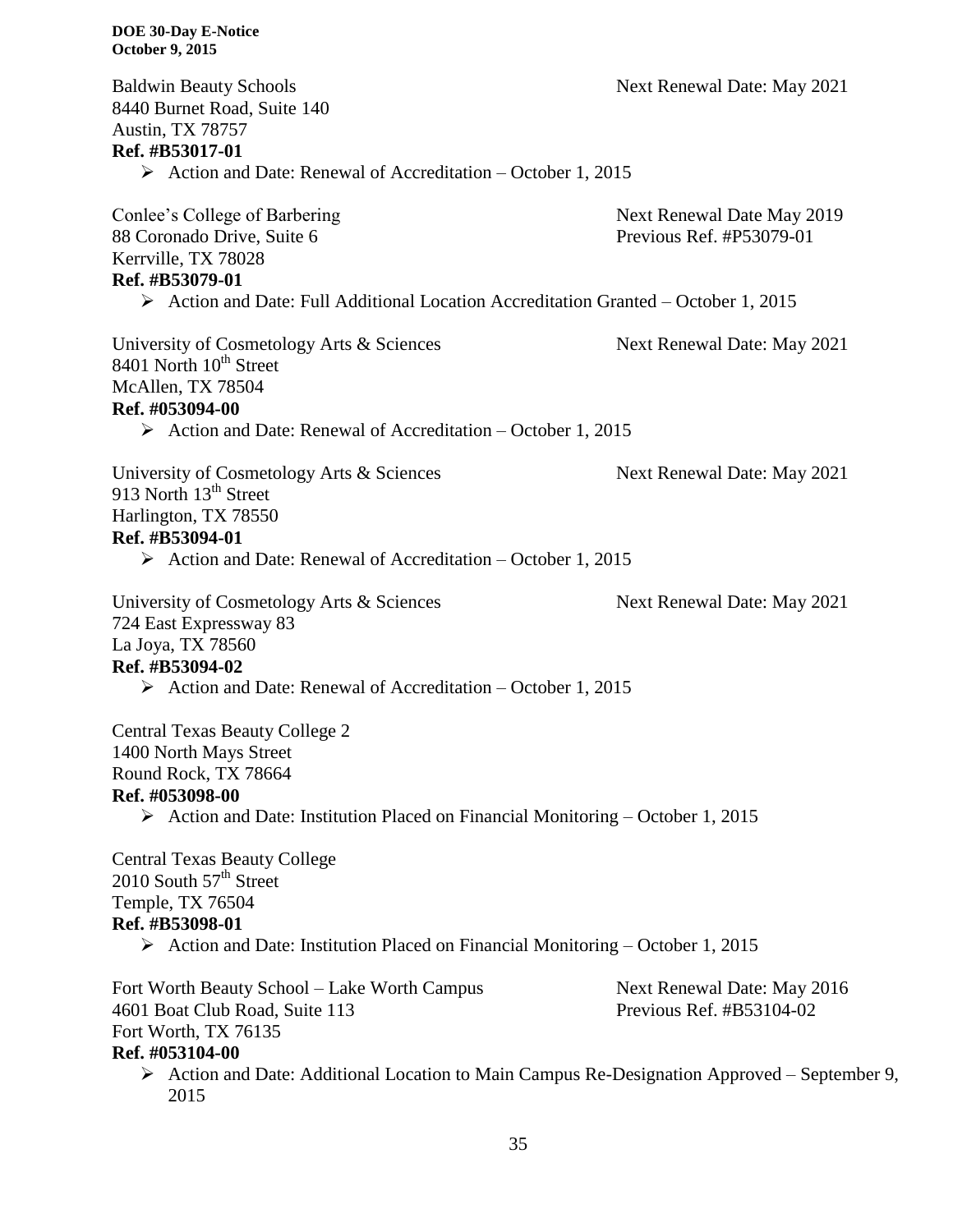Fort Worth Beauty School **Next Renewal Date: May 2016** 6785 Camp Bowie Boulevard, Suite 100 Previous Ref. #053104-00 Fort Worth, TX 76116

#### **Ref. #B53104-02**

 Action and Date: Main Campus to Additional Location Re-Designation Approved – September 9, 2015

Pipo Academy of Hair Design 3000 Pershing Drive El Paso, TX 79903

## **Ref. #053109-00**

Action and Date: Institution Placed on Financial Monitoring – October 1, 2015

Mims Classic Beauty College 5121 Blanco Road San Antonio, TX 78216 **Ref. #053155-00**

- $\triangleright$  Action and Date: Non-Substantive Change of Ownership Acknowledged with Stipulations September 17, 2015
- Previous Ownership: Ms. Neilana Russell 100%

| $\bullet$ | New Ownership:        |     |
|-----------|-----------------------|-----|
|           | Ms. Megan Russell     | 51% |
|           | Mr. William E. Turner | 25% |
|           | Mr. Jason Russell     | 24% |

Texas College of Cosmetology – Lubbock Next Renewal Date: September 2016 3602 Slide Road Suite B-18 Previous Ref. #P53164-02 Lubbock, TX 79414

**Ref. #B53164-02**

Action and Date: Full Additional Location Accreditation Granted – October 1, 2015

National Beauty College Next Renewal Date: May 2018 200 Southeast Main Street Previous Ref. #B53177-01

Ennis, TX 75119

#### **Ref. #053177-00**

 Action and Date: Additional Location to Main Campus Re-Designation Approved – September 9, 2015

National Beauty College Next Renewal Date: May 2018 354 East Interstate 30, Suite A Previous Ref. #053177-00 Garland, TX 75043

#### **Ref. #B53177-01**

 Action and Date: Main Campus to Additional Location Re-Designation Approved – September 9, 2015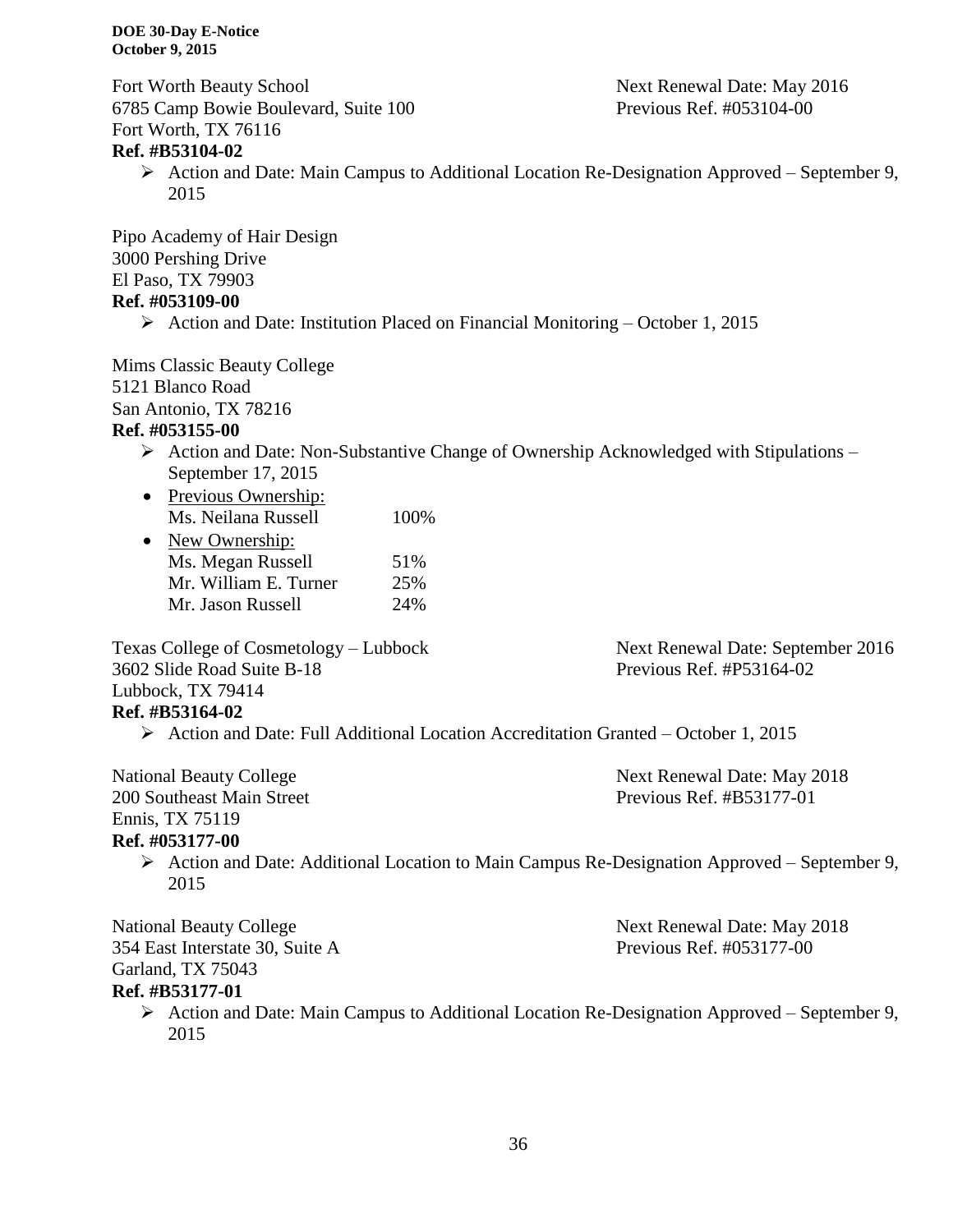Mai-Trix Beauty College 13159-B Northwest Freeway Houston, TX 77040

#### **Ref. #053189-00**

 Action and Date: Withdrawal of Accreditation with the Right to Appeal and Institution Placed on Probation – October 1, 2015

Advanced Beauty College 3959 North Beltline Road Irving, TX 75038

#### **Ref. #053198-00**

 $\triangleright$  Action and Date: Change of Control Approved with a Stipulation – September 14, 2015

| Previous Ownership: |      |        |
|---------------------|------|--------|
| Hong Lien, Inc.     | 100% |        |
| Tho P. Le           |      | 51.00% |
| Hee Y. Ko           |      | 49.00% |
| New Ownership:      |      |        |
| Hong Lien, Inc.     | 100% |        |
| Hee Y. Ko           |      | 100%   |
|                     |      |        |

Avenue Five Institute 8620 Burnet Road Suite 300 Austin, TX 78757 **Ref. #053201-00**

- Action and Date: Addition of Program Approved October 1, 2015
- New Program: Master Esthetics 1200 Clock Hours

Salon & Spa Institute 2695 North Coria Street Brownsville, TX 78520 **Ref. #053205-00**

 Action and Date: Change of Control Visit Acknowledged and Institution's Accreditation Continued – October 1, 2015

Southern Texas Careers Academy, LP 601 East Nolana, Sute C McAllen, TX 78504 **Ref. #053211-00**

 $\triangleright$  Action and Date: Institution Continued on Financial Monitoring and Placed on Probation – October 1, 2015

NeeCee's College of Cosmetology 4646 South 14<sup>th</sup> Street Abilene, TX 79605

## **Ref. #053217-00**

- $\triangleright$  Action and Date: Removal of Program Acknowledged September 17, 2015
- Program Removed: Manicurist 600 Clock Hours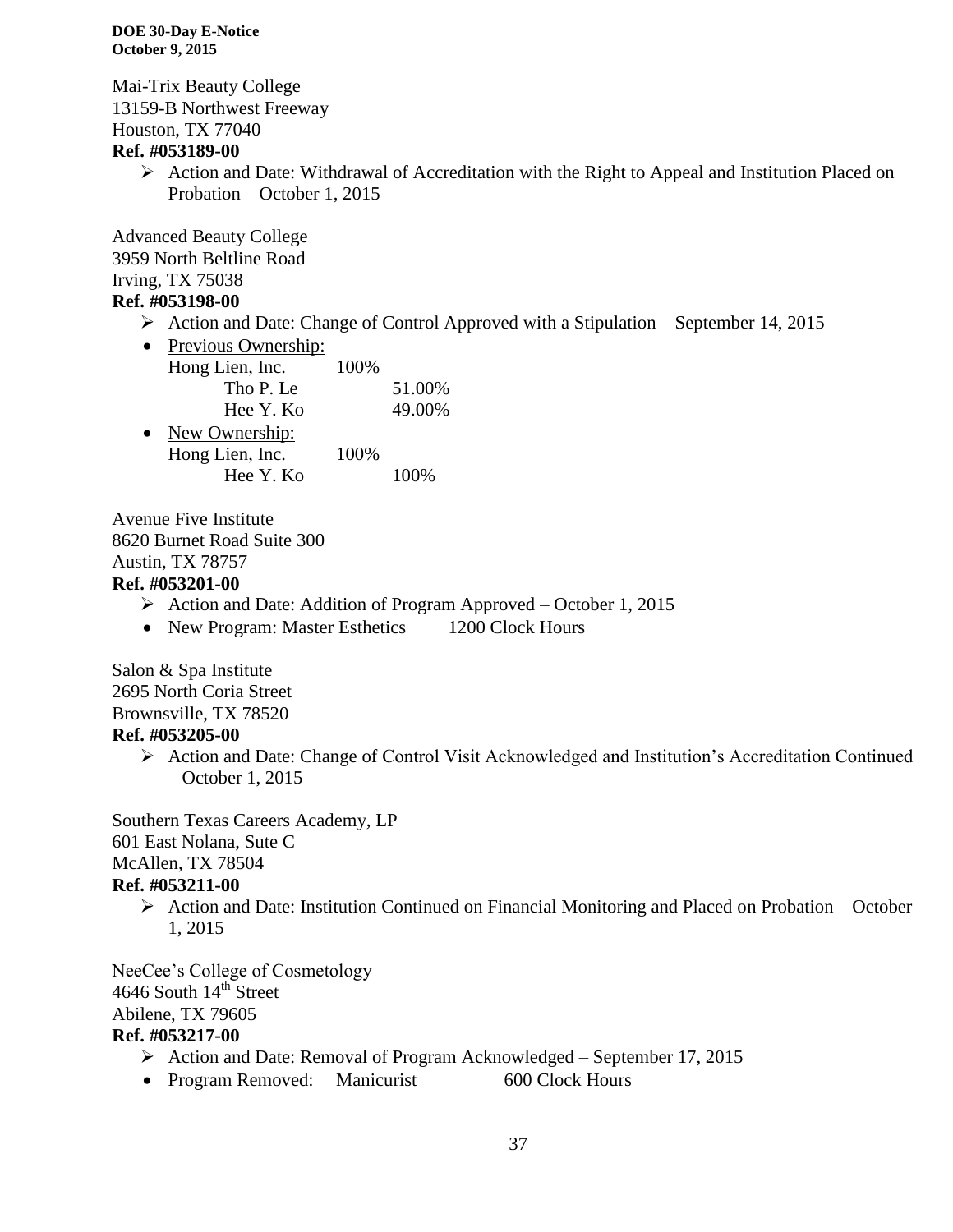Preparing People Barber Styling College 3125 Martin Luther King Jr. Boulevard Dallas, TX 75215

#### **Ref. #053218-00**

- Action and Date: Change of Mailing Address Acknowledged September 15, 2015
- Previous Owner Mailing Address: 7721 Harbor Drive, Rowlett, TX 75088
- New Owner Mailing Address: 9618 October Glory Lane, Rowlett, TX 75089

Natural Images Beauty College 236 Old Angleton Road Clute, TX 77531 **Ref. #053222-00**

Action and Date: Change of Control Approved – October 1, 2015

| 50.00%             |
|--------------------|
| 50.00%             |
|                    |
|                    |
| 50.00%             |
| 100.00%<br>100.00% |

#### **UTAH**

Aveda Institute Provo 210 North University Avenue Provo, UT 84601 **Ref. #054045-00**

> Action and Date: Change of Location Visit Acknowledged and Institution's Accreditation Continued – October 1, 2015

Taylor Andrews Academy of Hair Design 9052 South 1510 West West Jordan, UT 84088 **Ref. #054050-00**

Action and Date: Institution Placed on Financial Monitoring – October 1, 2015

Taylor Andrews Academy of Hair Design 9052 South 1510 West West Jordan, UT 84088

#### **Ref. #054050-00**

- $\triangleright$  Action and Date: Non-Substantive to Substantive Change of Ownership Approved October 1, 2015
- Previous Ownership: Taylor Andrews, Inc. 100% Larry Curtis 90% Mary Wilson 5% Philip Wilson 5% • New Ownership: Taylor Andrews, Inc. 100% Larry Curtis 100%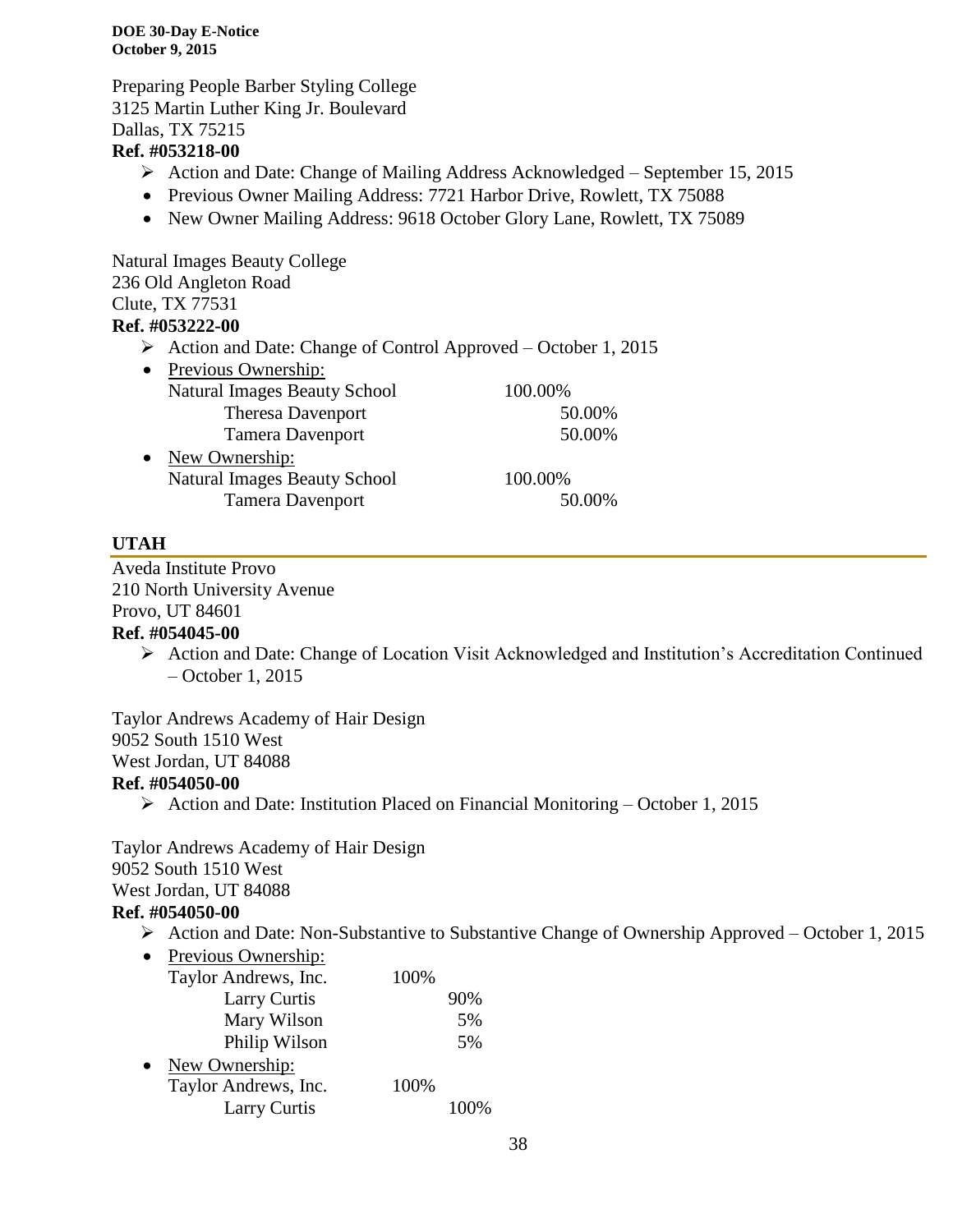American Beauty Academy 5858 South 900 East Murray, UT 84121

#### **Ref. #P54062-01**

- Action and Date: Non-Substantive Test Market Exception Acknowledged September 16, 2015
- Test Market Exception: Barber 1000 Clock Hours

Taylor Andrews Academy of Hair Design – Orem 539 West University Parkway Orem, UT 84058

## **Ref. #054065-00**

 $\triangleright$  Action and Date: Non-Substantive to Substantive Change of Ownership Approved – October 1, 2015

| $\bullet$ | Previous Ownership:                             |      |      |      |  |
|-----------|-------------------------------------------------|------|------|------|--|
|           | Taylor Andrews Academy of Hair Design-Orem, LLC | 100% |      |      |  |
|           | Taylor Andrews, Inc.                            |      | 100% |      |  |
|           | Larry Curtis                                    |      |      | 90%  |  |
|           | Mary Wilson                                     |      |      | 5%   |  |
|           | Philip Wilson                                   |      |      | 5%   |  |
| $\bullet$ | New Ownership:                                  |      |      |      |  |
|           | Taylor Andrews Academy of Hair Design-Orem, LLC | 100% |      |      |  |
|           | Taylor Andrews, Inc.                            |      | 100% |      |  |
|           | <b>Larry Curtis</b>                             |      |      | 100% |  |

Taylor Andrews Academy of Hair Design – Orem 539 West University Parkway Orem, UT 84058 **Ref. #054065-00**

Action and Date: Institution Placed on Financial Monitoring – October 1, 2015

#### **VIRGINIA**

Springfield Beauty Academy, Inc. 4223 Annandale Road Annandale, VA 22003 **Ref. #056044-00**

> Action and Date: Institution Placed on Monitoring for Accreditation Standards and Criteria (Enrollment Agreements and SAP Implementation) – October 1, 2015

Institute of Advanced Medical Esthetics 3108 Parham Road 604D (Annex) Richmond, VA 23294 **Ref. #056056-00**

- $\triangleright$  Action and Date: Addition of New Program Approved October 1, 2015
- New Program: Esthetics Instructor (English) 400 Clock Hours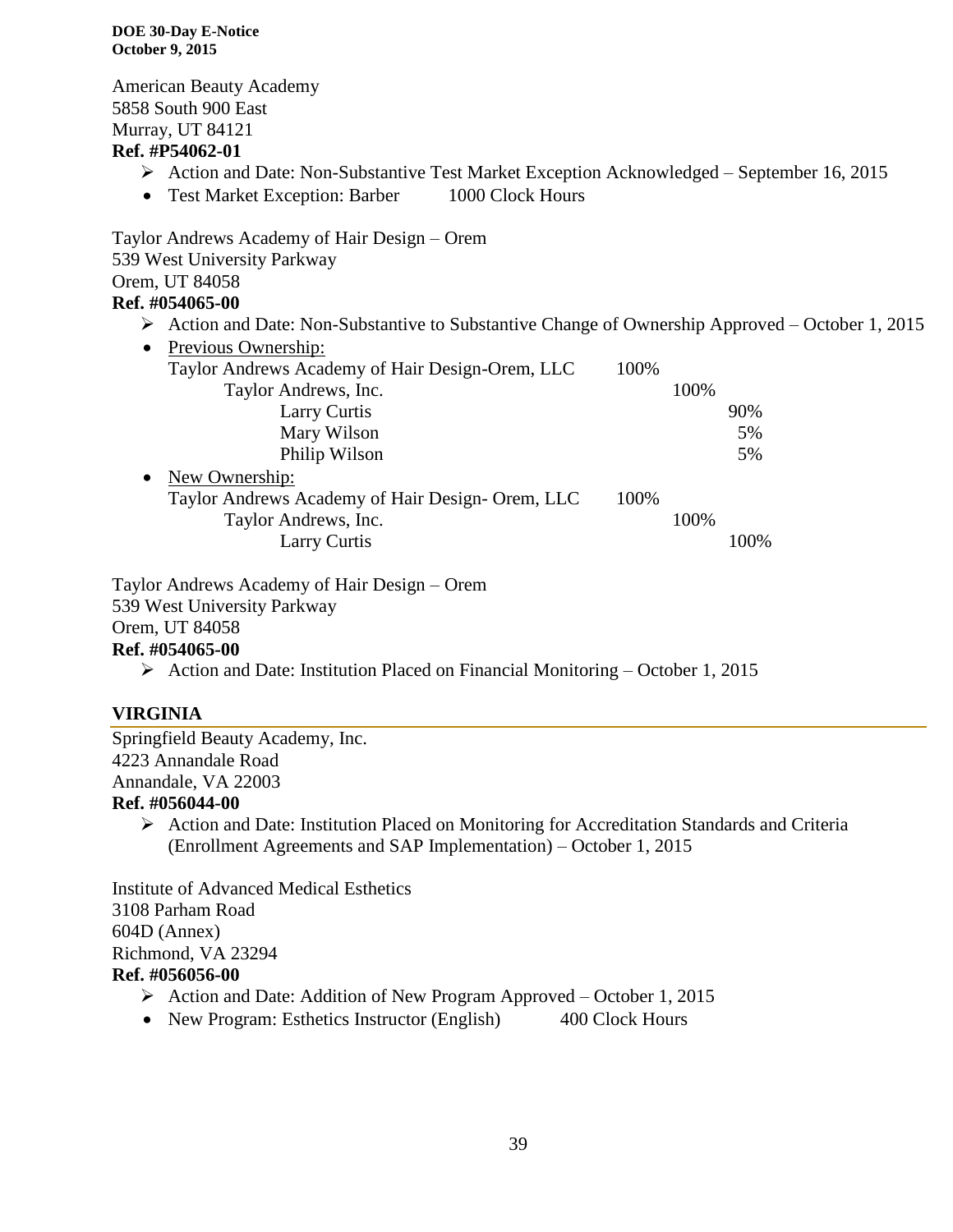Kenny's Beauty Academy, Inc. 3461 Washington Boulevard Arlington, VA 22201

#### **Ref. #I13036-00**

- Action and Date: Removal of a Program Acknowledged September 16, 2015
- Programs Removed: Barbering 1500 Clock Hours
	-

Nail Technician 150 Clock Hours

#### **WASHINGTON**

TONI&GUY Hairdressing Academy 18336 Aurora Avenue North, Suite 103 Shoreline, WA 98133 **Ref. #057018-00**

 $\triangleright$  Action and Date: Institution Placed on Financial Monitoring – October 1, 2015

Northwest Hair Academy 615 South First Street Mount Vernon, WA 98273 **Ref. #057040-00**

 $\triangleright$  Action and Date: Institution Placed on Probation – October 1, 2015

Northwest Hair Academy – Yakima 401 North 1st Street Yakima, WA 98901

#### **Ref. #P57040-03**

 $\triangleright$  Action and Date: Institution Placed on Probation – October 1, 2015

Paul Mitchell The School Richland

71 Gage Boulevard

Richland, WA 99352

#### **Ref. #057055-00**

- Change of Control and Change of Name Approved (Met Stipulation) September 17, 2015
- Previous Ownership:

|           | GSAF, LLC                              | 100%             |          |     |
|-----------|----------------------------------------|------------------|----------|-----|
|           | Alan Hatch                             |                  | 33.40%   |     |
|           | Dawn Hatch                             |                  | 33.30%   |     |
|           | Clark Fox, LLC                         |                  | 33.30%   |     |
|           |                                        | Fox Family Trust | 100%     |     |
|           |                                        | <b>Clark Fox</b> |          | 50% |
|           |                                        | Melinda Fox      |          | 50% |
| $\bullet$ | New Ownership:                         |                  |          |     |
|           | Katestar, LLC                          | 100%             |          |     |
|           | $\mathbf{r}$ $\mathbf{r}$ $\mathbf{r}$ |                  | $\cdots$ |     |

Louis Starita IV 100%

• Previous Institution Name: Lucas Mark Academy

• New Institution Name: Paul Mitchell The School Richland

• New Alternate Names: Paul Mitchell The School Paul Mitchell Schools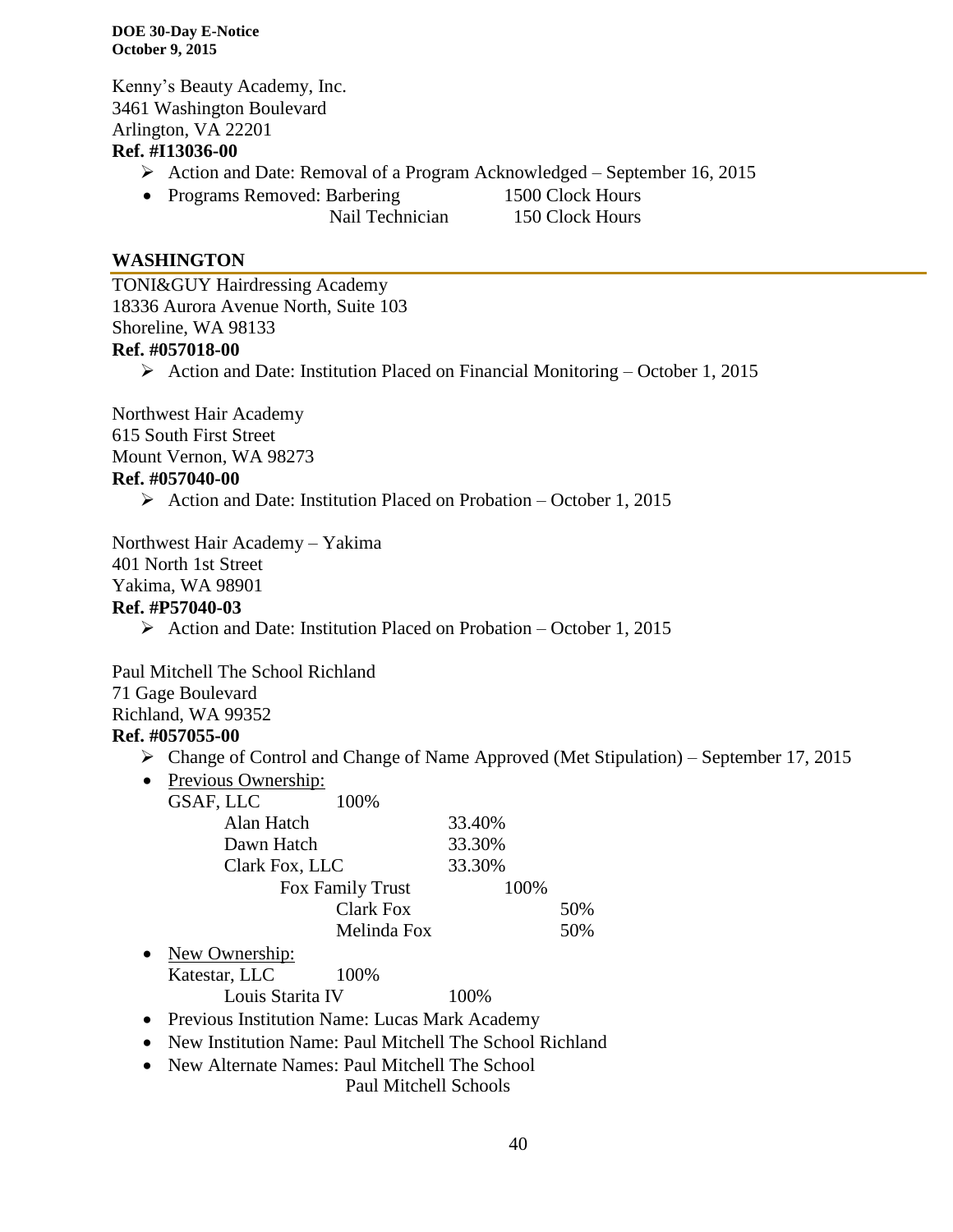Paul Mitchell The School Spokane 15303 East Sprague Avenue, Suite C Spokane Valley, WA 99037

#### **Ref. #057069-00**

- Action and Date: Addition of New Program Approved July 24, 2015 (CORRECTED LETTER dated September 22, 2015)
- New Program: Barber 1000 Clock Hours

**\*This is a correction to an action letter dated July 24, 2015 and previously reported to the Department via E-Notice. NACCAS' original letter listed the new program name incorrectly. This letter reflects the corrected information related to the new program. NACCAS has updated its records to reflect this change.**

Studio Beauty School Next Renewal Date: May 2020 2824 North Monroe Street Spokane, WA 99205 **Ref. #057070-00**

- 
- $\triangleright$  Action and Date: Renewal of Accreditation October 1, 2015

#### **WISCONSIN**

Empire Beauty School 940 Hansen Road Ashwaubenon, WI 54304

#### **Ref. #B48041-12**

 Action and Date: Change of Location Visit Acknowledged and Institution's Accreditation Continued – October 1, 2015

Paul Mitchell The School Green Bay 3450 South Packerland Drive

# DePere, WI, 54115

# **Ref. #059012-00**

- Action and Date: Non-Substantive Removal of a Program Acknowledged September 17, 2015
- Program Removed: Managers 150 Clock Hours

Paul Mitchell The School Green Bay 3450 South Packerland Drive DePere, WI, 54115 **Ref. #059012-00**

Action and Date: Non-Substantive Change of Ownership Acknowledged – September 22, 2015

| Previous Ownership:                       |       |
|-------------------------------------------|-------|
| Paulco, LLC<br>100%                       |       |
| Mr. Stephen Paul                          | 100\% |
| New Ownership:                            |       |
| Paulco, LLC<br>100%                       |       |
| Mr. Stephen Paul                          | 90%   |
| Cardenas Compton Investment Group LLC 10% |       |
|                                           |       |

The Institute of Beauty and Wellness 327 East St. Paul Avenue Milwaukee, WI 53202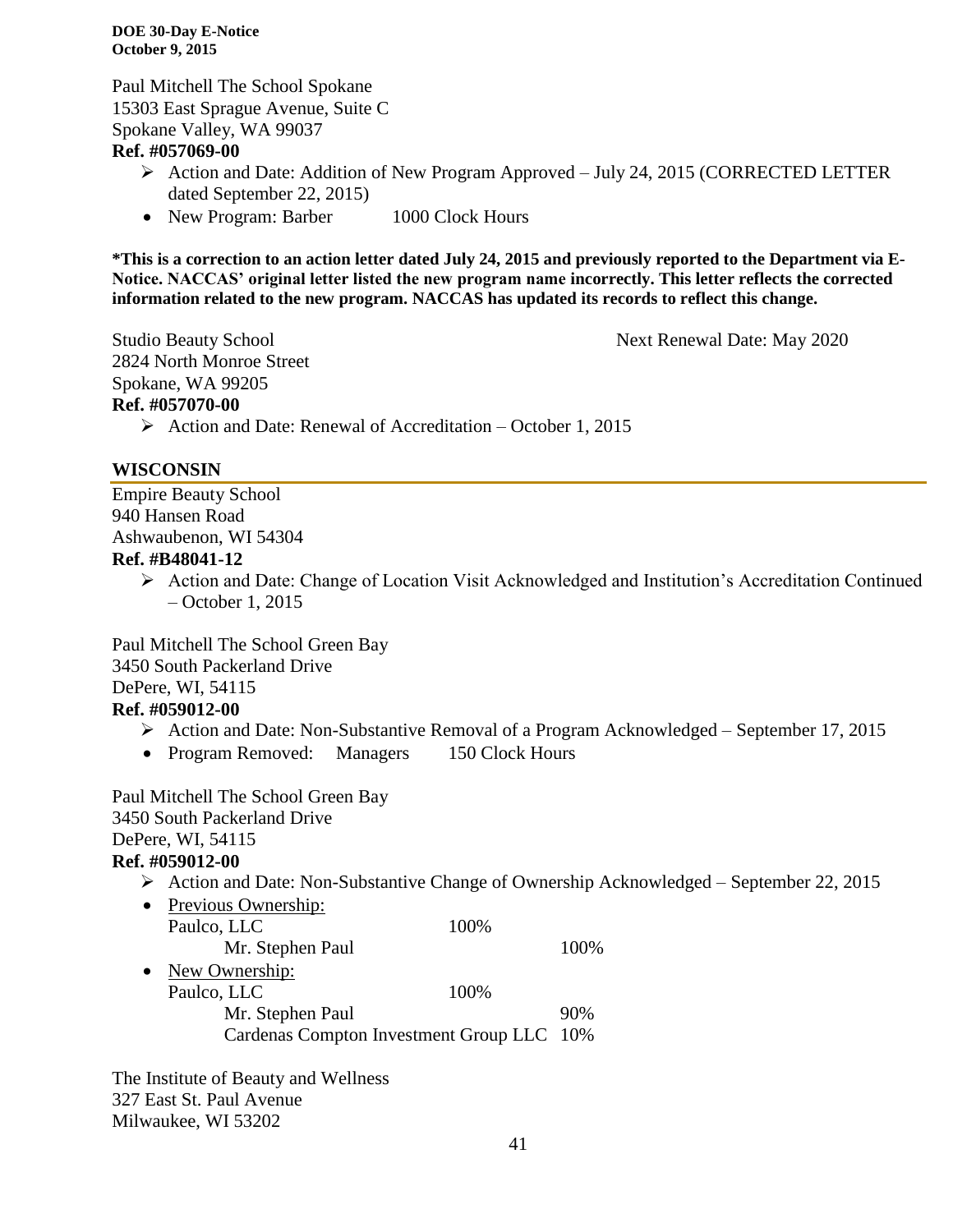#### **Ref. #059038-00**

- Action and Date: Non-Substantive Decrease in Program Length Acknowledged September 17, 2015
- Previous Program Length: Cosmetology 1800 Clock Hours
- New Program Length: Cosmetology 1600 Clock Hours

Aveda Institute Madison 353 East Campus Mall Madison, WI 53715

# **Ref. #P59038-01**

- $\triangleright$  Action and Date: Non-Substantive Addition of Program Acknowledged September 17, 2015
- New Program: Manicuring 300 Clock Hours

Aveda Institute Madison 353 East Campus Mall

Madison, WI 53715

#### **Ref. #P59038-01**

- Action and Date: Non-Substantive Addition of Program Acknowledged September 17, 2015
- New Program: Barbering 1000 Clock Hours

Aveda Institute Madison 353 East Campus Mall Madison, WI 53715

#### **Ref. #P59038-01**

- Action and Date: Non-Substantive Change in Program Length Acknowledged September 30, 2015
- Previous Program Length: Cosmetology 1800 Clock Hours
- New Program Length: Cosmetology 1600 Clock Hours

Aveda Institute Madison 353 East Campus Mall Madison, WI 53715

#### **Ref. #P59038-01**

- Action and Date: Non-Substantive Addition of New Programs Acknowledged September 30, 2015
- New Programs: Yoga Teacher Certification 200 Clock Hours

Ayurveda Esthetic 1000 Clock Hours Massage Therapy 750 Clock Hours

Academy of Cosmetology Next Renewal Date: May 2021

2310 West Court Street Janesville, WI 53548 **Ref. #059040-00**

Action and Date: Renewal of Accreditation – October 1, 2015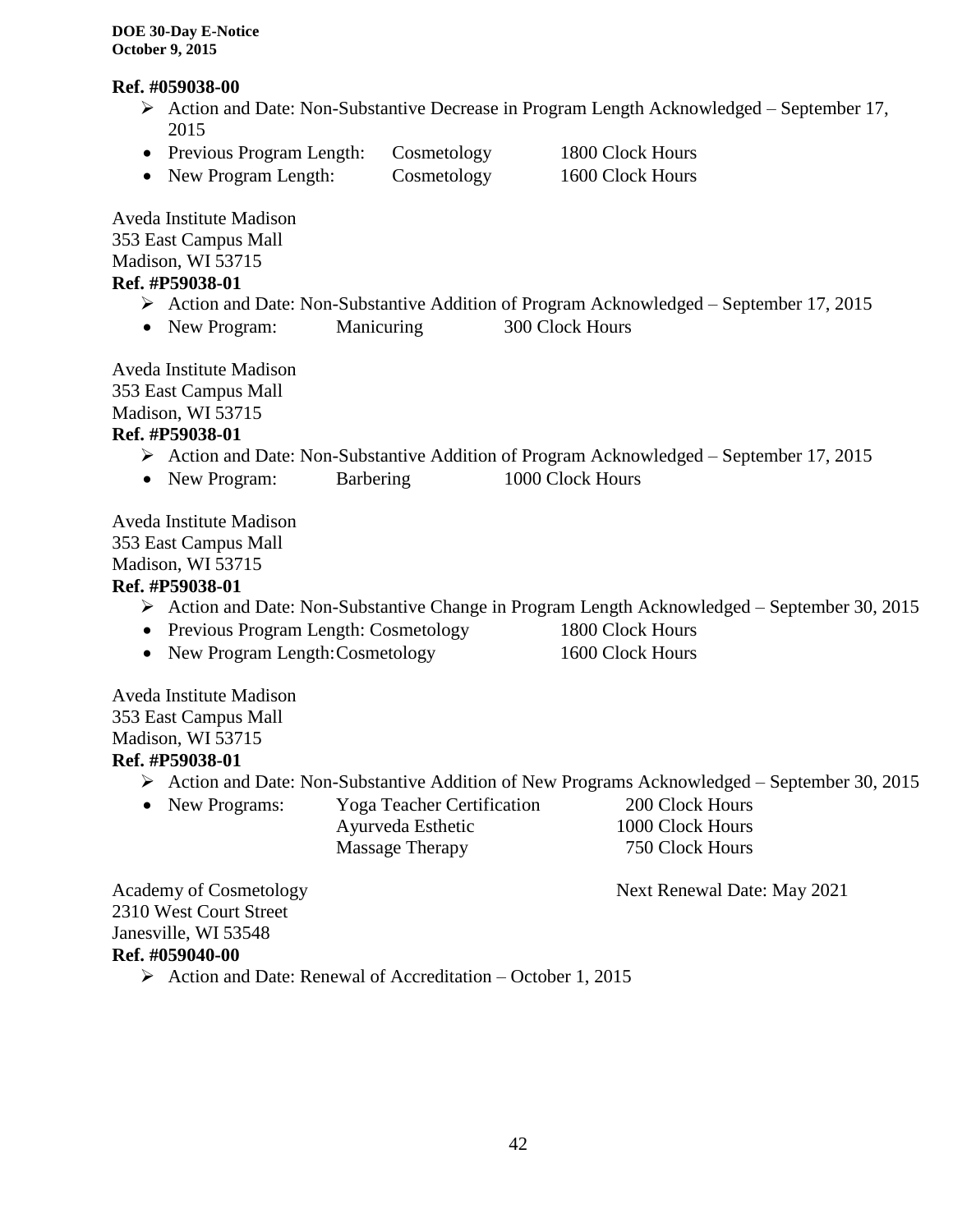#### **To The Following:**

# **United States Department of Education**

- Sila Ms. Kathleen Hochhalter- Special Assistant-- Administrative Actions & Appeals Division
- **Ms.** Susan Crim-Director-- Administrative Actions  $\&$  Appeals Division
- **Department of Education Accreditation Division- USDOE-- Washington, DC**
- Ms. Cathy Sheffield- Accreditation & State Liaison Office-- USDOE--- Washington, DC
- **MS. Rachael Shultz- Accreditation and State Liaison Office-- USDOE --- Washington, DC**
- Ms. Lauren Pope- Administrative Actions and Appeals Services Group-- Washington, DC
- Ms. Patrice Fleming-Team Leader-- School Participation Team--- Boston/New York
- **MS. Betty Coughlin- Area Case Director-- School Participation Team--- Boston/New York**
- **MS. Tracy Nave-Team Leader-- School Participation Team--- Boston/New York**
- **Mr. Christopher Curry- Team Leader-- School Participation Team--- Boston/New York**
- **Ms. Martina Fernandez-Rosario-Acting Area Case Director-- School Participation---**
- **San Francisco/Seattle**
- **MS. Kerry O'Brien- Team Leader-- School Participation Team--- Denver**
- **Mr. Michael Frola- Area Case Director-- School Participation Team--- Philadelphia**
- **Ms. Nancy Paula Gifford- Area Case Director-- School Participation Team--- Philadelphia**
- Ms. Sherrie Bell- Compliance Manager—School Participation Team--- Philadelphia
- **Mr. Jesus Moya- Team Leader-- School Participation Team--- Dallas**
- **MS. Kim Peeler- Team Leader-- School Participation Team--- Dallas**
- **Ms. Cynthia Thorton- Area Case Director for Region 6-- School Participation Team--- Dallas**
- **Mr.** Christopher Miller-Team Leader-- School Participation Team--- Atlanta
- **MS. Vanessa Dillard Compliance Manager School Participation Team --- Atlanta**
- Mr. Ralph Lobosco- Area Case Director-- School Participation Team--- Kansas City
- **Mr. Douglas Parrott- Area Case Director-- School Participation Team--- Chicago/Denver**
- **MS. Carolyn White-Team Director-- School Participation Team--- South Central**

#### **Accreditors**

- **Mr. Bill Larkin- Executive Director-- ACCET**
- **Mr. Michale McComis, Ed.D.- Executive Director-- ACCSC**
- **Mr.** Albert Gray, Ph.D.- Executive Director-- ACICS
- **Dr.** Gary Puckett- Executive Director-- COE

#### **State Authorities**

- Mr. Bob McKee- AL State Board of Cosmetology-- Montgomery, AL
- Ms. Theresa Bunch- AZ State Board of Cosmetology-- Tempe, AZ
- **Ms. Kelli Kersey- AR Department of Health (Section Chief, Cosmetology)**-- Little Rock, AR
- Mr. Charles Kirkpatrick- AR State Board of Barber Examiners-- Little Rock, AR
- Ms. Kristy Underwood- CA Board of Barbering & Cosmetology-- Sacramento, CA
- **Ms.** Christine Jones- CA Board of Barbering & Cosmetology-- Sacramento, CA
- Ms. Leeza Rifredi Licensing Manager BPPE--CA
- Ms. Joanne Wenzel Bureau Chief BPPE—CA
- $M_s$  Ms. Yvette Johnson Enforcement Chief BPPE CA
- **Ms. Pamela Goens- CO Office of Barber & Cosmetology Licensure-- Denver, CO**
- **Mr. Douglas Parrott- Area Case Director-- School Participation Team—Denver, CO**
- **Ms. Janet Brancifort- CT Examining Board for Barbers, Hairdressers, & Cosmeticians-- Hartford,** CT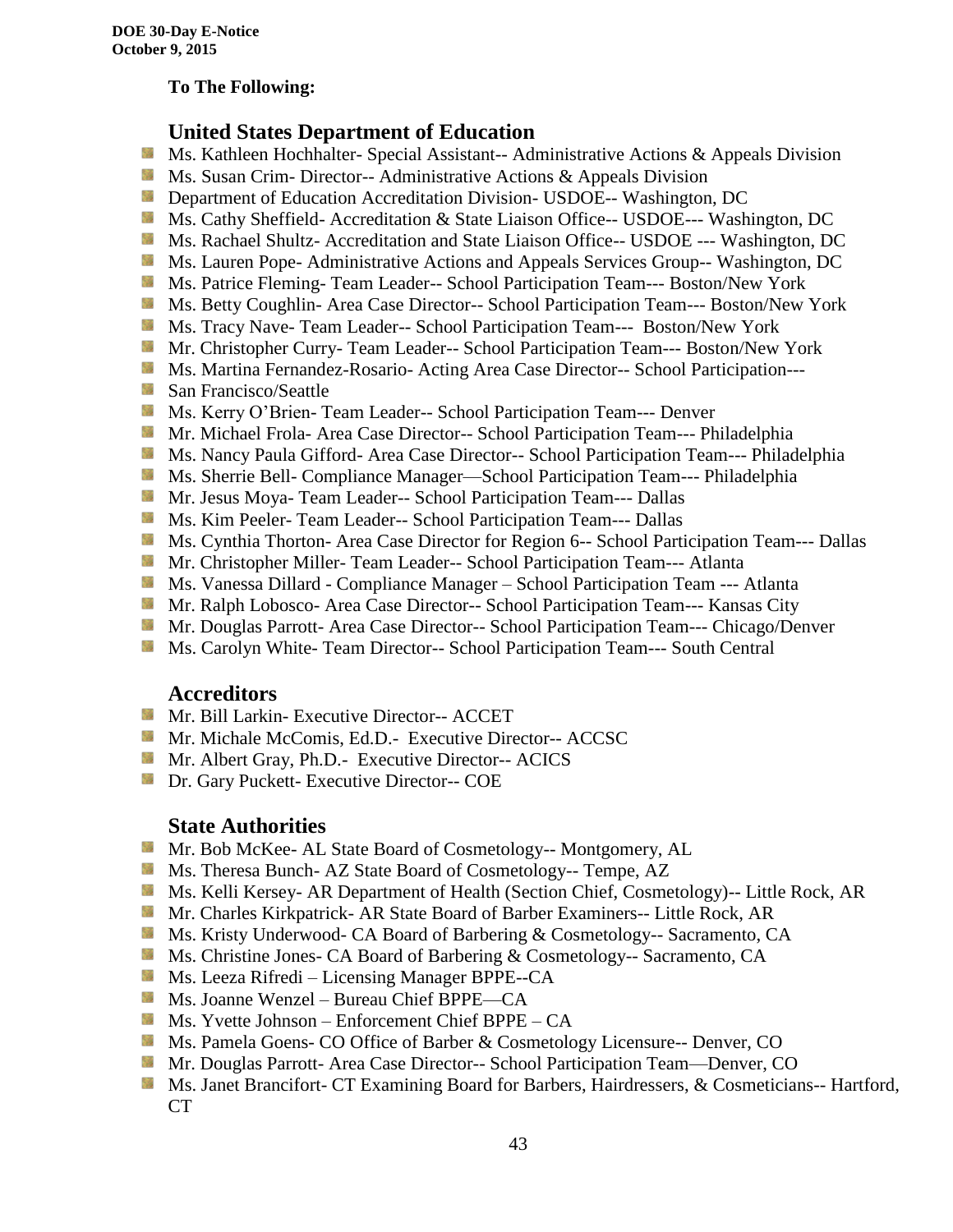- Ms. Judy Letterman- DE Board of Cosmetology & Barbering-- Dover, DE
- **Mr. Clifford Cooks- DC Department of Consumer & Regulatory Affairs-- Washington, DC**
- **Ms. Robyn Barineau- FL State Board of Cosmetology & Barbers Board-- Tallahassee, FL**
- **Mr.** Josh Waters- GA State Board of Cosmetology & GA Board of Barbers-- Macon, GA
- **MS. Margaret Guerrero- Guam Board of Barbering & Cosmetology-- Mangilao, Guam**
- **Ms. Laureen Kai- HI Barbering & Cosmetology Department-- Honolulu, HI**
- **Ms.** Tana Cory- ID Bureau of Occupational Licenses-- Boise, ID
- Ms. Valerie Fenske Idaho State Board of Education ID
- Side. Ms. Keri Ginger- IL Department of Financial & Professional Regulation-- Springfield, IL
- **Ms.** Tracy Hicks- IN Professional Licensing Agency-- Indianapolis, IN
- Ms. Venus Vendoures Walsh Iowa Board of Cosmetology Arts & Sciences—Des Moines, IA
- 58 Ms. Chiquita C. Coggs- KS State Board of Cosmetology-- Topeka, KS
- Mr. H.R. Vacek- KS State Barber Board-- Topeka, KS
- Mr. Charles Lykins- KY Board of Hairdressers & Cosmetologists-- Frankfort, KY
- **Mr. Steven Young- LA State Board of Cosmetology-- Baton Rouge, LA**
- **Ms. Latrice Matthews- LA Board of Barber Examiners-- Baton Rouge, LA**
- **Ms. Geraldine Betts- ME Office of Professional & Occupational Regulation-- Augusta, ME**
- Mr. James Liddell ME Office of Professional & Occupational Regulation—Augusta, ME
- **Mr. Robert Wood- MD State Board of Cosmetologists-- Baltimore, MD**
- **Maryland State Board of Barbers- Baltimore, MD**
- **Sandra Velasquez- MA Board of Cosmetology-- Boston, MA**
- Ms. Mary Jayne Fay, Ed.D.- MA Department of Education-- Malden, MA
- Ms. Linda Clewley- MI State Board of Cosmetology-- Lansing, MI
- **MS.** Gina Stauss- MN Board of Cosmetologist Examiners-- Minneapolis, MN
- 59 Minnesota Board of Cosmetologists Examiners –Minneapolis, MN
- **Ms. Cynthia Johnson- MS State Board of Cosmetology--Jackson, MS**
- **Ms.** Emily Carroll- MO State Board of Cosmetology-- Jefferson City, MO
- Mr. Dennis Clark- MT Board of Barbers & Cosmetologists-- Helena, MT
- **Ms. Kris Chiles- NE State Board of Cosmetology Examiners-- Lincoln, NE**
- Nebraska Board of Barber Examiners- Lincoln, NE
- **Ms. Nadine Griego- NV State Board of Cosmetology-- Las Vegas, NV**
- Mr. Gary Landry NV State Board of Cosmetology Las Vegas, NV
- **Mr.** Adam Higginbotham NV State Board of Cosmetology Las Vegas, NV
- Nevada State Board of Massage Therapy- Las Vegas, NV
- **Ms. Kathryn Wantuck- NH State Board of Barbering, Cosmetology, and Esthetics-- Concord, NH**
- Mr. Jay Malanga- NJ Board of Cosmetology & Hairstyling-- Newark, NJ
- **MS.** Antoinette Griego- NM State Board of Barbers & Cosmetologists-- Santa Fe, NM
- Ms. Kathleen McCoy- NY Department of State-Division of Licensing Services-- Albany, NY
- **Ms. Carol Yates- NY State Education Department-Bureau of Proprietary School Supervision--**Albany, NY
- **Ms. Lynda Elliott- NC State Board of Cosmetic Art Examiners- Raleigh, NC**
- Mr. Wayne Mixon North Carolina Board of Barber Examiners- Raleigh, NC
- Ms. Sue Meier- ND State Board of Cosmetology-- Bismarck, ND
- **Ms. Tona Stevenson- North Dakota State Board of Barber Examiners-- Dickenson, ND**
- Mr. Ed Highley Ohio State Barber Board OH
- Ms. Lori Pearson Ohio State Board of Cosmetology-- Grove City, OH
- **Ms.** Sherry Lewelling- OK Board of Cosmetology-- Oklahoma City, OK
- **Ms. Samantha Patnode- OR Health Licensing Agency-- Salem, OR**